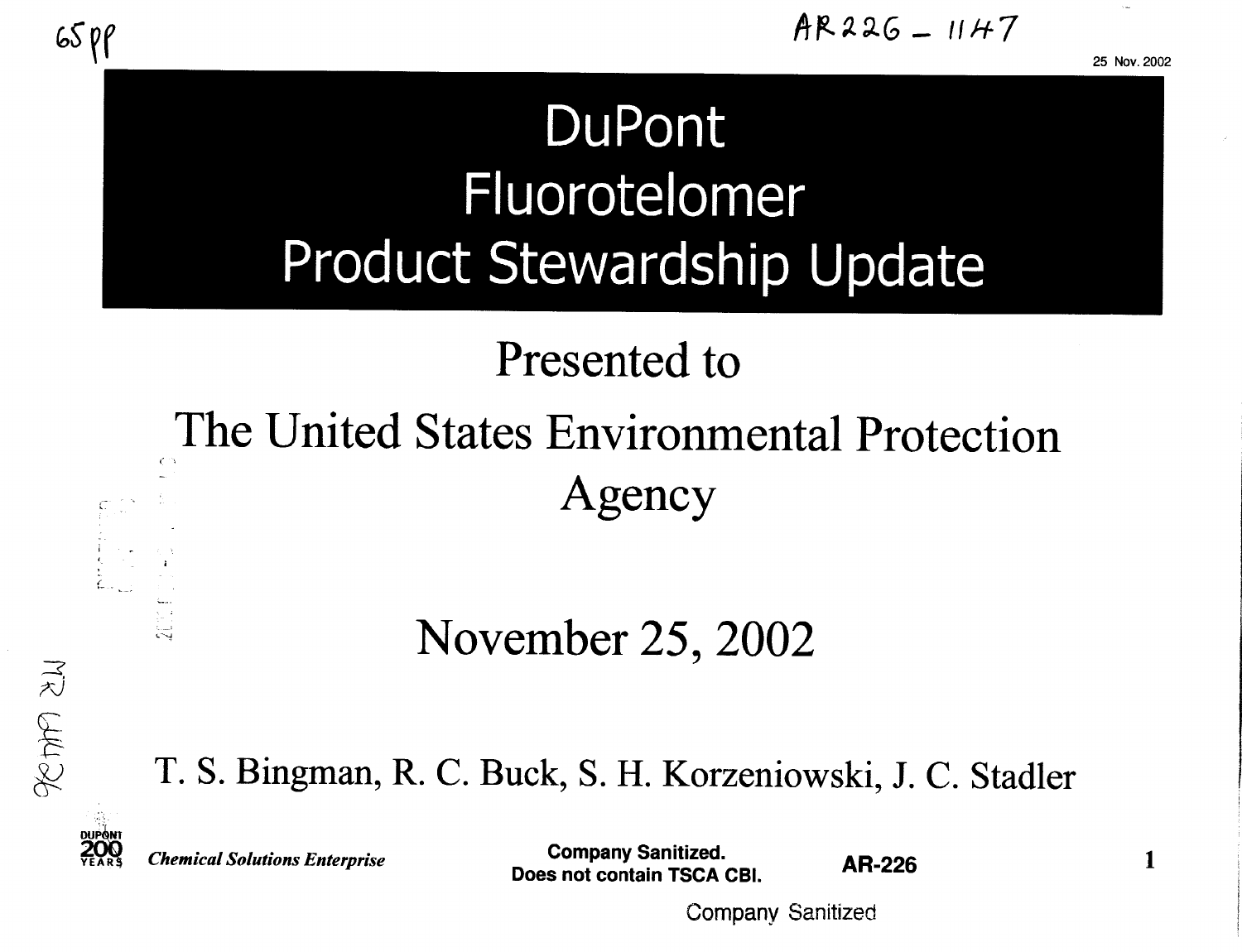# Presentation Outline

- $\bullet$  Introduction
	- –Agenda, desired outcomes
	- Research approach overview
	- Overall DuPont Timeline & Milestones
- $\bullet$  Toxicology & Descriptive Biology Update
	- Intermediate : Telomer BA
	- –Polymers : Telomer Urethane, Telomer Acrylate
	- Surfactants : Telomer Phosphate
	- Overall Summary & Draft Hazard Assessment
- $\bullet$  Exposure & Risk Characterization
	- Consumer & Occupational Exposure
	- Risk Characterization
- $\bullet$  Environmental Fate & Effects
	- –Environmental Compartments
	- –Environmental Effects
	- Environmental Fate
- $\bullet$ Summary, Conclusions, Discussion & Questions



*Chemical Solutions Enterprise*

**Company Sanitized. 2Does not contain TSCA CBI.**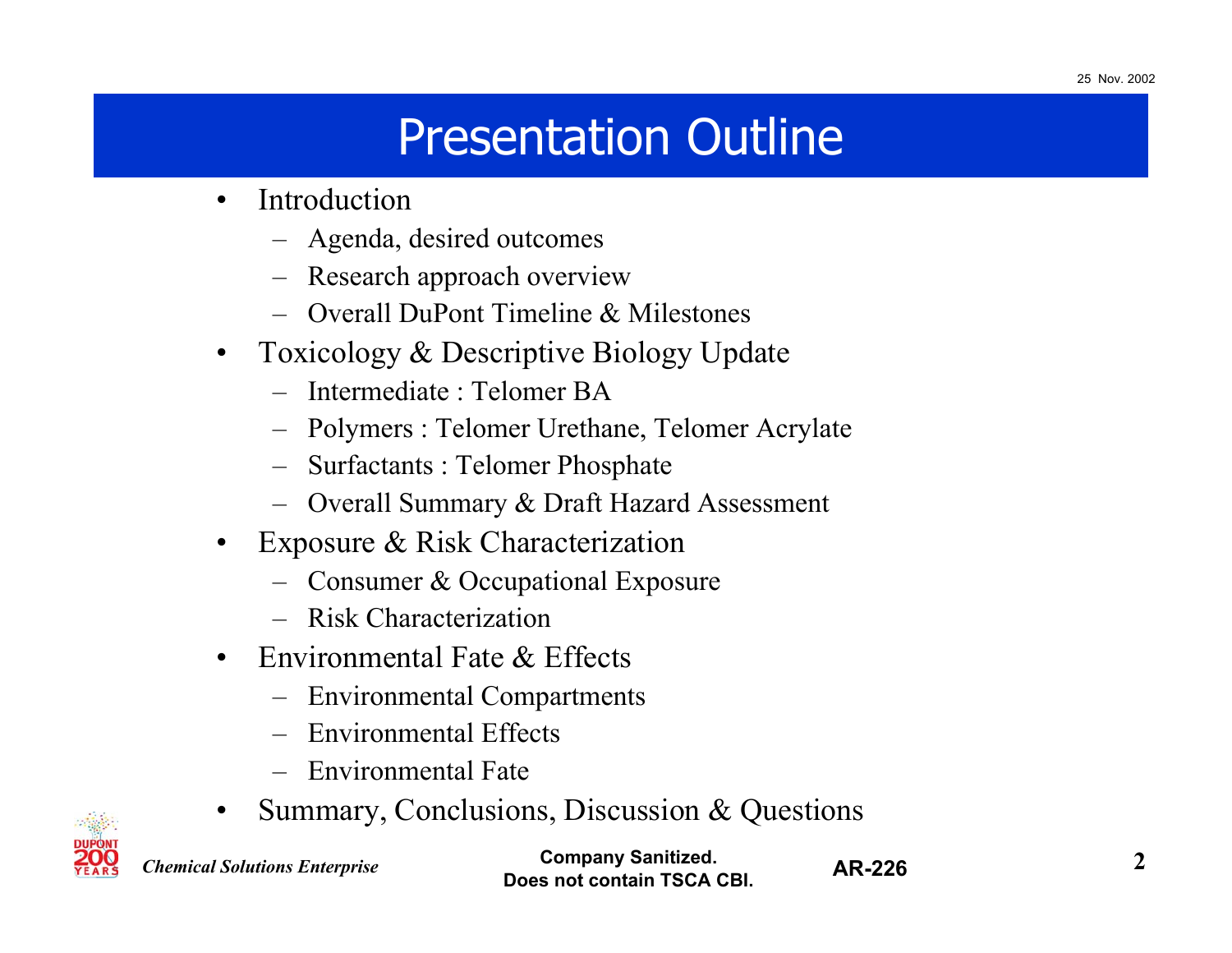### DuPont PS Effort : *Product Focused*

| <b>DuPont CCAS &amp; Haskell Laboratory</b>                                                                                                                                                                        |                                                                           | <b>DuPont Haskell Laboratory</b>                                                                                                                                |
|--------------------------------------------------------------------------------------------------------------------------------------------------------------------------------------------------------------------|---------------------------------------------------------------------------|-----------------------------------------------------------------------------------------------------------------------------------------------------------------|
|                                                                                                                                                                                                                    | <b>Communication</b>                                                      | <b>Toxicology</b>                                                                                                                                               |
| <b>Analytical</b><br>• Product & Substrate Analysis<br>• Toxicology, Exposure & Fate work<br>methods development and analysis<br>• Chemical "Standards"<br>• External Labs                                         | <b>DuPont</b><br><b>Chemical</b><br><b>Solutions</b><br><b>Enterprise</b> | • Repeated Dose / One Generation<br><b>Reproduction / Developmental</b><br>• Pharmacokinetics<br>• Dermal<br>• Inhalation<br>• <sup>14</sup> C Labeled Material |
| <b>Academic Collaboration</b>                                                                                                                                                                                      | <b>Product Stewardship</b><br><b>Business Process</b>                     | <b>Human Health</b><br><b>Risk Assessment</b>                                                                                                                   |
| <b>Environmental Fate &amp; Effects</b><br>• Physical / chemical properties<br>• Environmental compartments<br>• Fate (abiotic & biotic)<br>• Effects : aquatic, terrestrial<br>• <sup>14</sup> C Labeled Material | <b>Environmental</b><br><b>Risk Assessment</b><br>input                   | <u>Exposure</u><br>• Product Trails<br>• Mass Balance<br>• Human & Environmental<br><b>Exposure Assessment</b><br>• Risk Characterization                       |
| <b>DuPont CCER</b>                                                                                                                                                                                                 |                                                                           | <b>DuPont CRG</b>                                                                                                                                               |



*Chemical Solutions Enterprise*

Company Sanitized. **3 AR-226 3 Does not contain TSCA CBI.**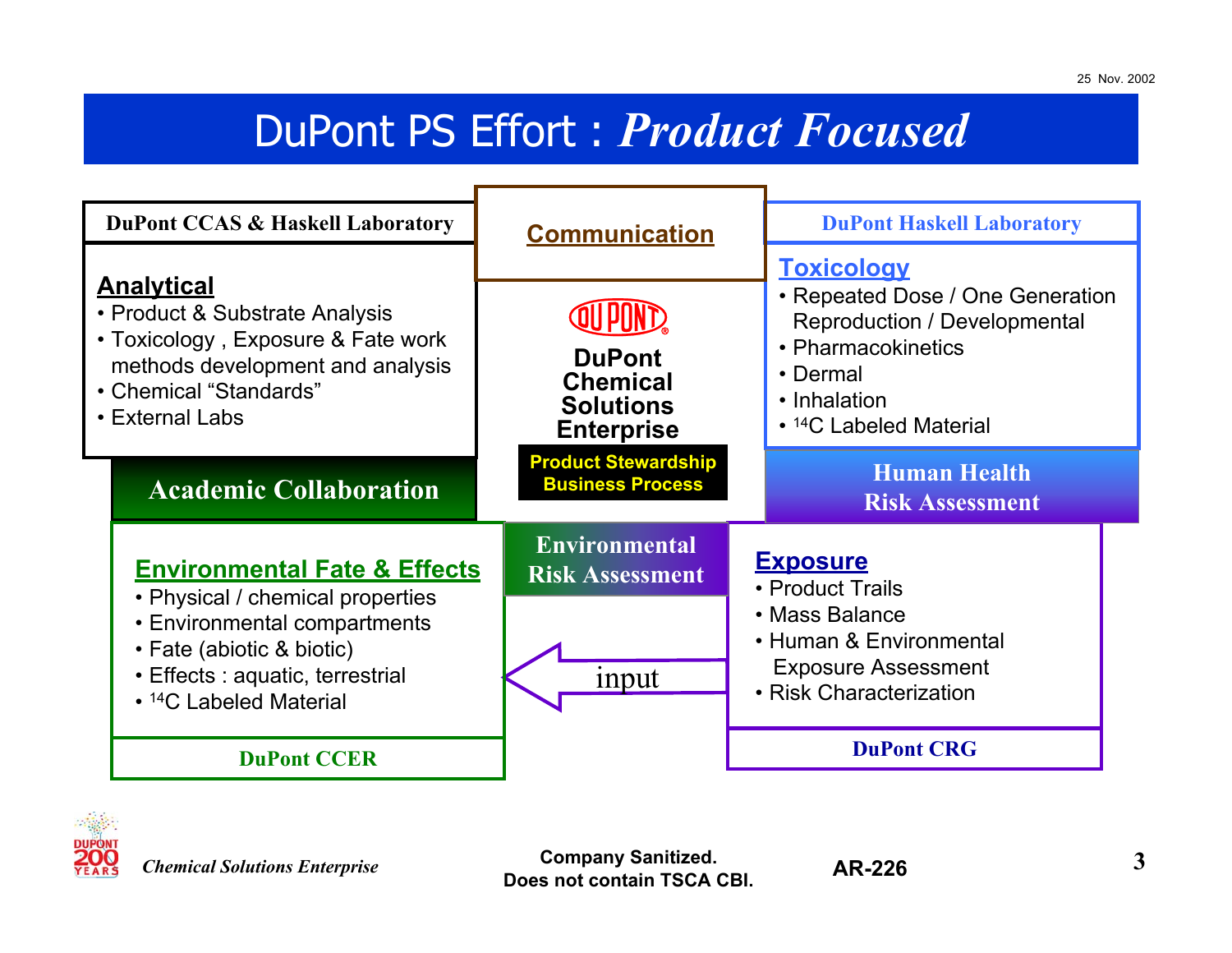## DuPont Product Stewardship

### *Key Communications 2001 - Present*

#### **2001** :

- Feb : DuPont meets with U.S. EPA to review Tox & EFE Plans & Results
- April : DuPont presents Tox Studies at Society of Toxicology (SOT) Annual meeting DuPont meets with Environment & Health Canada
	- May : DuPont meets with DEFRA, UK Env. Agency
	- Oct : DuPont presents initial data at Soc. Of Env. Tox & Chemistry (SETAC) Meeting
	- Dec : DuPont meets with U.S. EPA

#### **2002** :

- April : DuPont presents Tox Study Data at SOT Annual meeting
- May : DuPont meets with UK Env. Agency; Dutch RIKZ / Univ. Amsterdam
- June : DuPont meets with Environment & Health Canada
	- Nov. : DuPont presents at North America SETAC Meeting
		- DuPont meets with U.S. EPA



*Chemical Solutions Enterprise*

**Company Sanitized. 4Does not contain TSCA CBI.**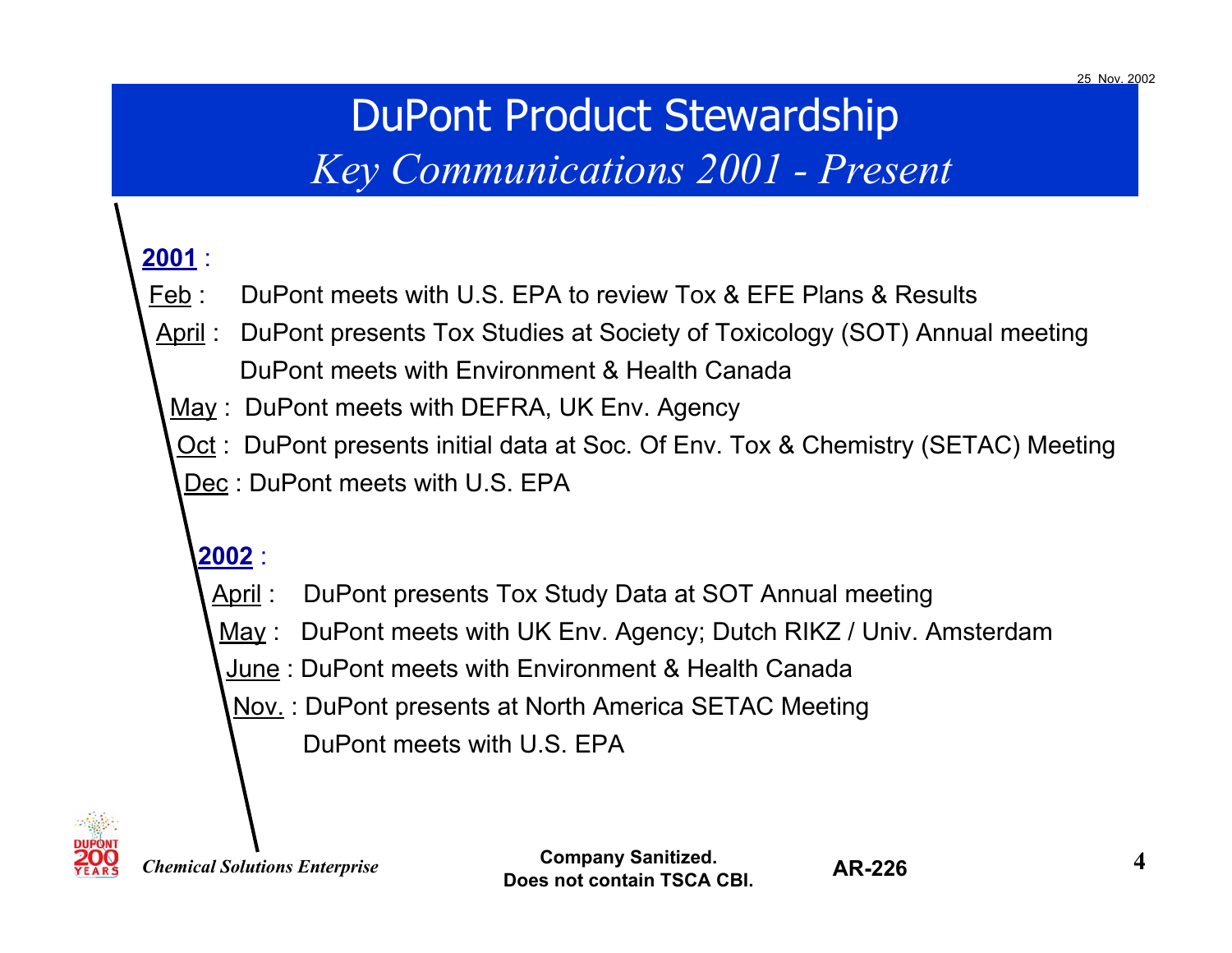$CF_2 = CF_2$  **(TFE)**  $F(CF_2CF_2)_nI$  (**Telomer A)** *Sales Products* $n = 2 - 8$ **2) Surfactants / "Molecules"** • Anionic - *Phosphate*, Carboxylate, Sulfonate• Nonionic - *Ethoxylate* **1)** *Intermediates* DuPont Fluorotelomer Product Groups: Intermediates, Surfactants, Polymers

•Betaine

**3) Polymers**

• *Acrylic*

#### 5 **Test Compounds**

- Ester• Amide
- *Urethane*
- Urea
- Represent Large Per Cent of Product

#### Line



*Chemical Solutions Enterprise*

F(CF<sub>2</sub>CF<sub>2</sub>)<sub>n</sub>CH<sub>2</sub>CH<sub>2</sub>I **(Telomer B)** 

 $F(CF_2CF_2)_nCH_2CH_2OH$  (*Telomer BA*)

 $F(CF_2CF_2)_nCH_2CH_2OC(O)C(R)=CH_2$ 

**Zonyl**<sup>®</sup> **TM** ( $R = CH_3$ ); **Zonyl**<sup>®</sup> **TAN** ( $R = H$ )

Straight Chain Alkyl

**Company Sanitized. 5Does not contain TSCA CBI.**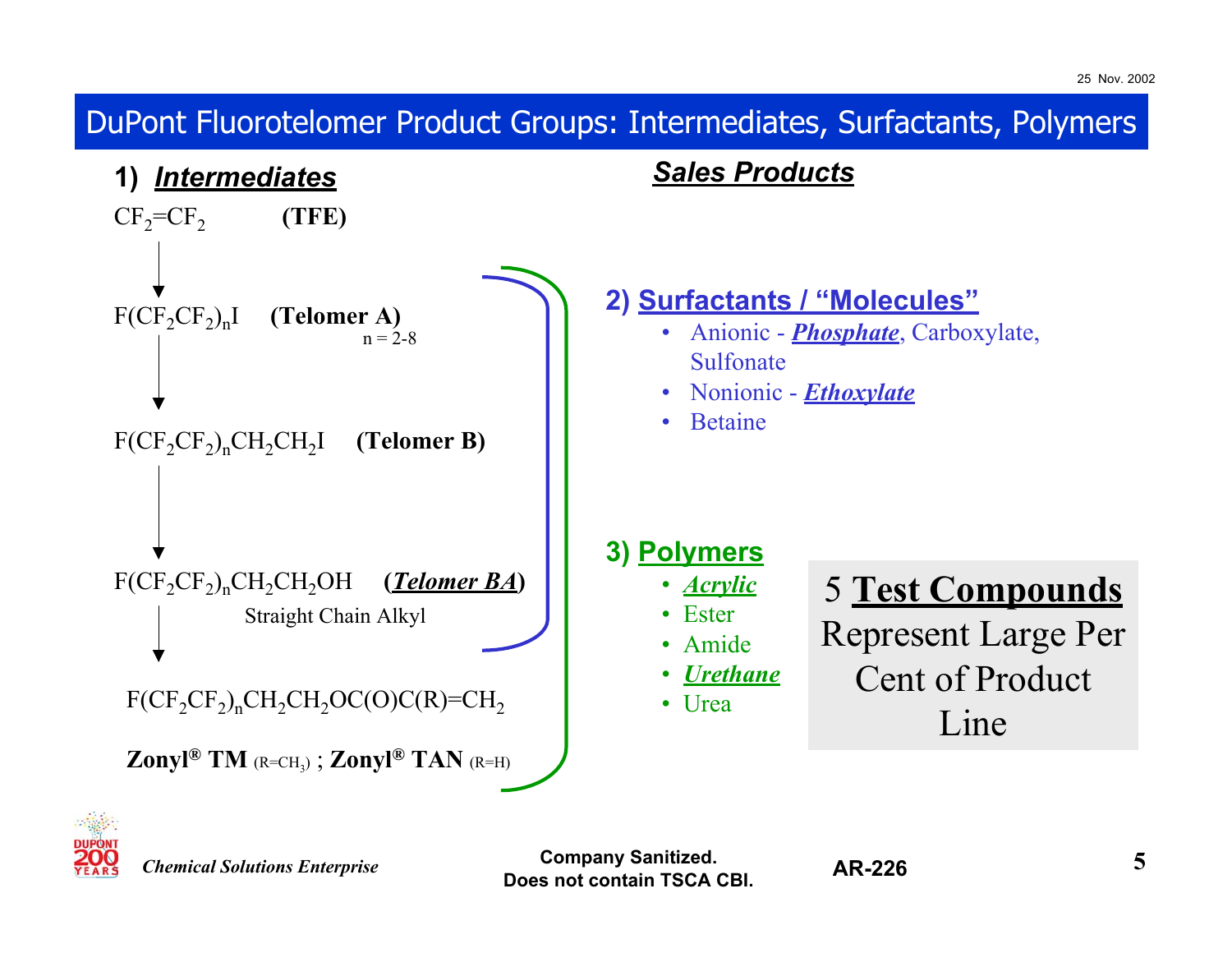### Repeated-Dose Study Plan Overview

|                                                    | <b>Products</b>                             |                                                      |
|----------------------------------------------------|---------------------------------------------|------------------------------------------------------|
| $5 \; \underline{\text{Test}}$<br><b>Compounds</b> | <i>Intermediate</i><br>• Telomer BA         | <b>Repeated-Dose Studies</b><br><b>Rat Model</b>     |
| <b>Structures</b><br>Represent                     | Polymer<br>• Telomer Urethane               | 90 Day Subchronic Oral<br><b>Study</b>               |
| Majority of<br>DuPont                              | • Telomer Acrylate<br><b>Surfactant</b>     | <b>One-Generation</b>                                |
| <b>Product Line</b>                                | • Telomer Phosphate<br>• Telomer Ethoxylate | <b>Reproduction</b><br><b>Developmental Toxicity</b> |

We continue to fill in our database, as we committed 1 May 2001.

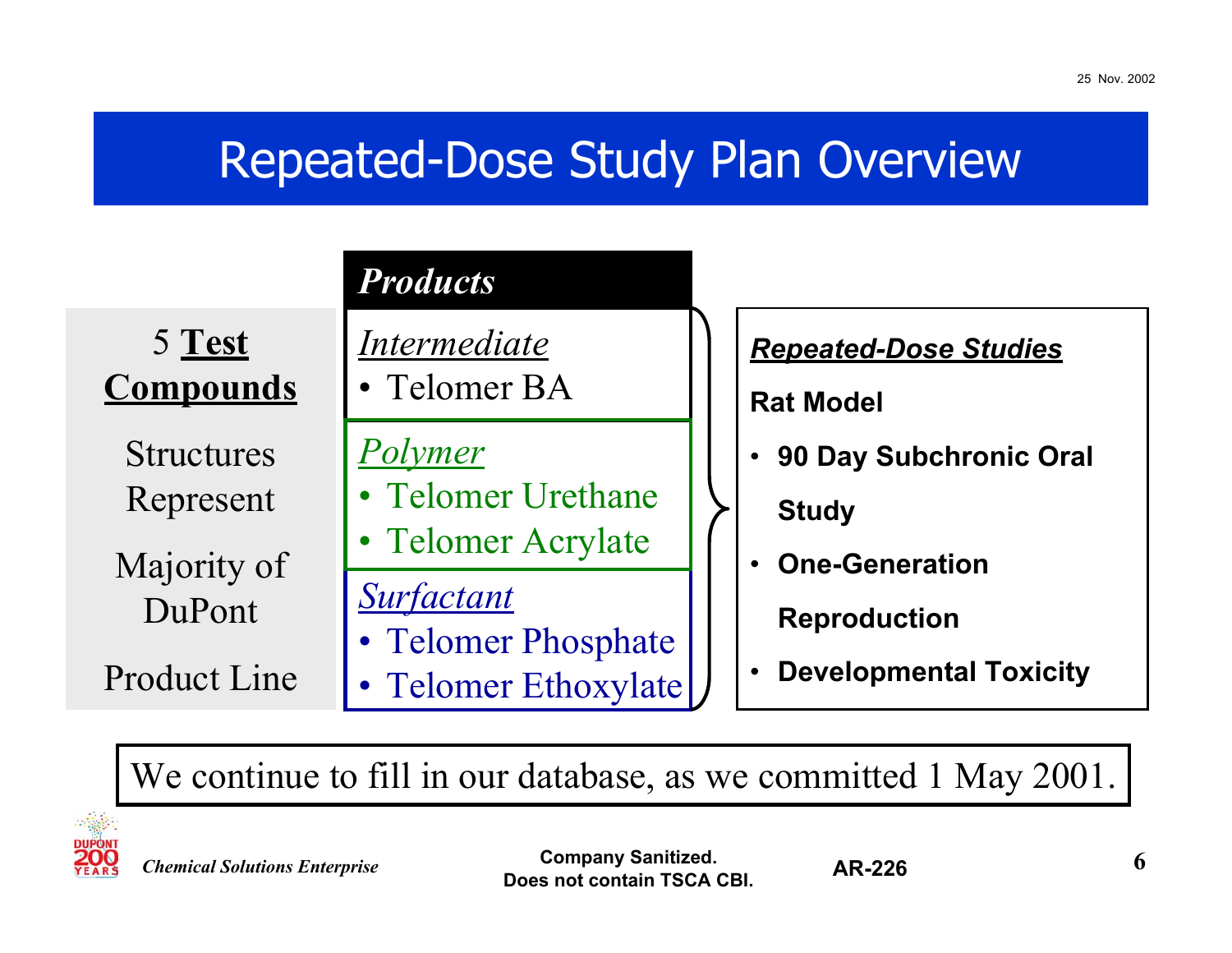### DuPont Toxicology Studies Timeline\*

|                      |                                            | 2000 | 2001 |                      | 2002                                      |  |  |  | 2003 |                         |  |  |
|----------------------|--------------------------------------------|------|------|----------------------|-------------------------------------------|--|--|--|------|-------------------------|--|--|
| <b>Test Material</b> | <b>Work</b>                                |      |      |                      | 3Q 4Q 1Q 2Q 3Q 4Q 1Q 2Q 3Q 4Q 1Q 2Q 3Q 4Q |  |  |  |      |                         |  |  |
| <b>Telomer</b>       | 90 Day Oral Repeat Dose, 1Gen Repro        |      |      |                      |                                           |  |  |  |      |                         |  |  |
| <b>Urethane</b>      | (Rat)                                      |      |      |                      |                                           |  |  |  |      |                         |  |  |
| <b>Polymer</b>       | <b>Developmental Study (Rat)</b>           |      |      |                      |                                           |  |  |  |      |                         |  |  |
|                      | <b>Dermal Permeation (Rat)</b>             |      |      |                      |                                           |  |  |  |      |                         |  |  |
|                      | 90-Day Follow-Up Study                     |      |      |                      |                                           |  |  |  |      |                         |  |  |
| <b>Telomer BA</b>    | 90 Day Range-Finding Study                 |      |      |                      |                                           |  |  |  |      |                         |  |  |
| Intermediate         | 90 Day Oral Repeat Dose + 1Gen             |      |      |                      |                                           |  |  |  |      |                         |  |  |
|                      | Repro (Rat)                                |      |      |                      |                                           |  |  |  |      |                         |  |  |
|                      | Developmental Study Rangefinder            |      |      |                      |                                           |  |  |  |      |                         |  |  |
|                      | Genetic Toxicity: In Vitro Chrom Ab        |      |      |                      |                                           |  |  |  |      |                         |  |  |
|                      | Developmental Study (Rat)                  |      |      |                      |                                           |  |  |  |      |                         |  |  |
| <b>Telomer</b>       | 90 Day Range Finding                       |      |      |                      |                                           |  |  |  |      |                         |  |  |
| <b>Ethoxylate</b>    | 90 Day Oral Repeat Dose, 1Gen Repro        |      |      |                      |                                           |  |  |  |      |                         |  |  |
| <b>Surfactant</b>    | (Rat)                                      |      |      |                      |                                           |  |  |  |      |                         |  |  |
|                      | <b>Developmental Study Rangefinder</b>     |      |      |                      |                                           |  |  |  |      |                         |  |  |
|                      | <b>Developmental Study (Rat)</b>           |      |      |                      |                                           |  |  |  |      |                         |  |  |
| <b>Telomer</b>       | 90 Day Range Finding                       |      |      |                      |                                           |  |  |  |      |                         |  |  |
| <b>Phosphate</b>     | 90 Day Oral Repeat Dose (Rat)              |      |      |                      |                                           |  |  |  |      |                         |  |  |
| <b>Surfactant</b>    | <b>1Gen Reproduction Study (Rat)</b>       |      |      |                      |                                           |  |  |  |      |                         |  |  |
|                      | <b>Developmental Range Finder</b>          |      |      |                      |                                           |  |  |  |      |                         |  |  |
|                      | <b>Developmental Study (Rat)</b>           |      |      |                      |                                           |  |  |  |      |                         |  |  |
|                      | <b>28 Day Dermal Repeat Dose (Rat)</b>     |      |      |                      |                                           |  |  |  |      |                         |  |  |
|                      | <b>14-Day Inhalation Repeat Dose (Rat)</b> |      |      |                      |                                           |  |  |  |      |                         |  |  |
| <b>Telomer</b>       | 90-Day Range Finding                       |      |      |                      |                                           |  |  |  |      |                         |  |  |
| <b>Acrylate</b>      | 90 Day Oral Repeat Dose, 1Gen Repro        |      |      |                      |                                           |  |  |  |      |                         |  |  |
| Polymer              | (Rat)                                      |      |      |                      |                                           |  |  |  |      |                         |  |  |
|                      | <b>Developmental Study Rangefinder</b>     |      |      |                      |                                           |  |  |  |      |                         |  |  |
|                      | <b>Developmental Study (Rat)</b>           |      |      |                      |                                           |  |  |  |      |                         |  |  |
|                      | <b>Work Complete</b>                       |      |      | <b>Work Underway</b> |                                           |  |  |  |      | <b>Projected Timing</b> |  |  |



*Chemical Solutions Enterprise*

**Company Sanitized. AR-226 Does not contain TSCA CBI.**

**\* This is a proposed timeline and subject to change.**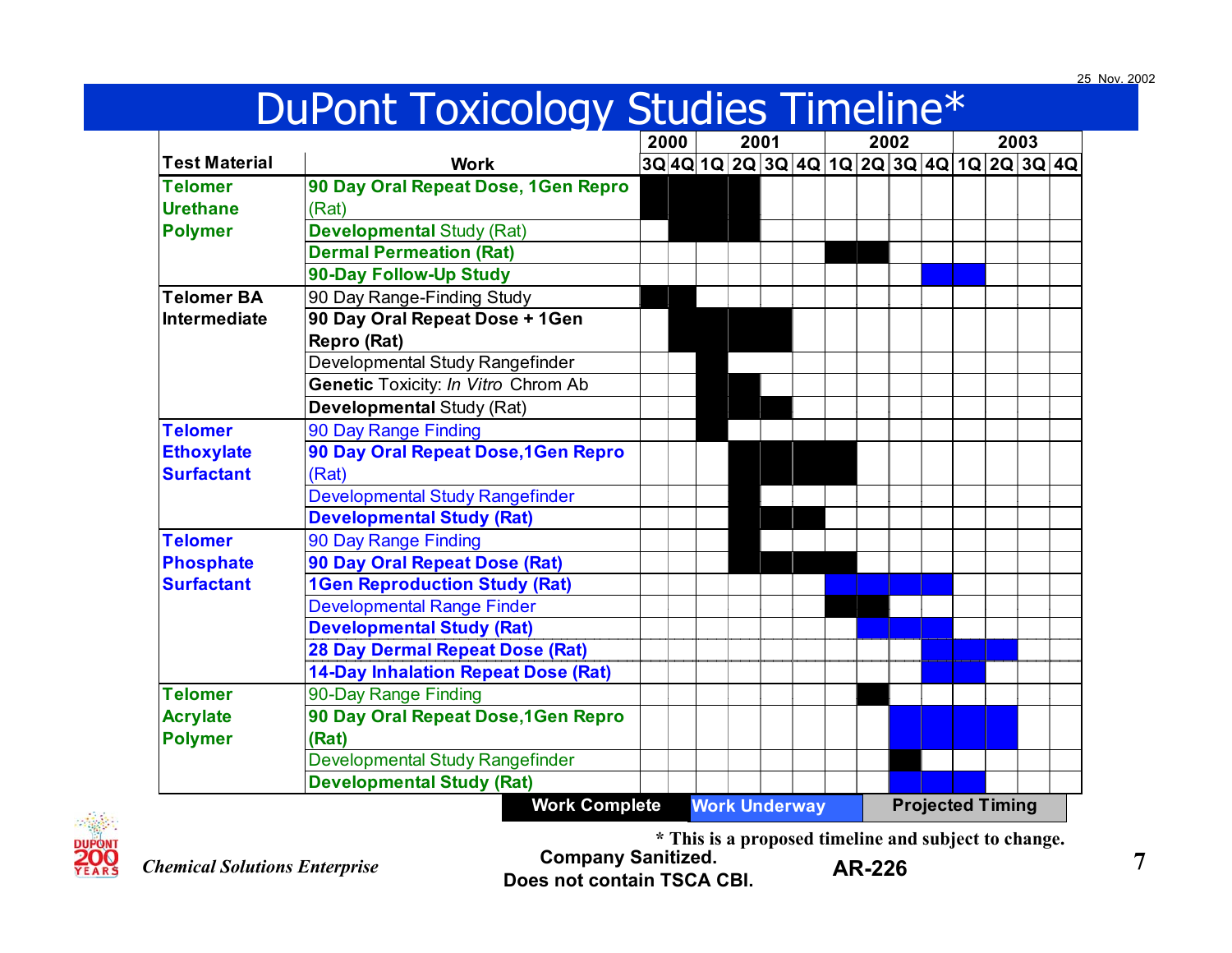# DuPont Toxicity Studies : Rat Model Multiple Routes of Exposure

- • Oral
	- 90-day subchronic, reproductive, and developmental toxicity
	- –Dosing by gavage, male and female rats
	- –Full battery of tissues examined
- Dermal
	- *In vitro* tests for dermal penetration rat and human skin
	- –*In vivo* tests – 28 day study, male rats
- • Inhalation
	- –14/28 day study, male rats



*Chemical Solutions Enterprise*

**Company Sanitized. 8Does not contain TSCA CBI.**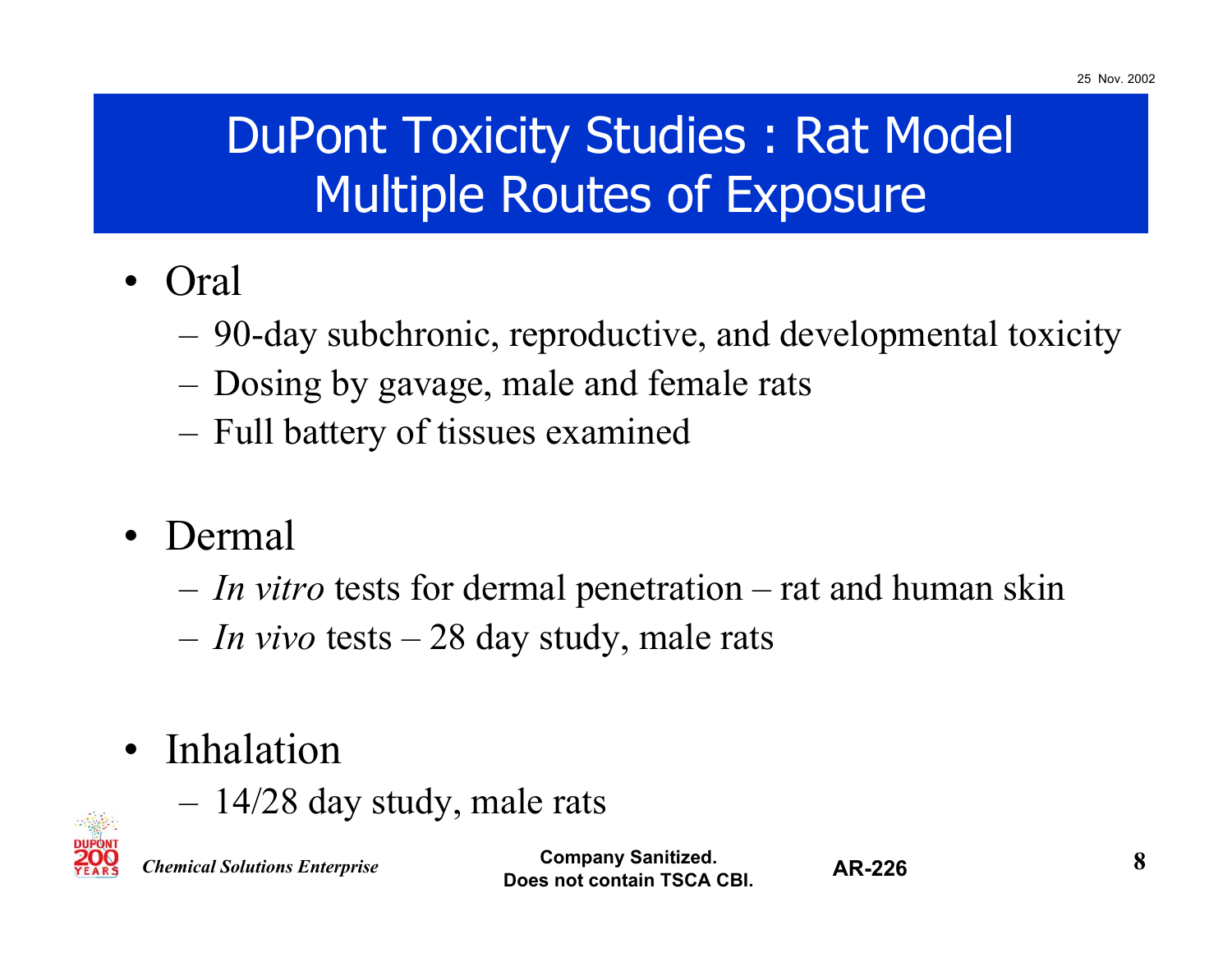# *Intermediate : Telomer BA*Study Summary & Timeline

### $F(CF_2CF_2)_nCH_2CH_2OH$  n=3-6

| <b>Study</b>                               |  |      |                           |
|--------------------------------------------|--|------|---------------------------|
| 90 Day Range-Finding Study                 |  |      |                           |
| 90 Day Oral Repeat Dose + 1Gen             |  |      |                           |
| <b>Repro (Rat)</b>                         |  |      |                           |
| Developmental Study Rangefinder            |  |      |                           |
| <b>Genetic Toxicity: In Vitro Chrom Ab</b> |  |      |                           |
| <b>Developmental Study (Rat)</b>           |  |      |                           |
|                                            |  | 2000 | 2001<br>3Q 4Q 1Q 2Q 3Q 4Q |

**Work Complete**

- 90 Day Subchronic Oral : NOEL 25 mg/kg/day Dose Levels : 25, 100, 250 mg/kg/day Primary Target : Teeth
- Reproductive Toxicity : NOEL 25 mg/kg/day
- $\bullet$ Developmental Toxicity : NOEL 200 mg/kg/day

Dose Levels : 25, 100, 250 mg/kg/day *not a selective reproductive toxin*

Dose Levels : 25, 200, 500 mg/kg/day *not a selective developmental toxin*



*Chemical Solutions Enterprise*

**Company Sanitized. AD 226 9 9 Does not contain TSCA CBI.**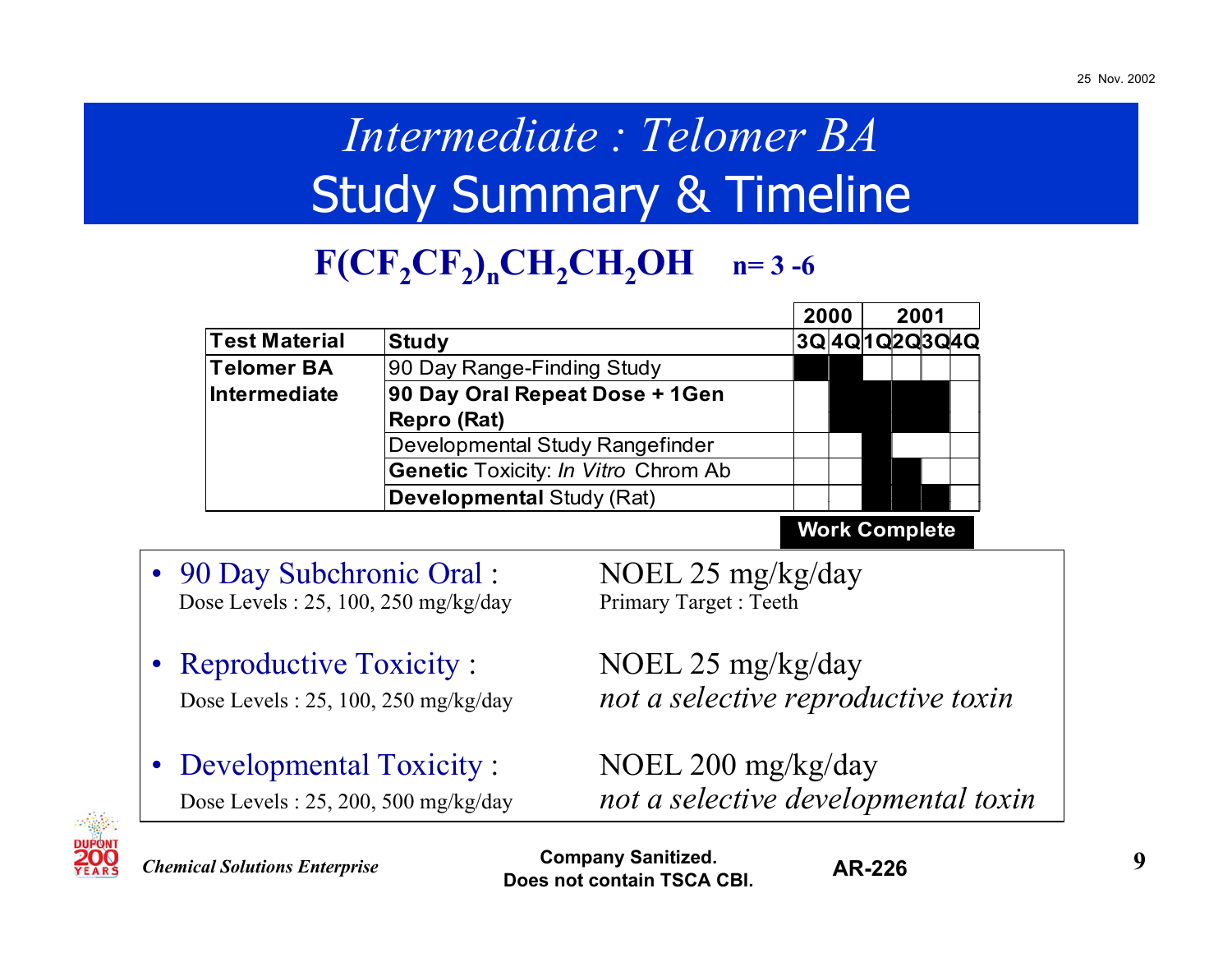# *Polymer : Telomer Urethane* Study Summary & Timeline

|             |                      | $F(CF_2CF_2)_nCH_2CH_2OH$ (Telomer BA) | <b>Telomer Urethane Polymer</b>    |
|-------------|----------------------|----------------------------------------|------------------------------------|
| $n = 3 - 6$ | Straight Chain Alkyl |                                        | Aqueous Dispersion with surfactant |

|                      |                                       | 2000 | 2001 |  | 2002 |  | 2003 |                                           |
|----------------------|---------------------------------------|------|------|--|------|--|------|-------------------------------------------|
| <b>Test Material</b> | <b>Work</b>                           |      |      |  |      |  |      | 3Q 4Q 1Q 2Q 3Q 4Q 1Q 2Q 3Q 4Q 1Q 2Q 3Q 4Q |
| <b>Telomer</b>       | 90 Day Oral Repeat Dose + 1Gen        |      |      |  |      |  |      |                                           |
| <b>Urethane</b>      | <b>Repro</b> (Rat)                    |      |      |  |      |  |      |                                           |
| <b>Polymer</b>       | <b>Developmental Study (Rat)</b>      |      |      |  |      |  |      |                                           |
|                      | <b>Dermal Permeation (Rat)</b>        |      |      |  |      |  |      |                                           |
|                      | <b>Nasal Lesion - Follow-Up Study</b> |      |      |  |      |  |      |                                           |

**Work Complete Work Underway**

- 90 Day Subchronic Oral: LOEL 50mg/kg/day Dose Levels : 50, 250, 1000 mg/kg/day Primary Target : Nose
- •

•

Reproductive Toxicity: No effects on reproduction at any dose Dose Levels : 50, 250, 1000 mg/kg/day *not a selective reproductive toxin* Developmental Toxicity: No abnormalities or birth defects at any dose Dose Levels : 50, 250, 1000 mg/kg/day *not a selective developmental toxin*



**Company Sanitized. 10**<br>**10 Does not contain TSCA CBI.**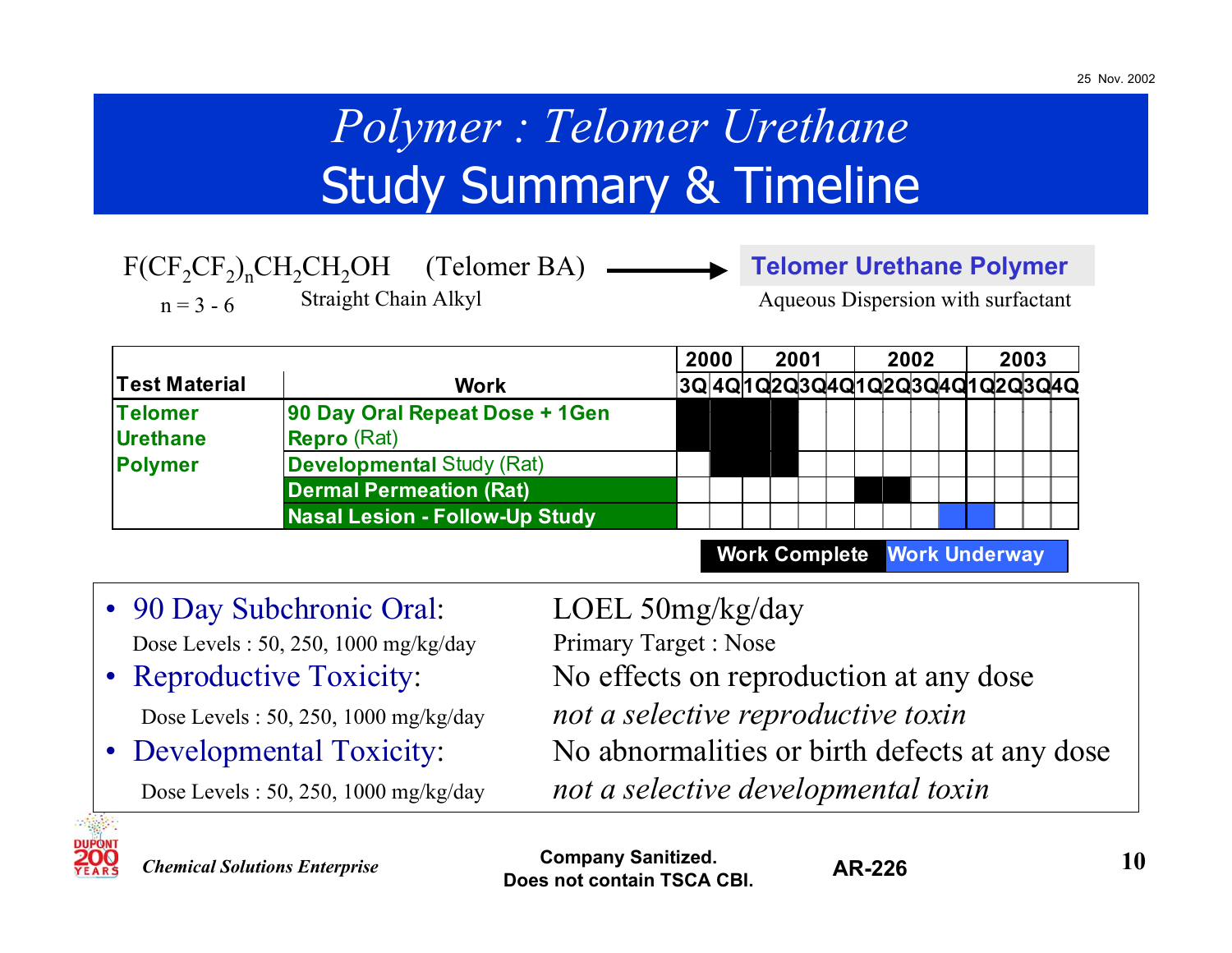## *Polymer : Telomer Urethane* 90 Day Oral Study (Rat) : Follow-Up

Purpose: to determine the cause and establish a no-effect level for nasal lesions (olfactory epithelial degeneration and necrosis)

Primary questions to address

–Are the lesions caused by telomer urethane polymer or surfactant? Reproducible?

–Can a NOEL be established?

#### **Study Design**

- 3 dose groups: telomer urethane polymer product, surfactant, and control
- Animals dosed with equivalent of high dose in 90 day study
- Sacrifice and evaluate nasal tissue at 2, 4 and 13 weeks as needed
- $\bullet$ Follow with 3 dose level study with either surfactant or polymer

#### Study started: 11/01/02



*Chemical Solutions Enterprise*

**Company Sanitized. 11 11 Does not contain TSCA CBI.**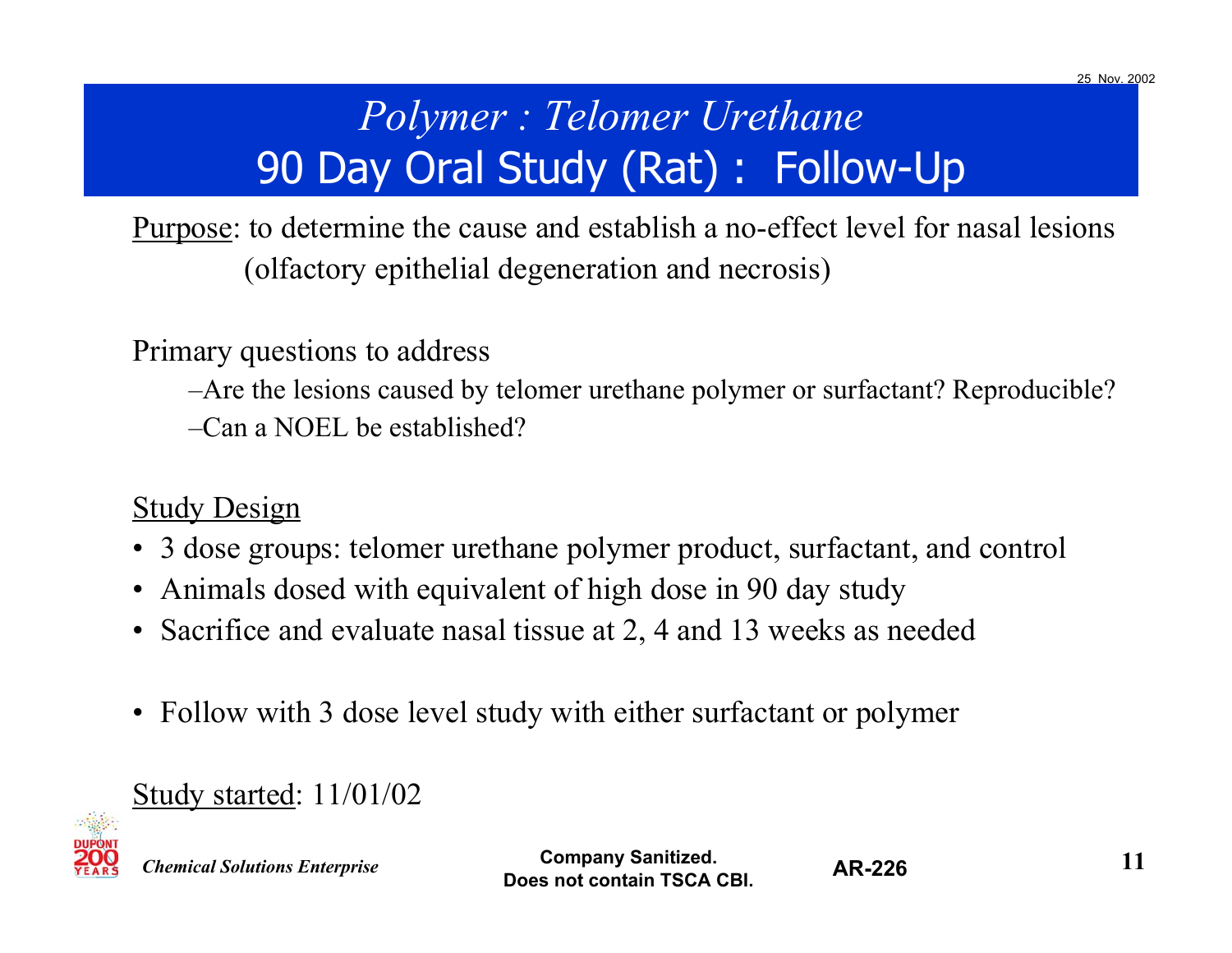## In Vitro Dermal Permeation with Telomer Urethane

- $\bullet$  Purpose: To determine the permeability of the agent through rat and human skin
- $\bullet$ Draft Guideline: OECD, 1999; ECETOC, 1993
- *In vitro* technique employing glass (static) diffusion cells have been shown to predict percutaneous absorption of various chemicals *in vivo*



**Company Sanitized. 12Does not contain TSCA CBI.**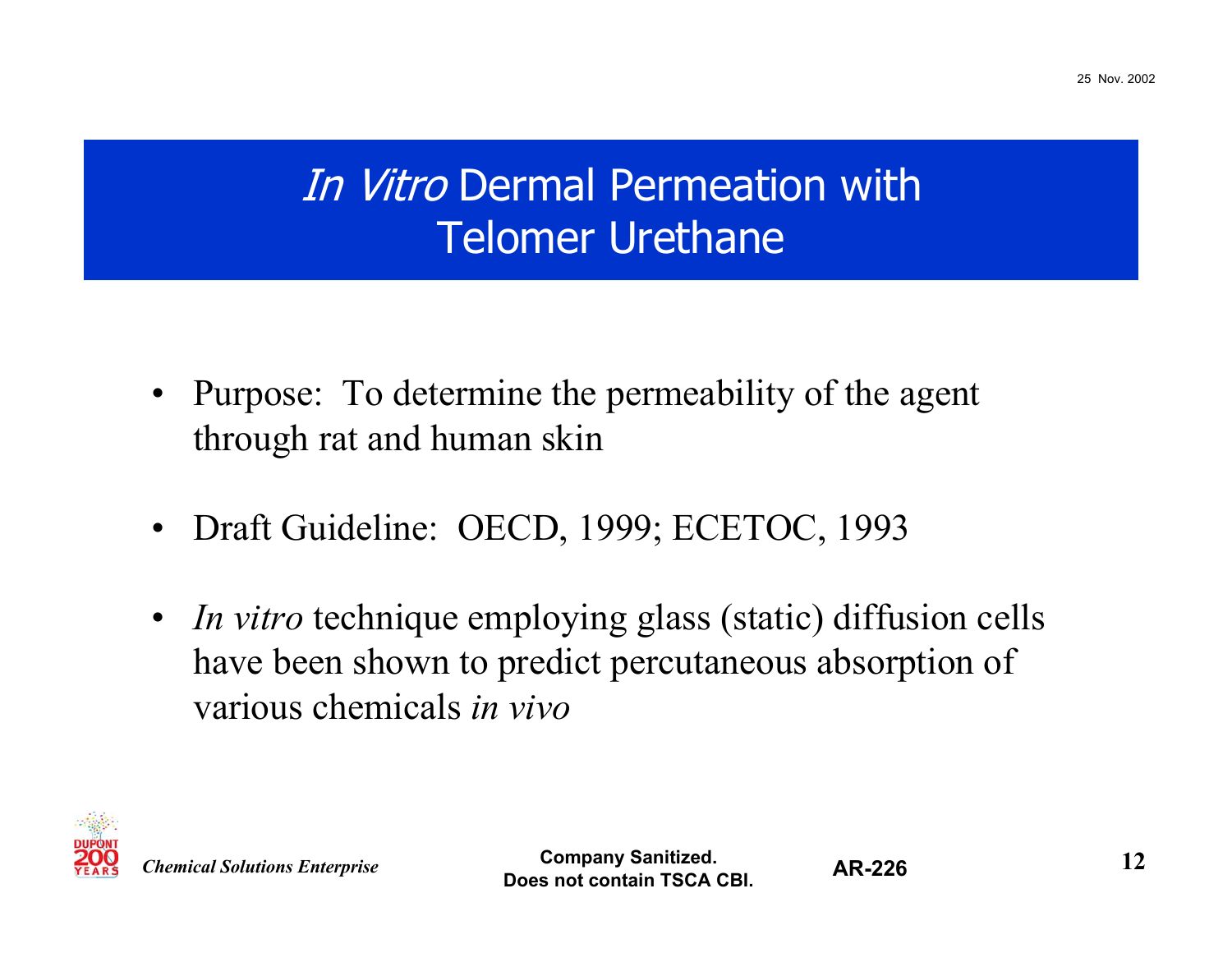### Static Diffusion Cell : *In Vitro* Dermal Permeation





*Chemical Solutions Enterprise*

**Company Sanitized. 13Does not contain TSCA CBI.**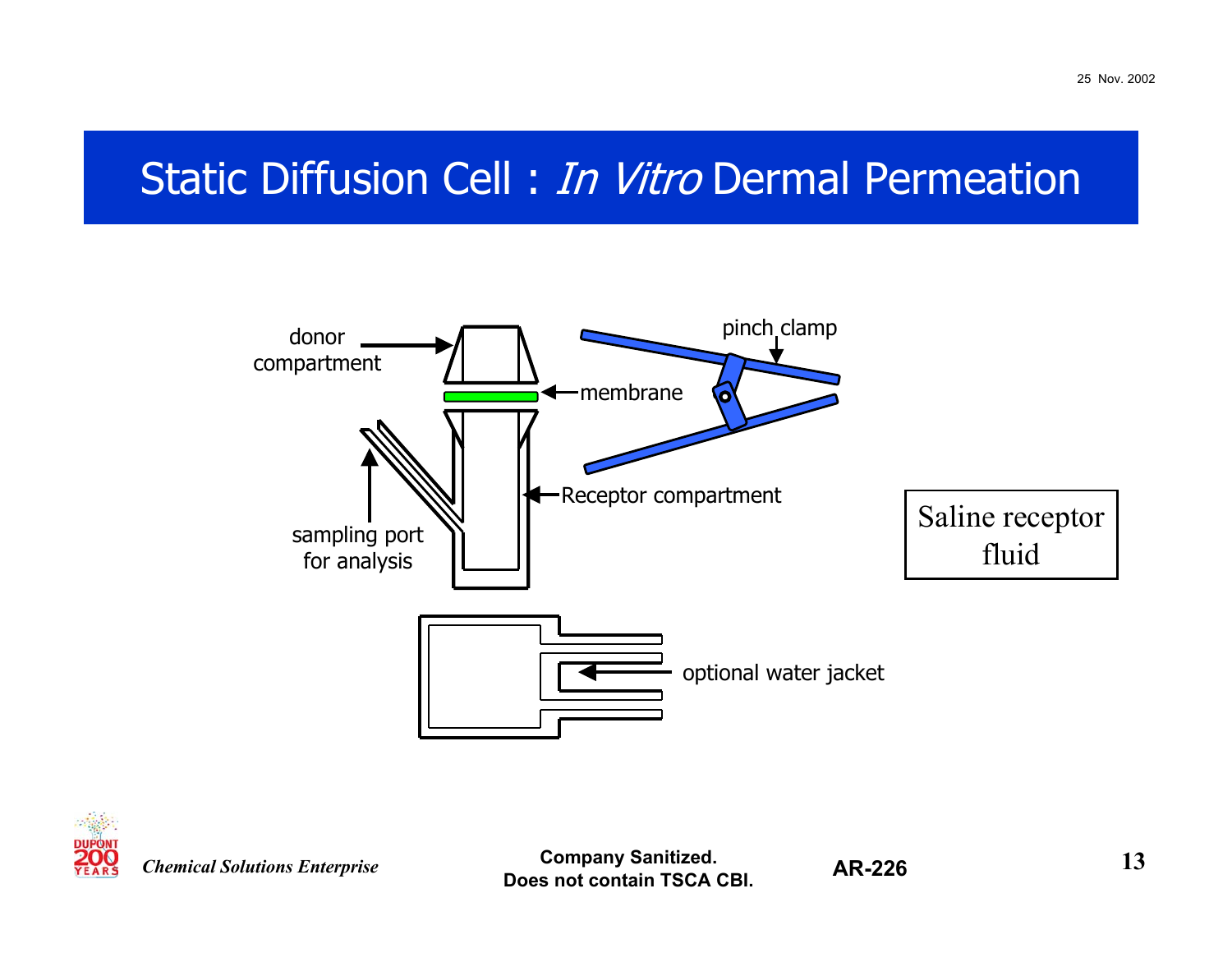## *Polymer : Telomer Urethane* In-vitro Dermal Permeation

### Methods

- –20 µl product solution was applied to rat epidermal membrane
- Total of 1234 µg fluorine in contact with rat skin for 6 hours
- 3 ml receptor fluid analyzed for total fluorine using Wickbold torch method

### Results

- – Total fluorine in receptor fluid was below the limit of detection (LOD) of 0.052 ppm; less than 0.013 % of urethane polymer permeated the rat skin
- –Input for exposure and risk characterization



*Chemical Solutions Enterprise*

**Company Sanitized. 14Does not contain TSCA CBI.**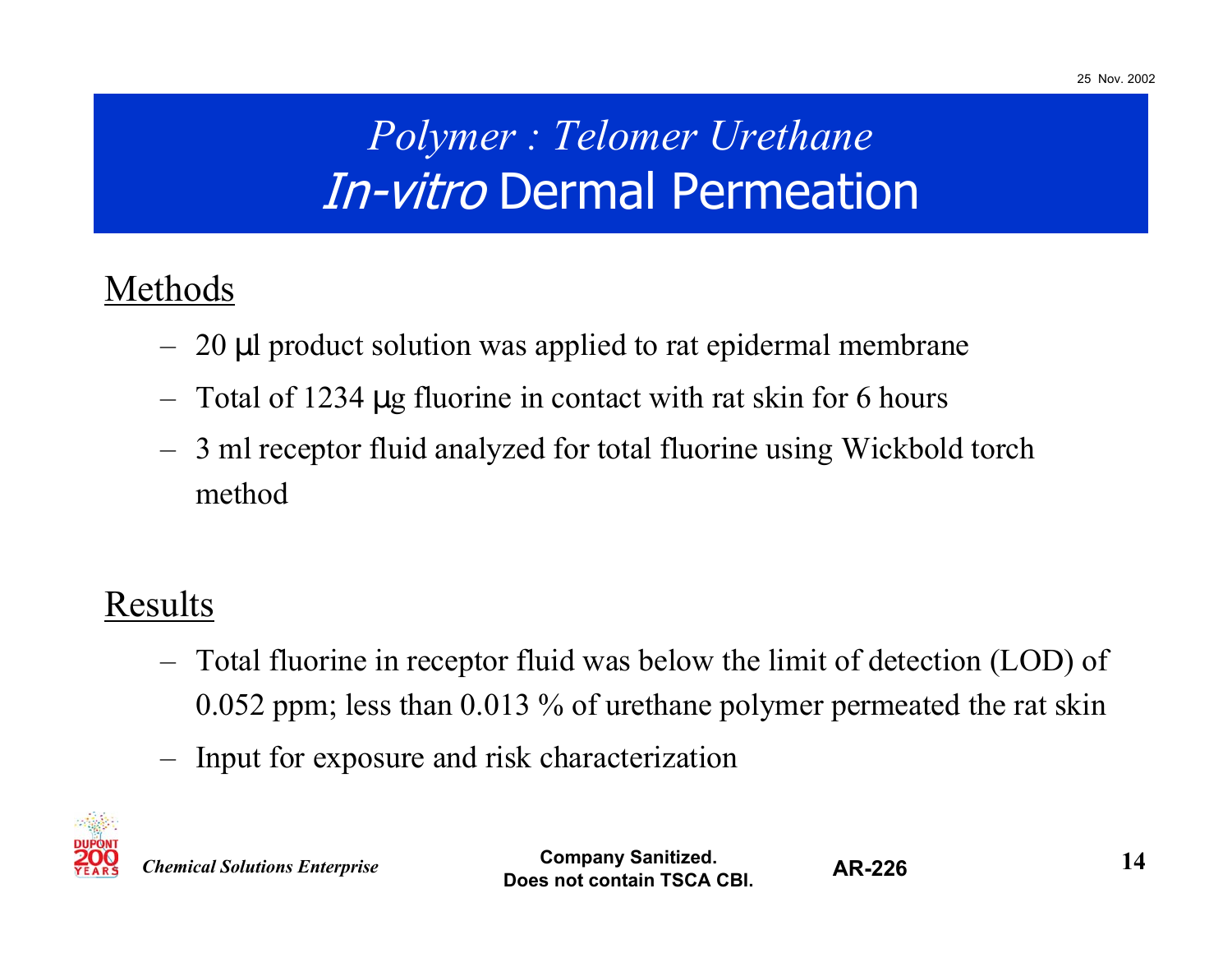## *Polymer : Telomer Acrylate* **Chemistry**

• Aqueous emulsion polymerization of monomer composition :

– $F(CF_2CF_2)_nCH_2CH_2OC(O)CH=CH_2$  n = 4 - 6

CBI Information has been redacted

 $-~\mathrm{MW}$   $>$  40,000

- Test Substance for Acute Studies : product = aqueous dispersion of polymer in water with surfactants
- Test Substance for Repeated Dose Studies:
	- solid polymer washed free of surfactants, composition before and after washing verified as the same



*Chemical Solutions Enterprise*

**Company Sanitized. 15Does not contain TSCA CBI.**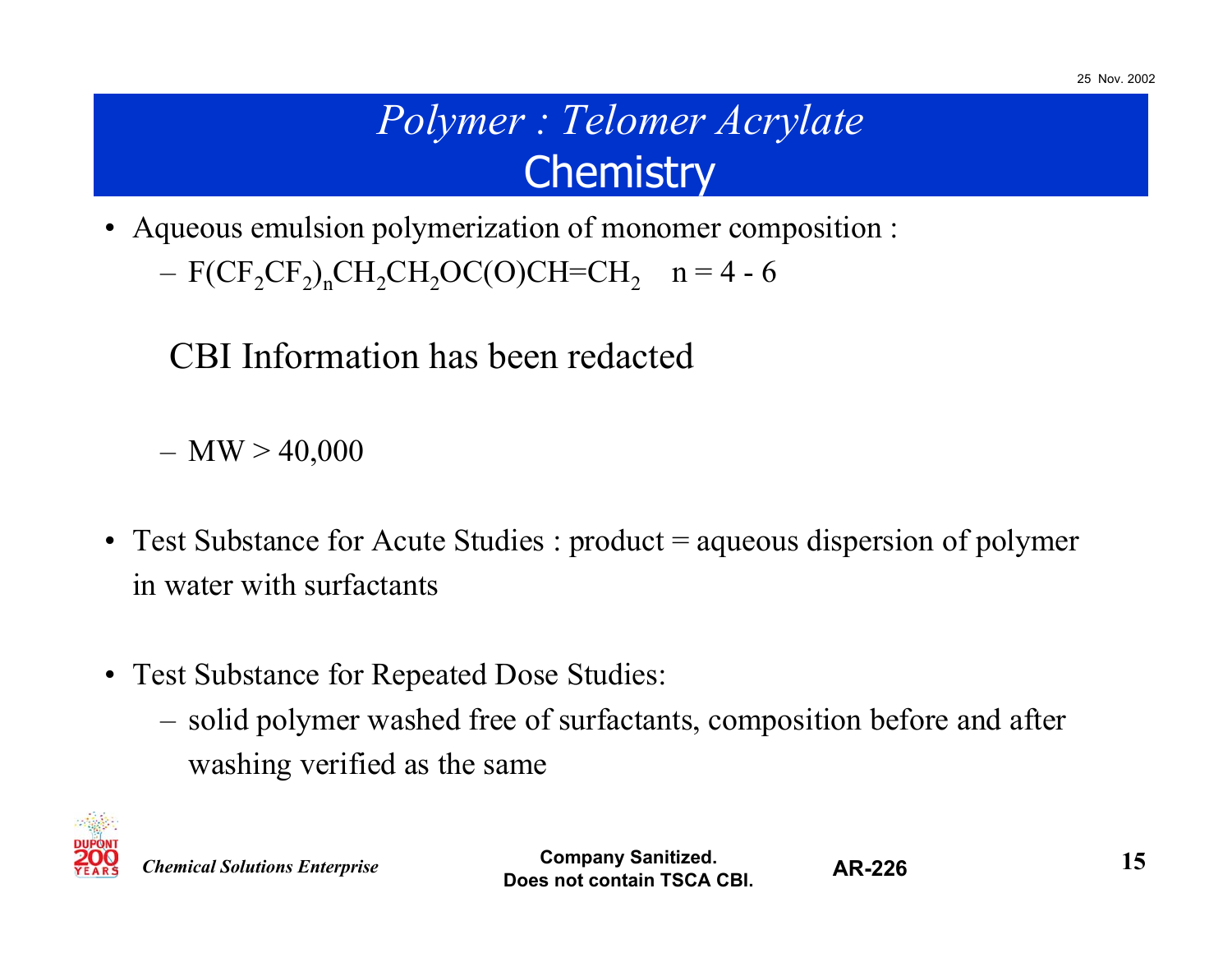## *Polymer : Telomer Acrylate* Toxicology Information

#### Acute Toxicity\*:

- •
- •
- Skin Irritation: Non-irritating
- $\bullet$
- Sensitization:

Oral Rat:  $ALD > 11,000$  mg/kg

- Inhalation Rat:  $4 \text{ hr: ALC} = 590 \text{ mg/m}^3$ 
	-
- Eye Irritation: Moderate, reversible irritation
	- Not an irritant or sensitizer in multiple human patch tests

#### Aquatic Toxicity\*

- •Rainbow Trout : 96Hr.  $LC_{50} = 181$  mg/L
- •Daphnia Magna : 48Hr.  $EC_{50} = 234$  mg/L
- •Algae : 72Hr.  $EC_{50} = 36.2$  mg/L

\* data generated on aqueous dispersion product



*Chemical Solutions Enterprise*

**Company Sanitized. 16 16 16 16 16 16 16 Does not contain TSCA CBI.**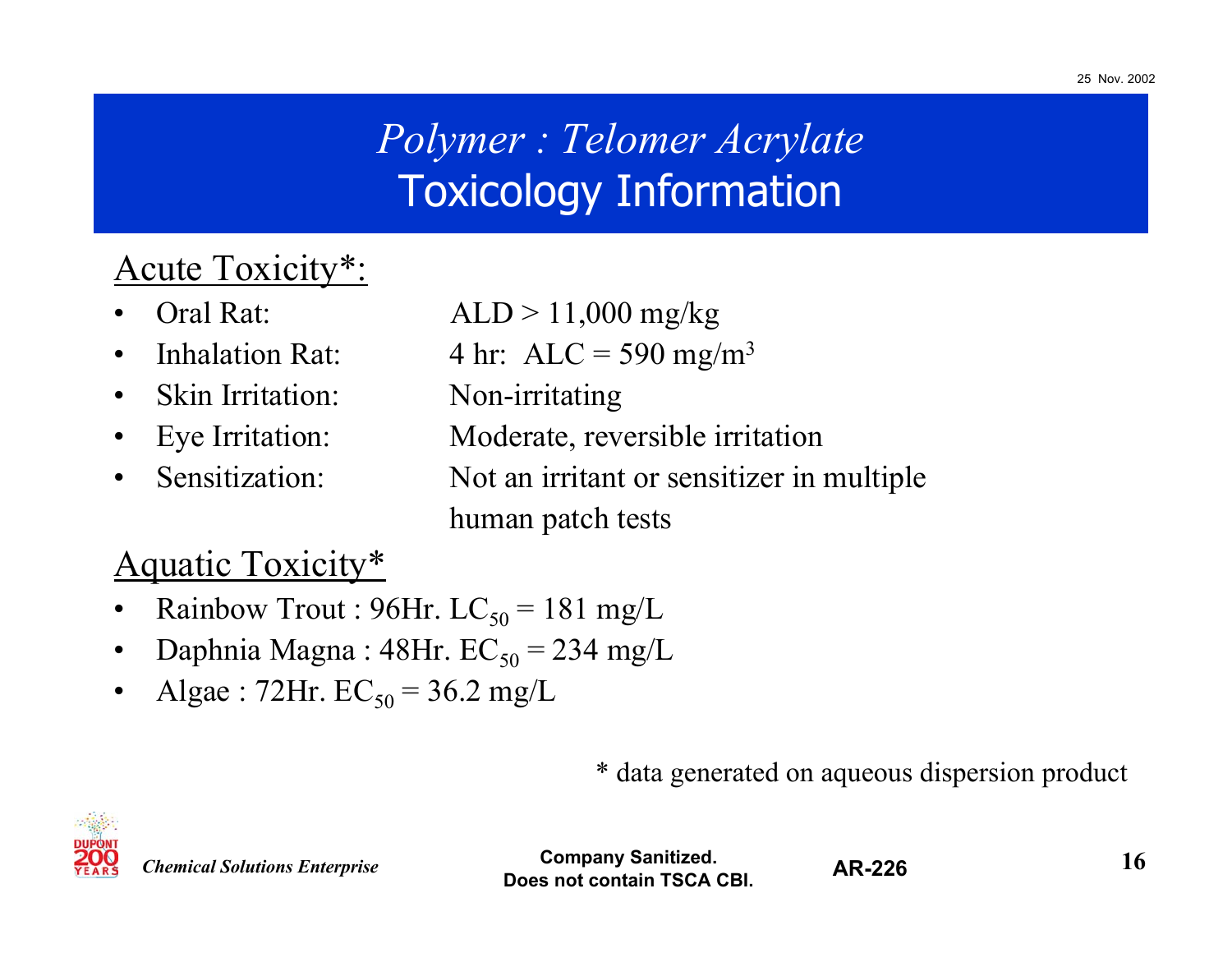## *Polymer : Telomer Acrylate* Subchronic Oral Study Range-Finder

- •Test material: Telomer Acrylate Polymer Solids in water vehicle
- • Doses:
	- –0, 1, 10, 100, 1000 mg/kg/day
	- $-$  100% active test substance
- •No clinical signs or body weight effects after 45 days at any dose
- $\bullet$  Total fluorine levels assessed, steady-state appears to occur around 20 days into dosing
- $\bullet$ Fluorine levels in blood are low



**Company Sanitized. 17 Does not contain TSCA CBI.**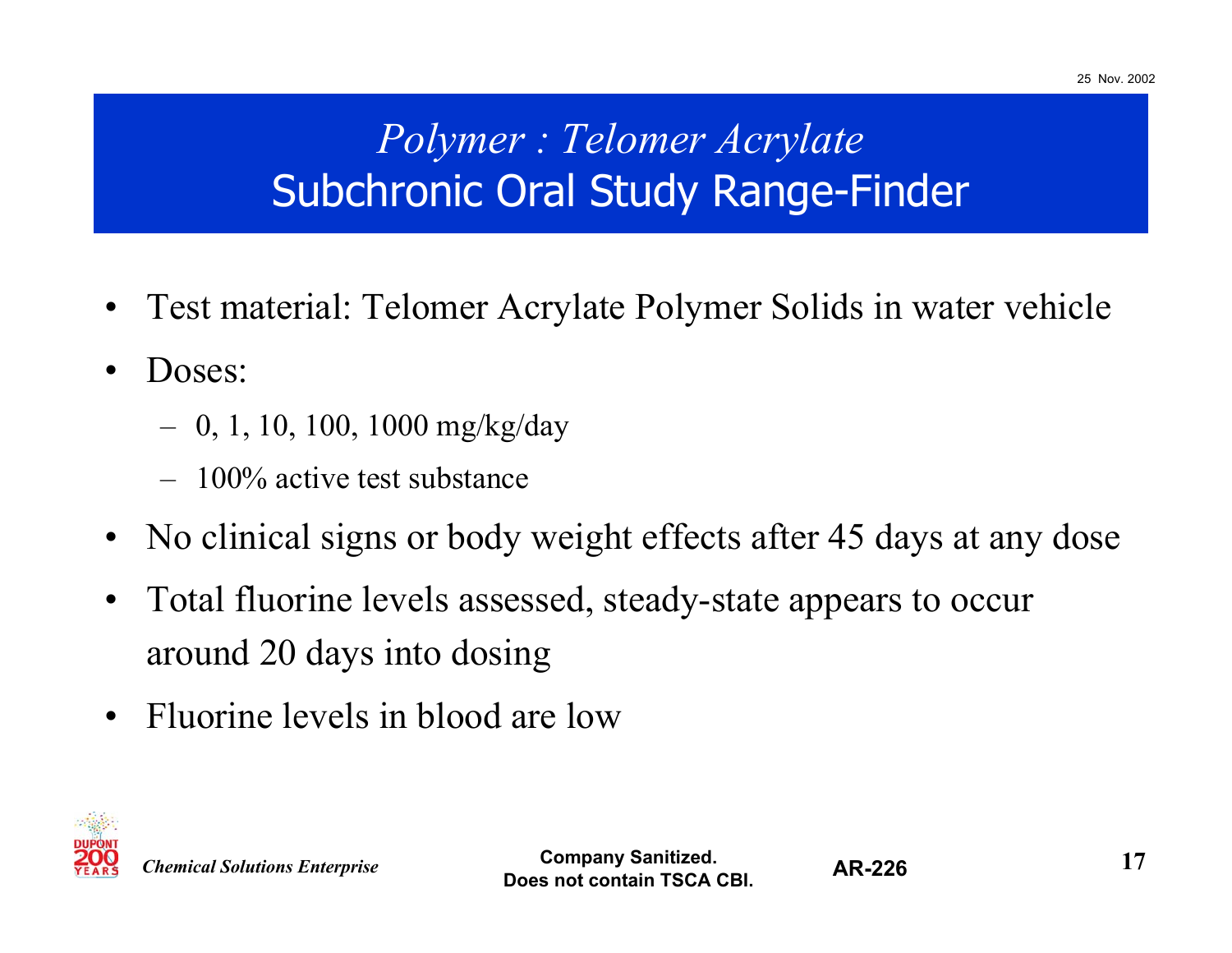# *Polymer : Telomer Acrylate* Study Summary & Timeline

|                                  |                                        | 2002 |  | 2003                 |  |  |  |  |                  |
|----------------------------------|----------------------------------------|------|--|----------------------|--|--|--|--|------------------|
| <b>Test Material</b>             | <b>Work</b>                            |      |  |                      |  |  |  |  | 1020304010203040 |
| <b>Telomer</b>                   | 90-Day Range Finding                   |      |  |                      |  |  |  |  |                  |
| <b>Acrylate</b>                  | 90 Day Oral Repeat Dose, 1Gen Repro    |      |  |                      |  |  |  |  |                  |
| <b>Polymer</b>                   | (Rat)                                  |      |  |                      |  |  |  |  |                  |
|                                  | <b>Developmental Study Rangefinder</b> |      |  |                      |  |  |  |  |                  |
| <b>Developmental Study (Rat)</b> |                                        |      |  |                      |  |  |  |  |                  |
|                                  | <b>Work Complete</b>                   |      |  | <b>Work Underway</b> |  |  |  |  |                  |

• 90 Day Subchronic Oral: In Progress Dose Levels : 10, 100, 1000 mg/kg/day • Reproductive Toxicity: In Progress Dose Levels : 10, 100, 1000 mg/kg/day • Developmental Toxicity: In Progress Dose Levels : 10, 100, 1000 mg/kg/day •Genetic Toxicity : Negative Ames, Chom Ab

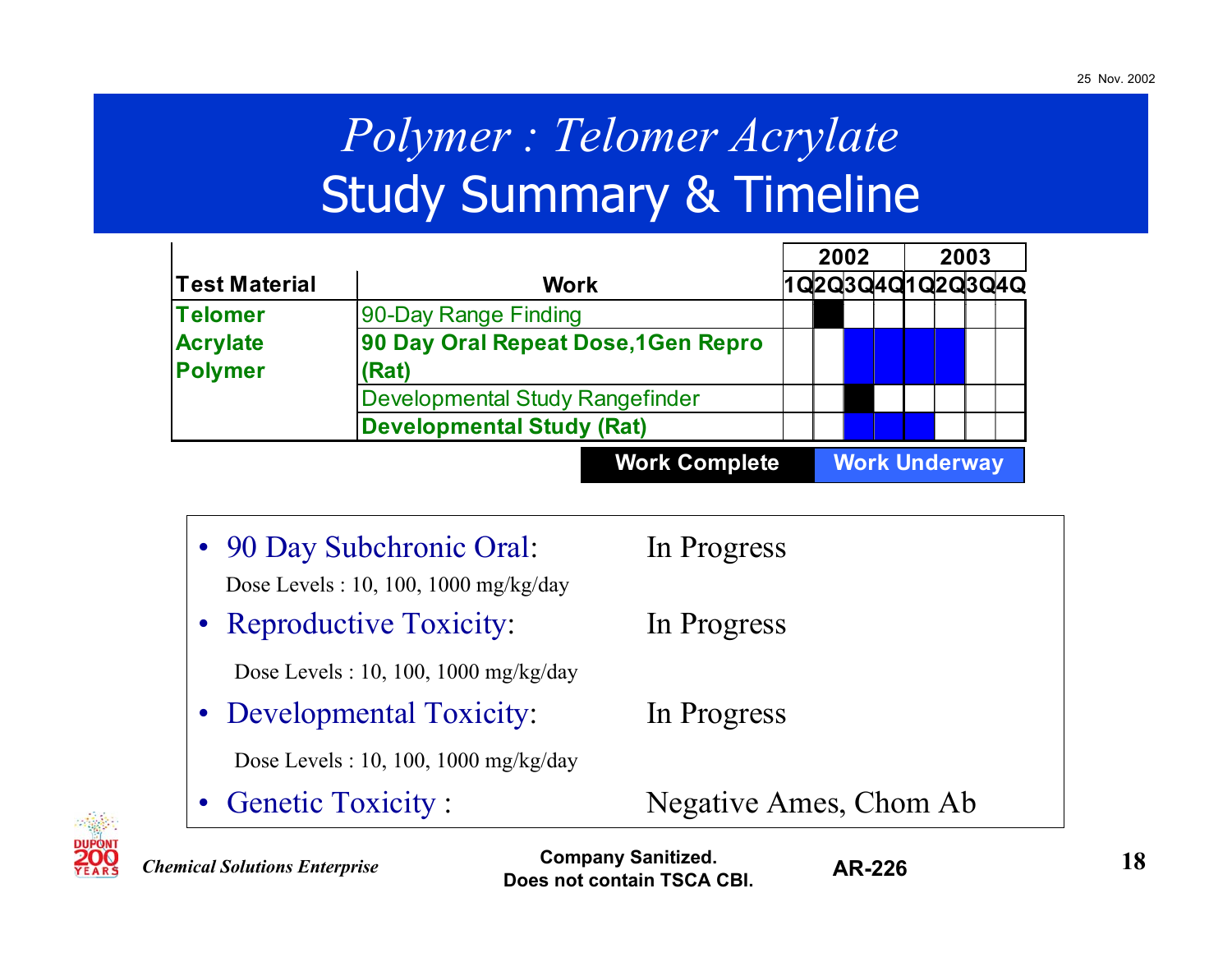## *Surfactant : Telomer Phosphate* **Chemistry**

$$
F(CF_2CF_2)_nCH_2CH_2OH \quad \text{(Telomer BA)} \quad \boxed{n=3-6}
$$
\n
$$
P_2O_5, H_2O, \text{ isopropanol, NR}_3
$$
\n
$$
[F(CF_2CF_2)_nCH_2CH_2O]_xP(O)(ONR_3H)_{3-x} \quad x=1-3
$$

 $\bullet$ Products by Process

- •BL, B Telomer Distributions tailored to end-use
- $\bullet$ Mixture of Mono-, Bis- and Pyro- Phosphate Esters
- $\bullet$ Study material contains 25 wt% isopropanol as co-solvent



*Chemical Solutions Enterprise*

**Company Sanitized. 19 Does not contain TSCA CBI.**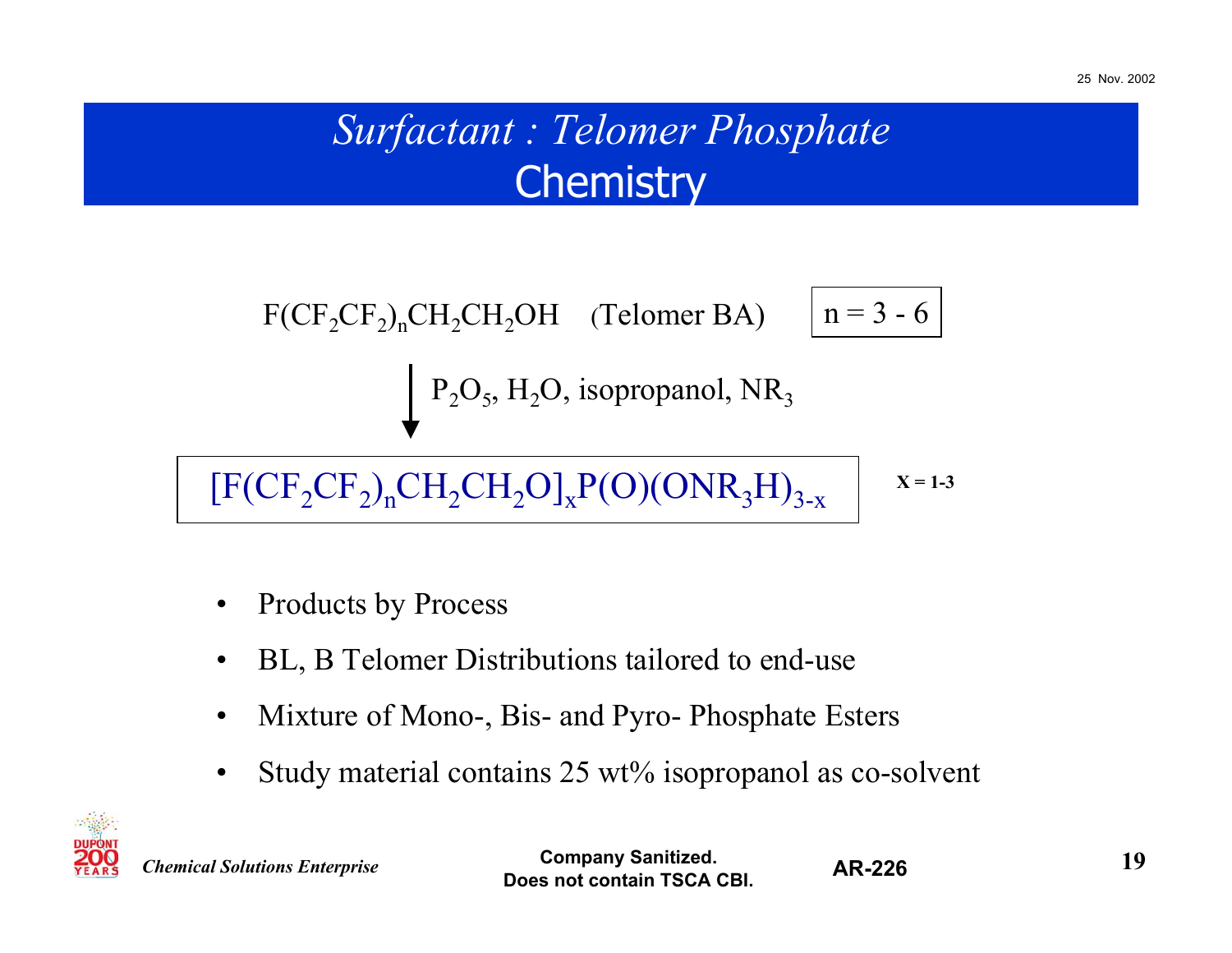## *Surfactant : Telomer Phosphate* **Timeline**

| <b>Work</b>                          |                                       |      |  |      |  |      |  |                                                    |
|--------------------------------------|---------------------------------------|------|--|------|--|------|--|----------------------------------------------------|
| 90-Day Range Finding                 |                                       |      |  |      |  |      |  |                                                    |
|                                      |                                       |      |  |      |  |      |  |                                                    |
| <b>1Gen Reproduction Study (Rat)</b> |                                       |      |  |      |  |      |  |                                                    |
| <b>Developmental Range Finder</b>    |                                       |      |  |      |  |      |  |                                                    |
| <b>Developmental Study</b>           |                                       |      |  |      |  |      |  |                                                    |
| 28 Day Dermal Repeat Dose (Rat)      |                                       |      |  |      |  |      |  |                                                    |
| 14 Day Inhalation Repeat Dose (Rat)  |                                       |      |  |      |  |      |  |                                                    |
|                                      | 90 Day Oral Chronic Repeat Dose (Rat) | 2000 |  | 2001 |  | 2002 |  | 2003<br> 3Q 4Q 1Q 2Q 3Q 4Q 1Q 2Q 3Q 4Q 1Q 2Q 3Q 4Q |

**Work Complete Work Underway**

| • 90 Day Subchronic Oral:                         | Female NOEL = $60 \text{ mg/kg/day}$ |
|---------------------------------------------------|--------------------------------------|
| Dose Levels: 10, 60, 300 mg/kg/day (35% a.i.)     | Male: $NOEL < 10$ mg/kg/day          |
|                                                   | Target : liver                       |
| • Reproductive Toxicity:                          | In Progress                          |
| Dose Levels: 75, 500, 3500 mg/kg/day (20% a.i.)   |                                      |
| • Developmental Toxicity:                         | In Progress                          |
| Dose Levels: 625, 1250, 2500 mg/kg/day (20% a.i.) |                                      |
| <b>Genetic Toxicity:</b>                          | <b>Negative Ames</b>                 |
|                                                   |                                      |



*Chemical Solutions Enterprise*

**Company Sanitized. 20**<br>**AD 226**<br>**20 Does not contain TSCA CBI.**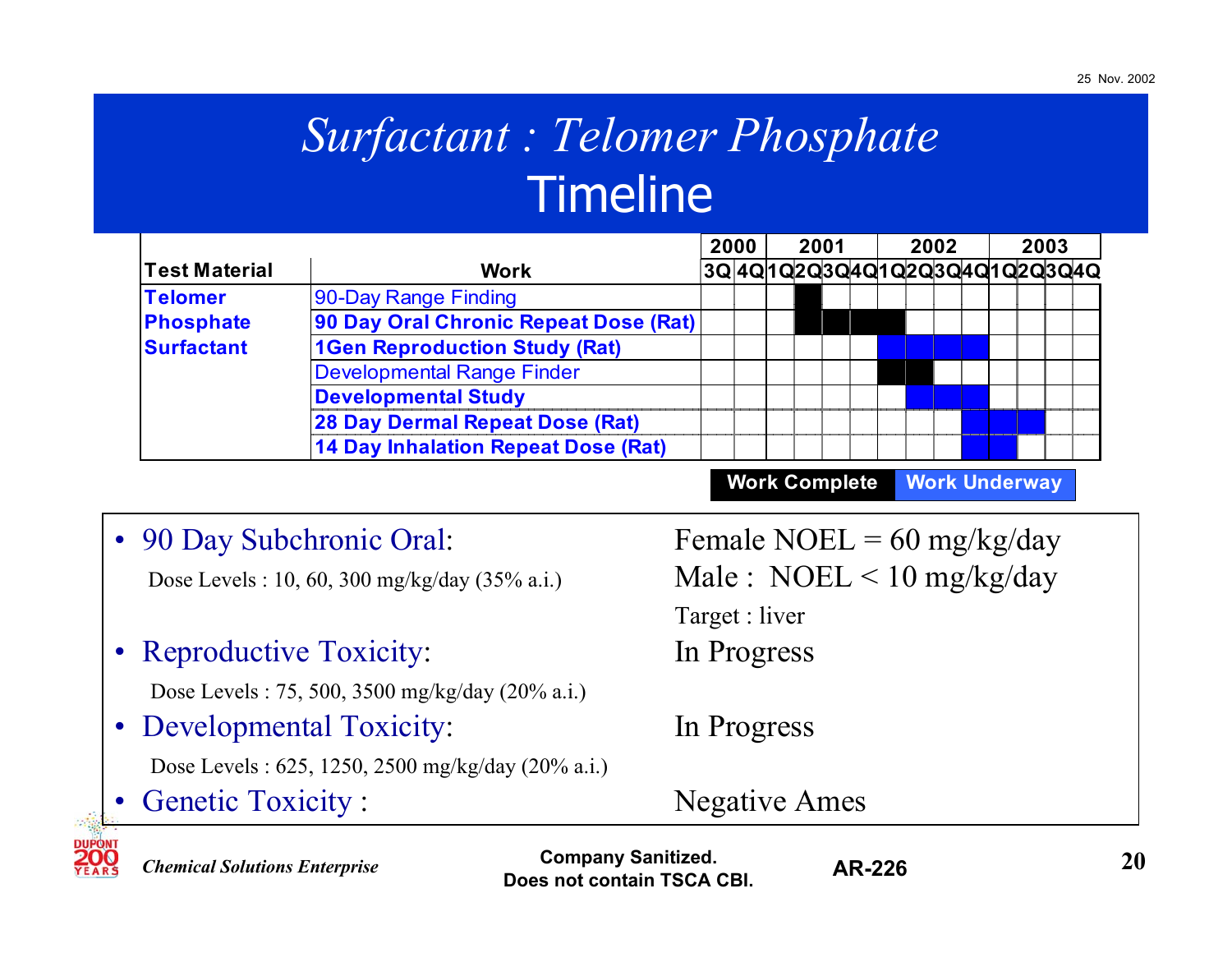### *Surfactant : Telomer Phosphate* Toxicology Information

#### Acute Toxicity\*

- •
- •
- Skin Irritation:
- •
- •

Oral Rat:  $ALD > 17,000 \text{ mg/kg}; L_{50} > 25,000 \text{ mg/kg}$ Inhalation Rat:  $4 \text{ hr: ALC} = 57 \text{ mg/m}^3$ Not a skin irritant Eye Irritation: Minimal irritant Sensitization: Not an irritant or sensitizer

#### Aquatic Toxicity\*

- •Rainbow Trout : 96Hr.  $LC_{50} > 1,000$  mg/L
- •Daphnia Magna : 48Hr.  $EC_{50}$  >1,000 mg/L

Biodegradability<sup>\*</sup>: OECD 301 70%

•Algae : 1Q2003

> \* studies conducted on 35% active test material containing isopropanol



*Chemical Solutions Enterprise*

**Company Sanitized. 21Does not contain TSCA CBI.**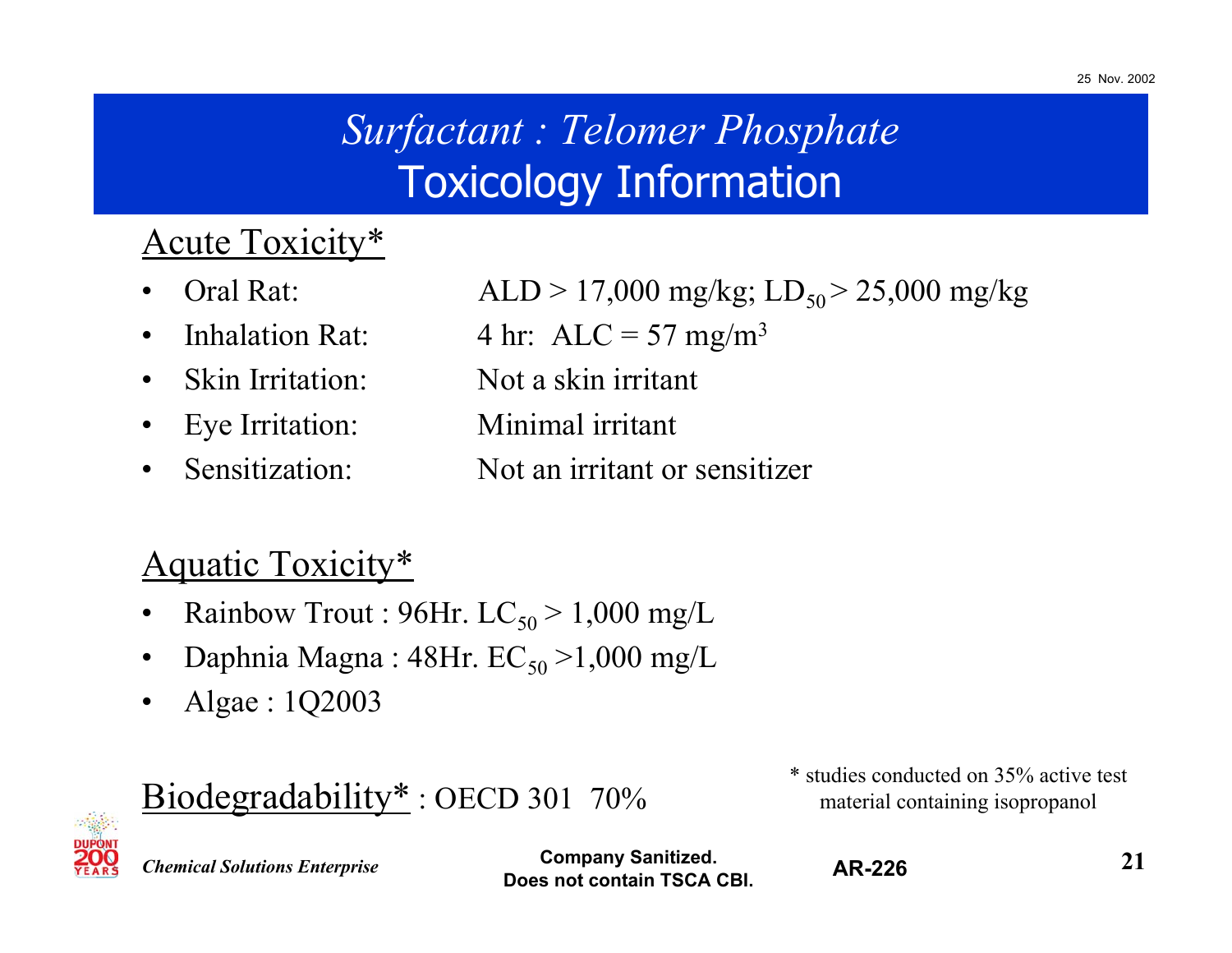### *Surfactant : Telomer Phosphate* Repeated-Dose Toxicology (Rat) : Summary

#### (35% a.i.; with isopropanol)

• 90 Day Subchronic Oral:

- Inhalation (Two Week) : Dose Levels : 0.2, 2.0, 20 mg/m3
- Dermal  $(28 \text{ Day})$ : Dose Levels : 10, 100, 1000 mg/kg/day

 $(IPA containing, 35% a.i.)$ Dose Levels : 10, 60, 300 mg/kg/day  $Female NOEL = 60 mg/kg/day$ Male : NOEL < 10 mg/kg/day Pathology peer review in progress

Study Started 29 Oct. 2002

#### (20% a.i.; no isopropanol)

- Reproductive Toxicity : Report in Progress Dose Levels : 75, 500, 3500 mg/kg/day
- Developmental Toxicity : Report in Progress

Dose Levels : 625, 1250, 2500 mg/kg/day



*Chemical Solutions Enterprise*

**Company Sanitized. 22Does not contain TSCA CBI.**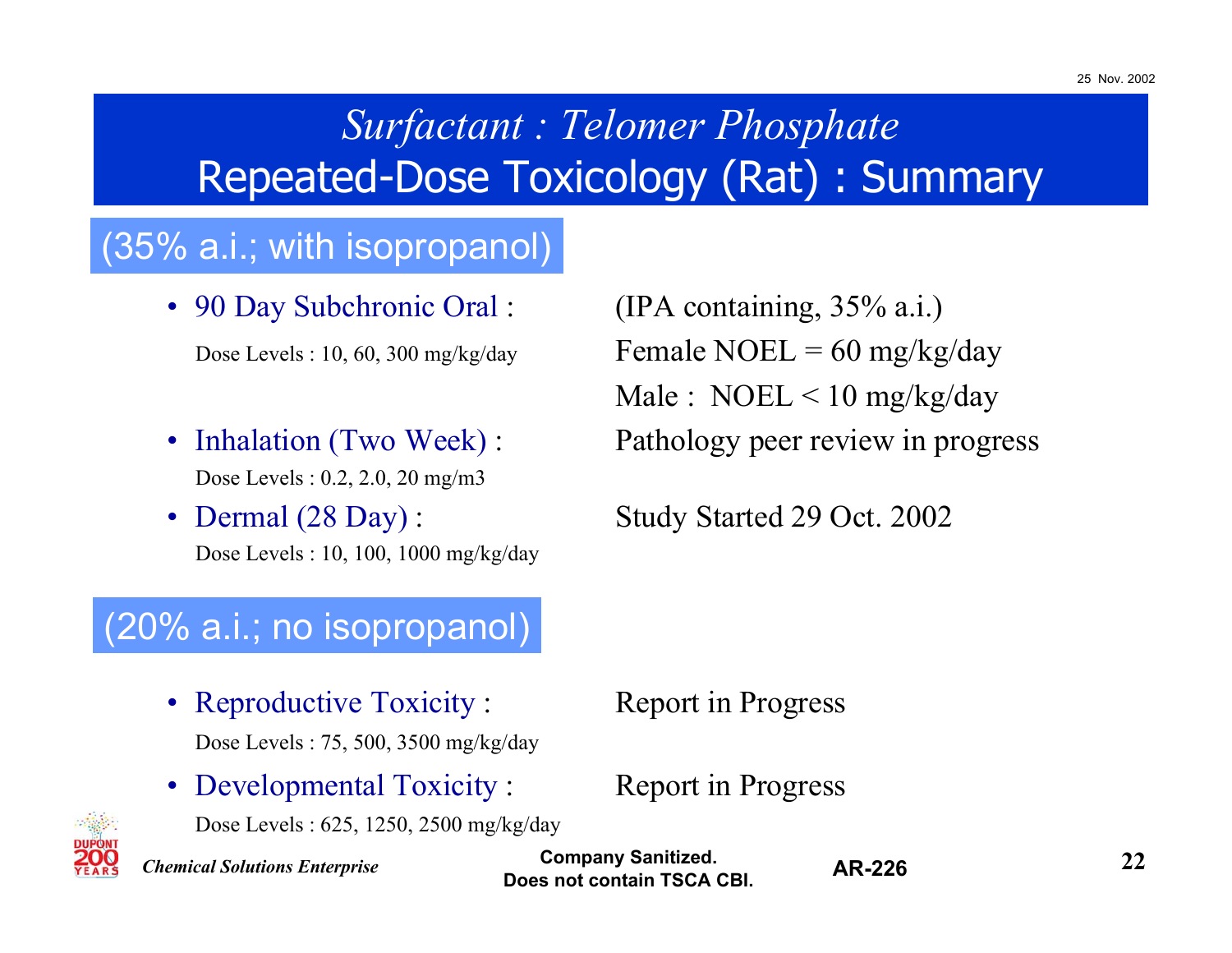### *Surfactant : Telomer Phosphate\** 90 Day Oral Study Results

### **Study Conclusion:** Female (F) : NOEL = 60 mg/kg/day Male (M) : NOEL < 10 mg/kg/day

300 mg/kg/day (35% active, with isopropanol)

- low body weight, food parameters (M)
- decreased red cell mass (M)
- liver: elevated enzymes, increased weights, necrosis (M&F)
- kidney: increased weights, hypertrophy (M)
- thyroid: hypertrophy (M&F)

60 mg/kg/day

- liver: elevated enzymes, increased weights, necrosis (M)
- kidney: increased weights, hypertrophy (M)
- thyroid: hypertrophy (M)

10 mg/kg/day

– liver: elevated enzymes, necrosis (M)

\* study conducted on 35% active test material containing isopropanol



NOTE: Minimally elevated Beta Oxidation at 60 and 300 mg/kg/day

| <b>Chemical Solutions Enterprise</b> | <b>Company Sanitized.</b><br>Does not contain TSCA CBI. | <b>AR-226</b> |  |
|--------------------------------------|---------------------------------------------------------|---------------|--|
|--------------------------------------|---------------------------------------------------------|---------------|--|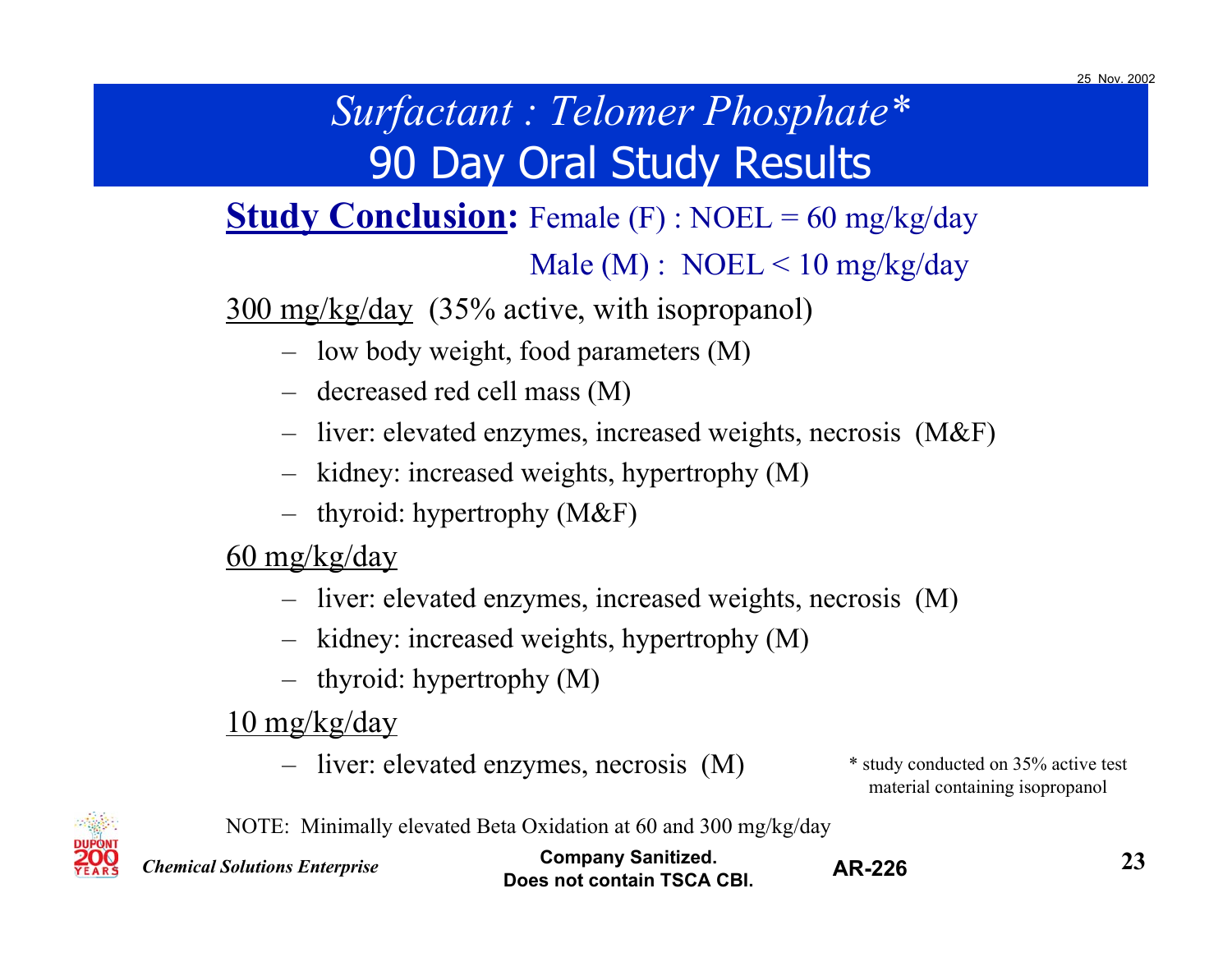### *Surfactant : Telomer Phosphate* Reproduction Study Results

**Study Conclusion:** Report in Progress (20% a.i., no isopropanol)

**Study Design** 

- Doses : 75, 500, 3500 mg/kg/day
- P1 Pathology
	- the same target organs identified from 90-Day Subchronic Study with isopropanol-containing test material will be evaluated
- In-life Parameters
	- –observed body weight effects (M  $\&$  F) only at the high dose

### Study Report Complete: January 2003



*Chemical Solutions Enterprise*

**Company Sanitized. 24Does not contain TSCA CBI.**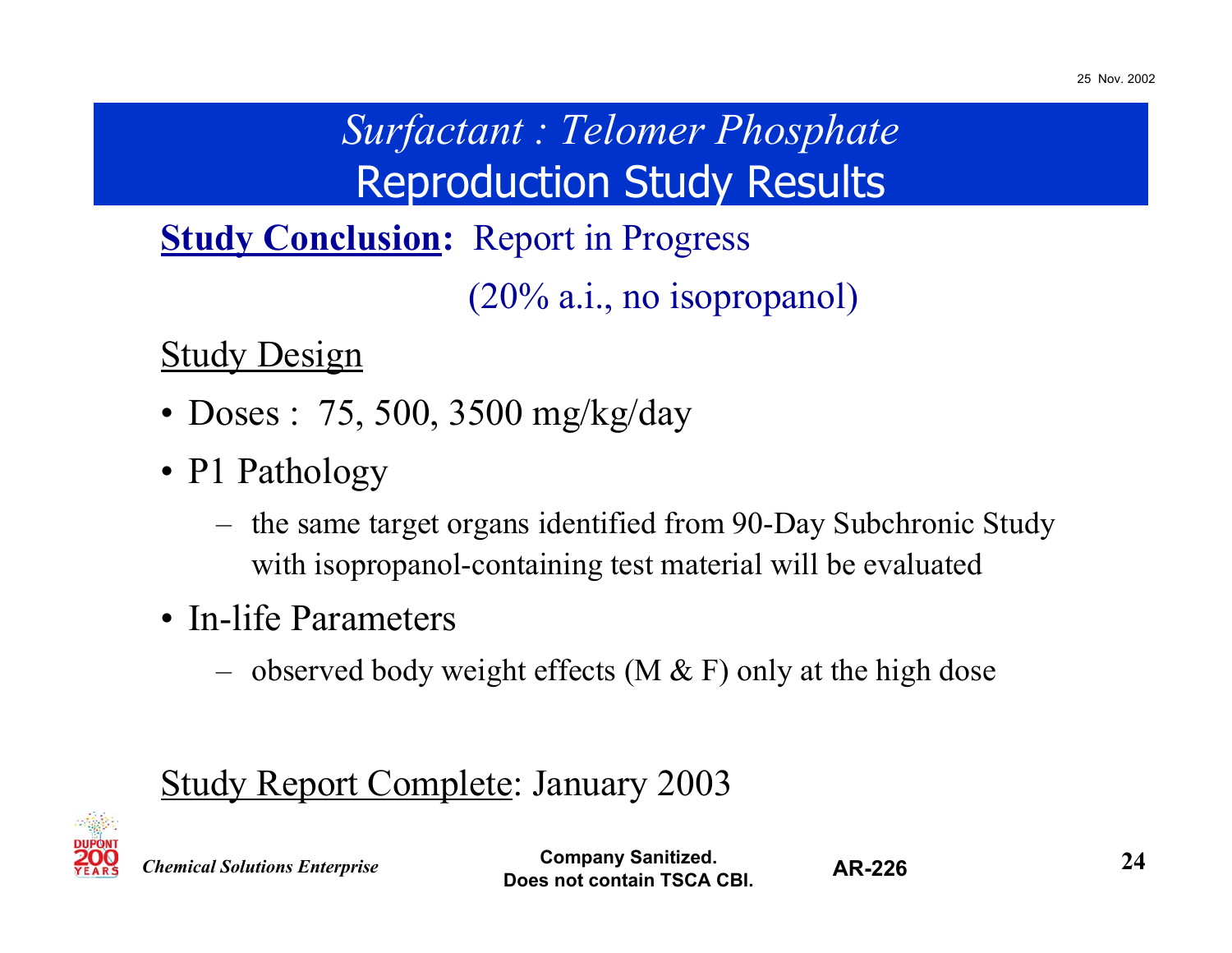### *Surfactant : Telomer Phosphate* Developmental Study Results

**Study Conclusion :** Report in progress (20% a.i., no isopropanol)

#### **Study Design**

• Doses : 625, 1250, 2500 mg/kg/day

#### Study Report Complete: December 2002



**Company Sanitized. 25Does not contain TSCA CBI.**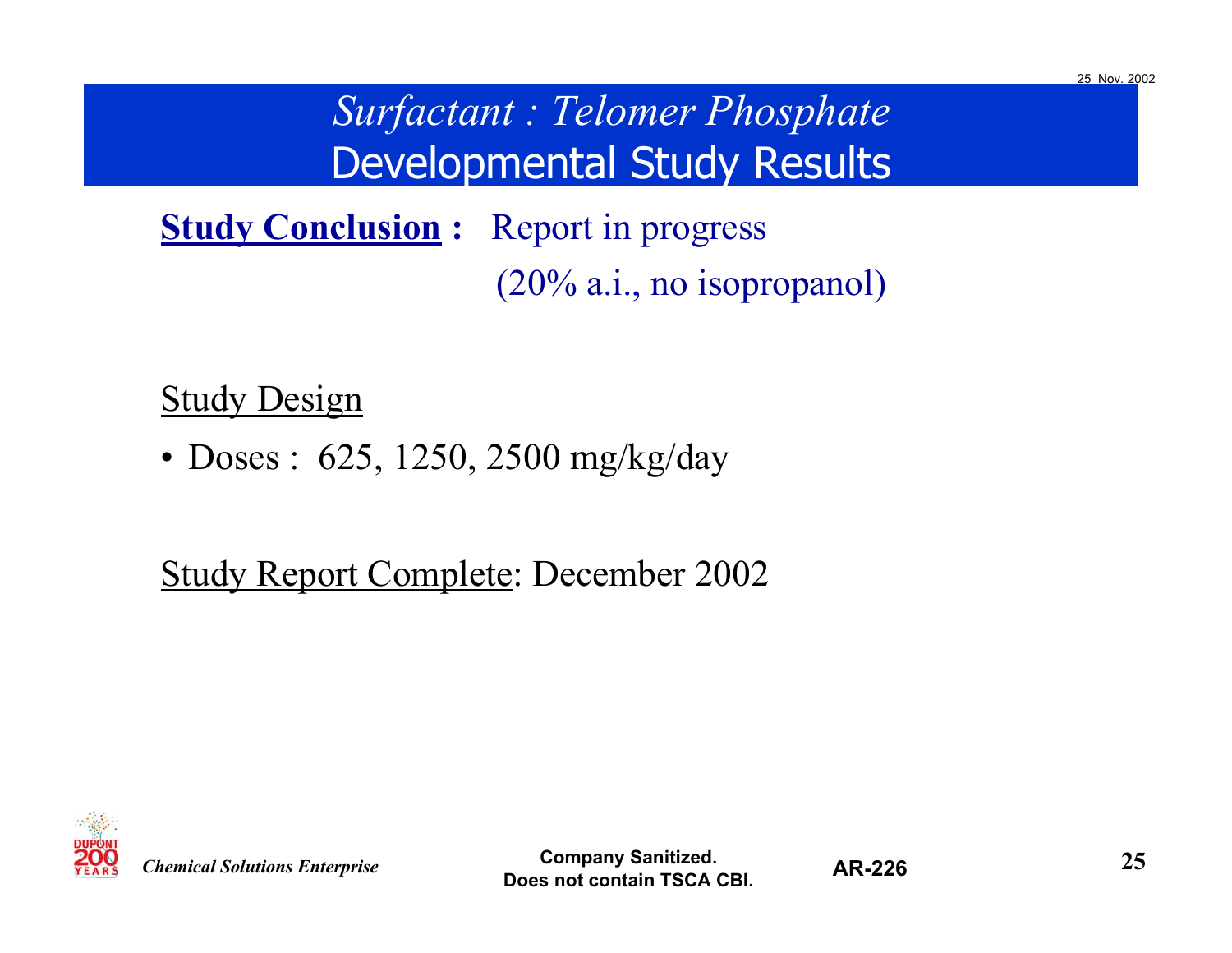### *Surfactant : Telomer Phosphate* Two-Week Inhalation Study

**Study Status:** Report in preparation

Concentrations:  $0.2$ ,  $2$ , and  $20 \text{ mg/m}^3$ Exposures: 6 hrs/day x 9 days, 2-week recovery Animals: 10 male rats/group Additional Blood Analysis : total fluorine

- In-life: observed reduced body weight only at high dose
- Necropsy: No increased organ weights at any dose
- Microscopic findings: respiratory tract appears to be the most sensitive target



Study Report Complete : 1Q 2003

*Chemical Solutions Enterprise*

**Company Sanitized. 26 26 276 Does not contain TSCA CBI.**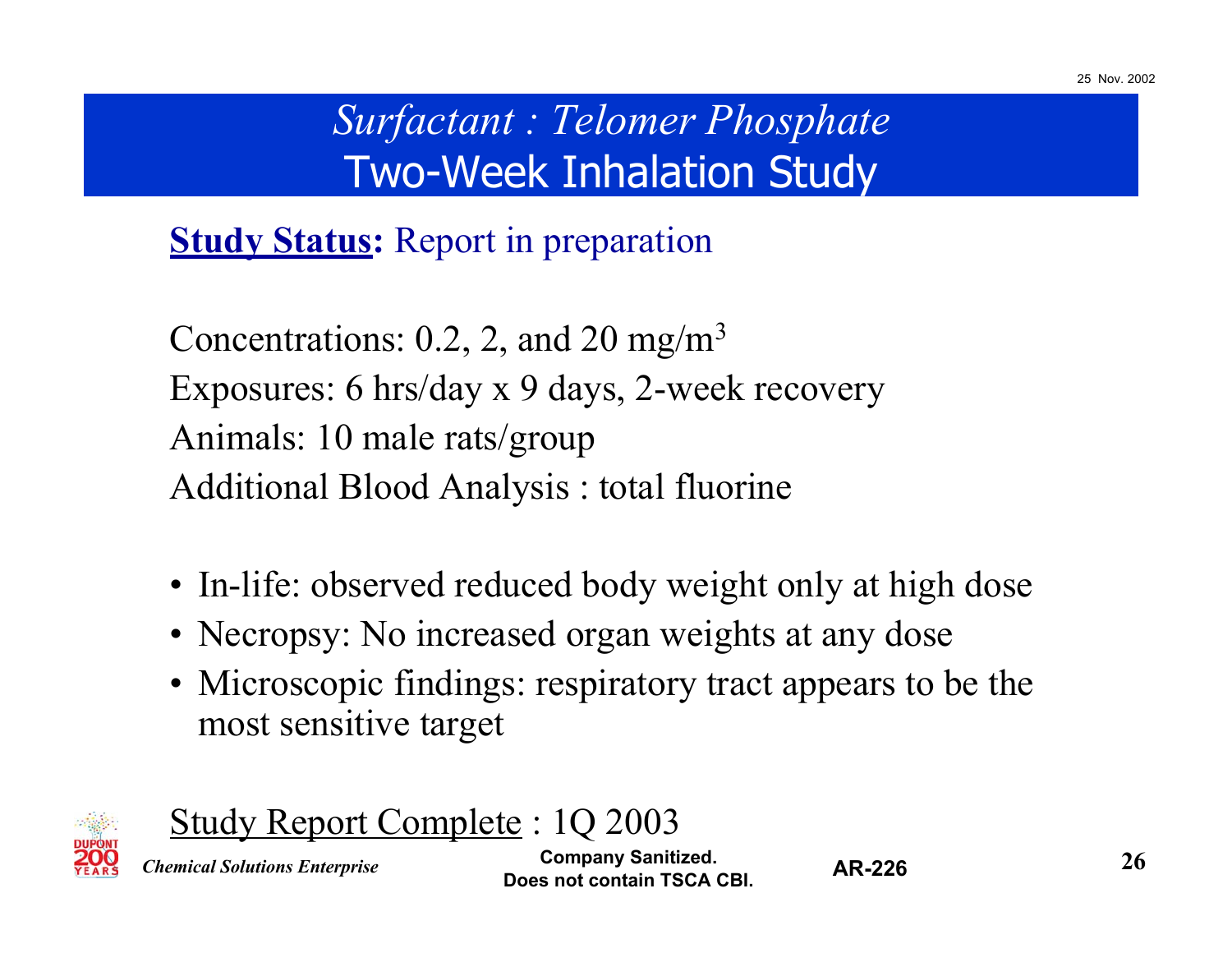### *Surfactant : Telomer Phosphate* 28 Day Dermal Study

### **Study Status: Study started 29 October 2002**

- **Doses:** 10, 100, 1000 mg/kg/day
- Application: 6 hrs/day for 28 days
- Animals: 10 male rats/group
- Tissues: Skin and target tissues identified from oral study
- Additional Blood Analysis : total fluorine



**Company Sanitized. 27Does not contain TSCA CBI.**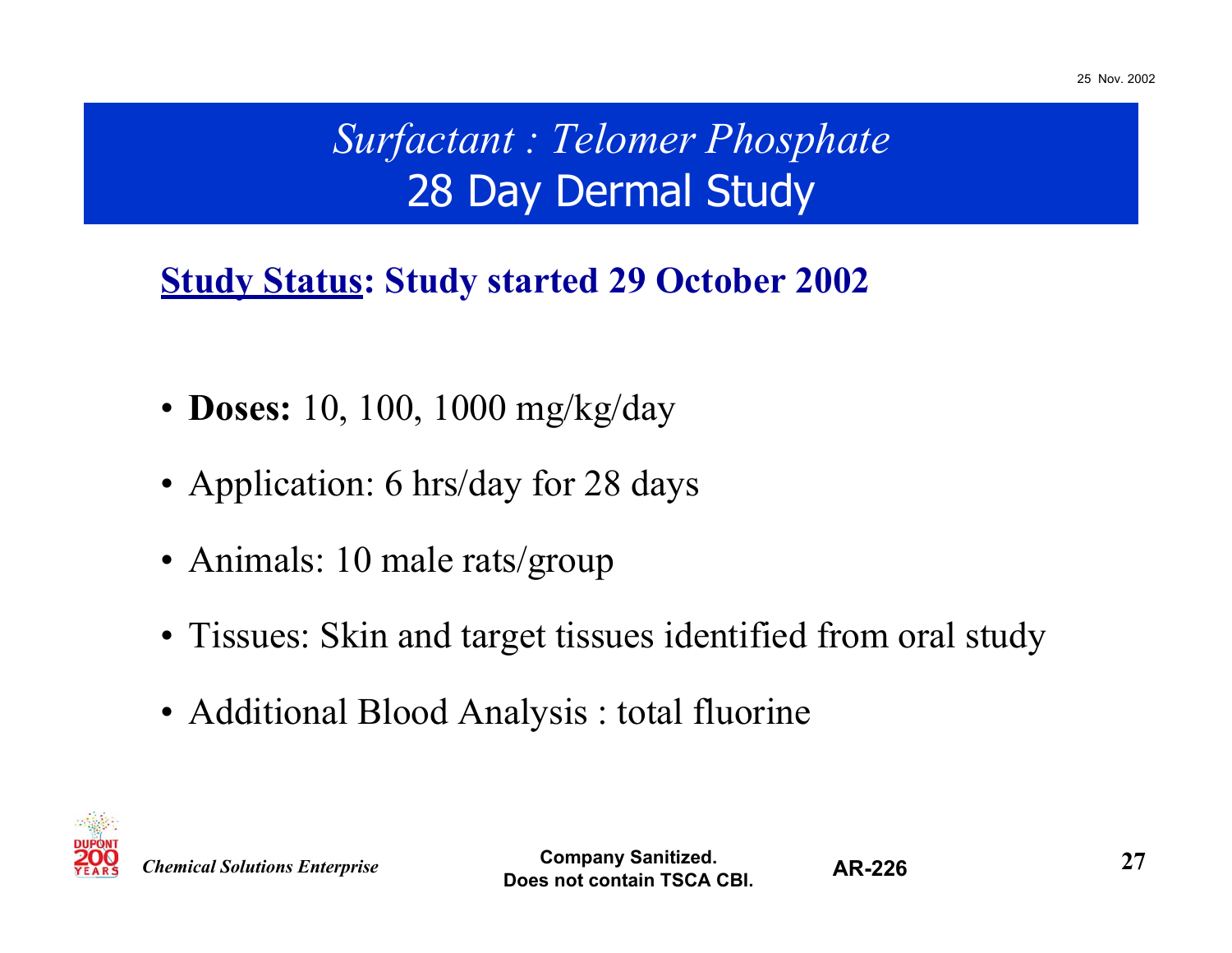# *Fluorotelomer Products*Repeated-Dose Study Observations

- Common across all DuPont Telomer Product Studies :
	- –liver and thyroid hypertrophy : physiological response
	- in the rat : males more sensitive than females
- $\bullet$ Target endpoints are unique to each test material
- Plasma and Urine Fluoride values indicate that test materials are processed differently
	- –*functionality* appears to drive the observed unique endpoints

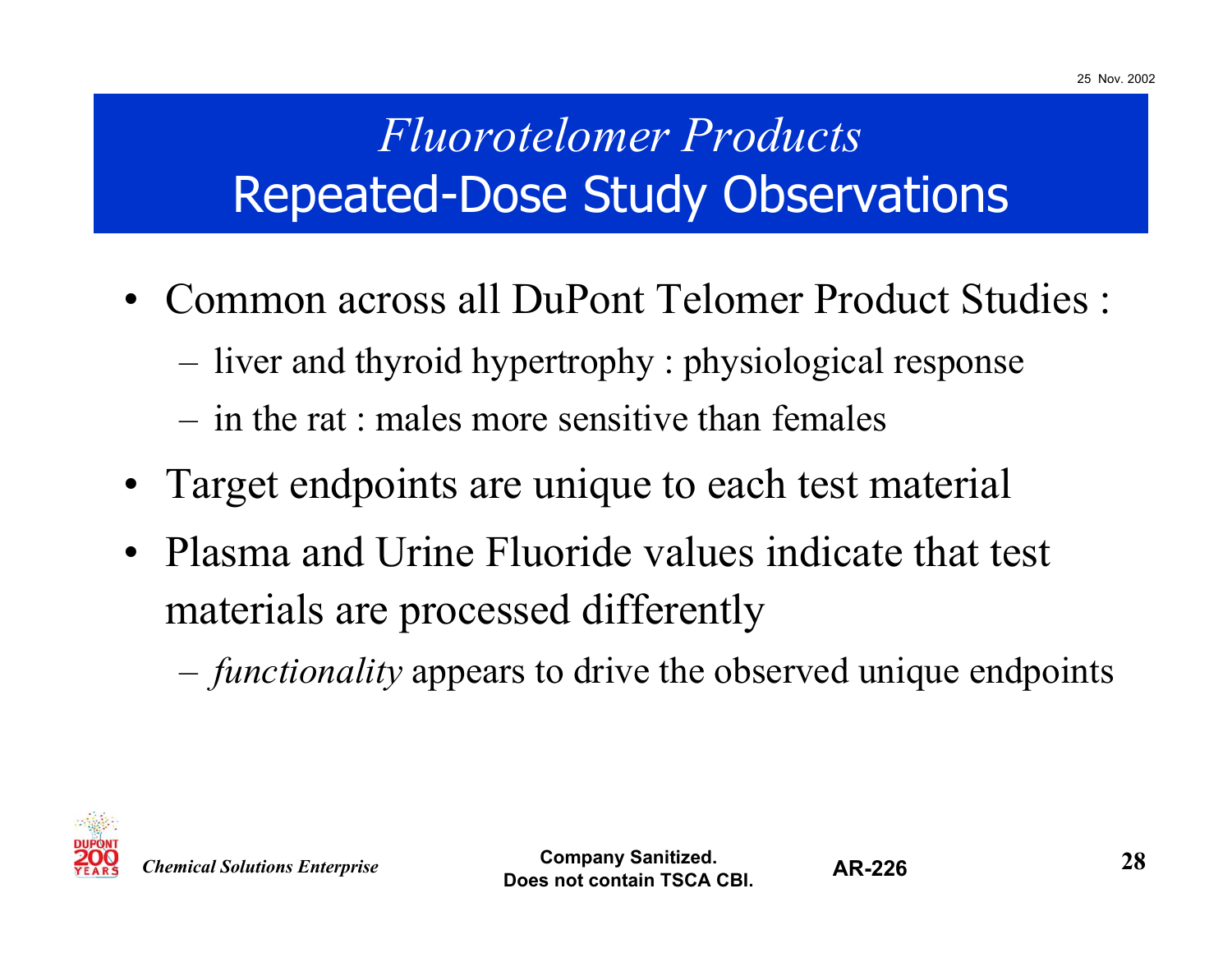# Hazard Assessment Example - "*Reference Dose*"

• This translates the animal data to a proposed "safe" human exposure level





*Chemical Solutions Enterprise*

**Company Sanitized. 29Does not contain TSCA CBI.**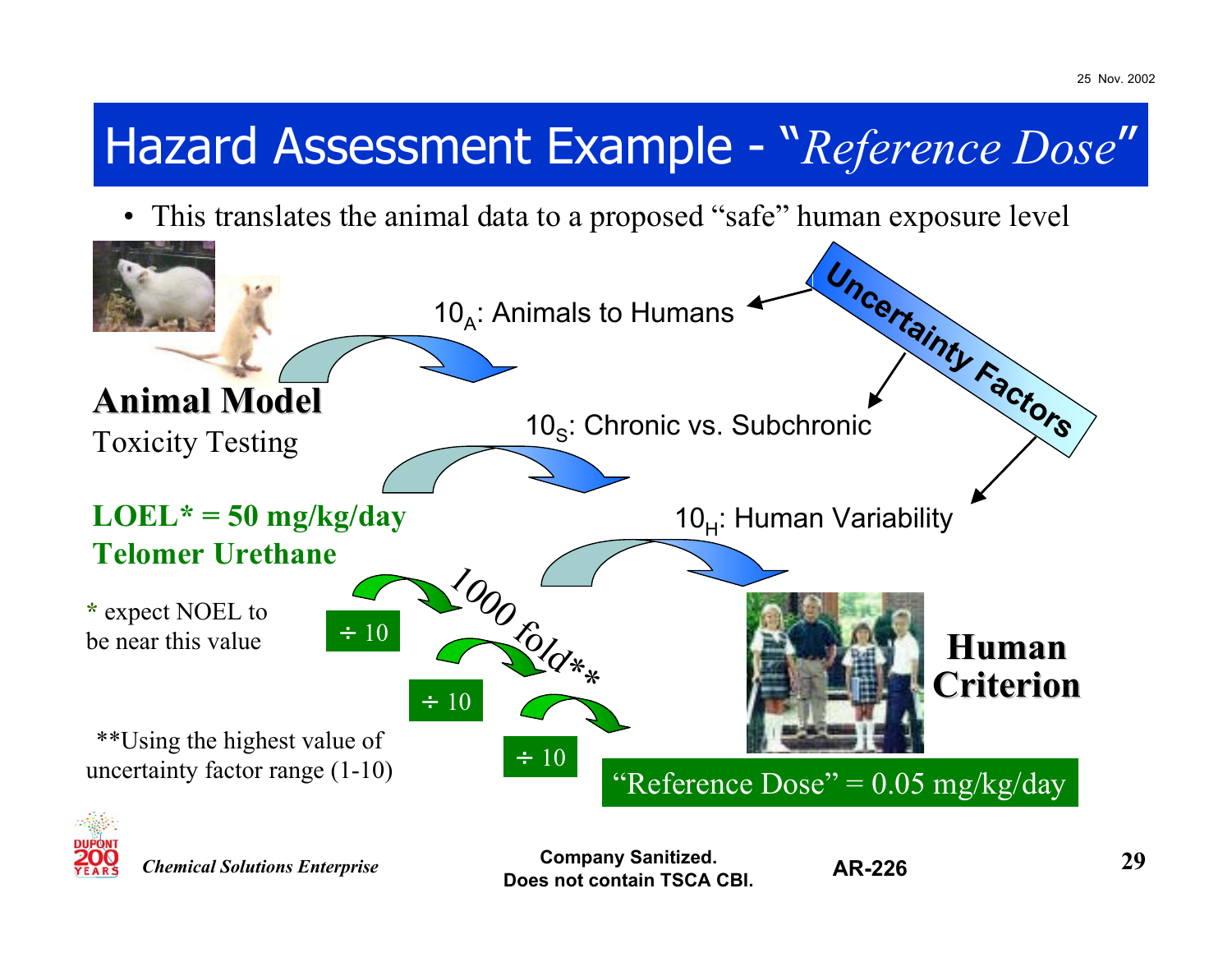# Risk Assessment Framework

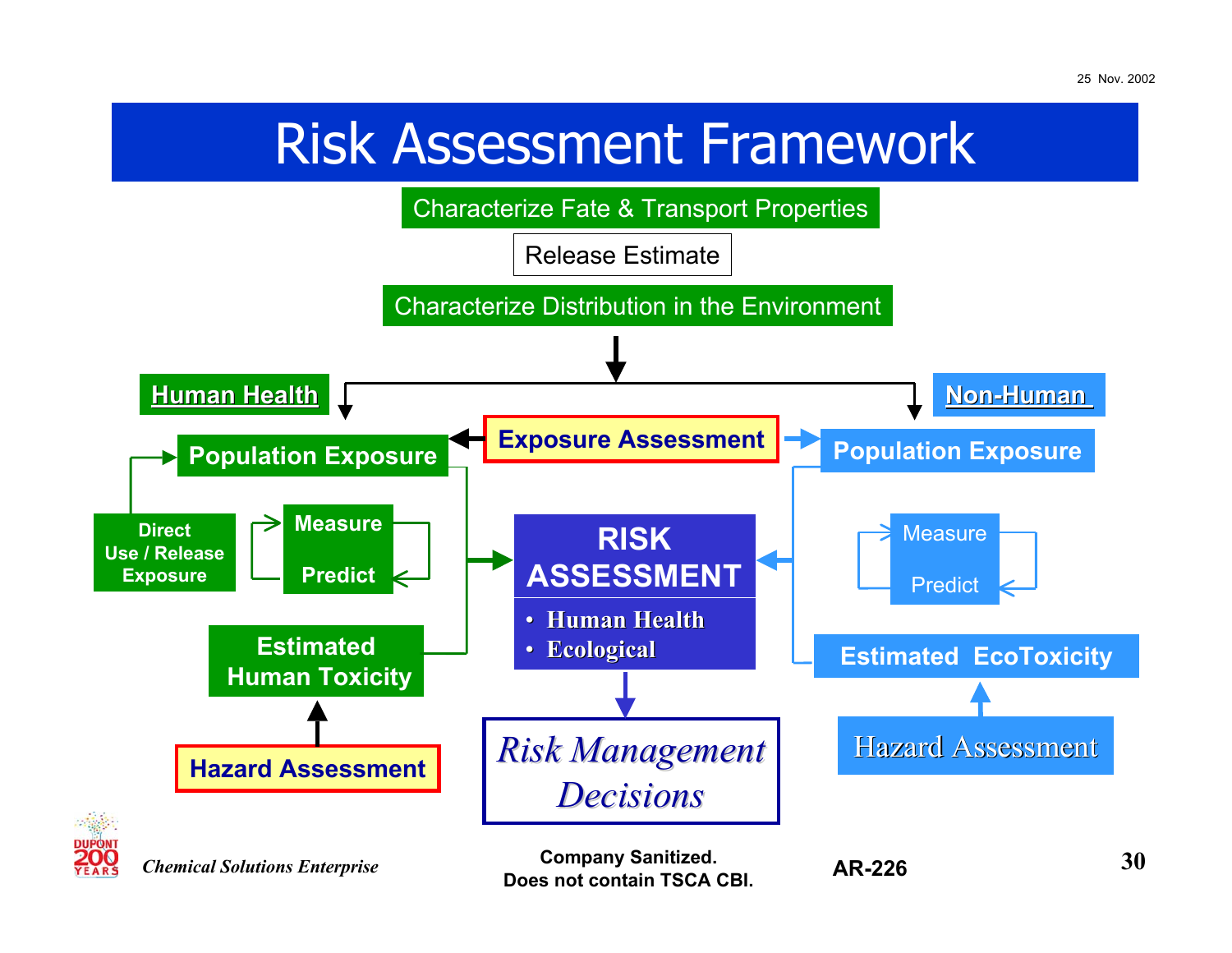## How Did We Approach the Analysis?

- •What types of products do we sell?
- •Who buys our products?
- •What consumer products contain our products?
- •How do our customers use our products? In what form?
- $\bullet$ How do consumers come in contact with our products?
- • What is the magnitude of potential consumer exposure? How much? How often?
- $\bullet$  How does exposure compare to what we know about potential hazard? Ö *Risk Characterization Risk Characterization*

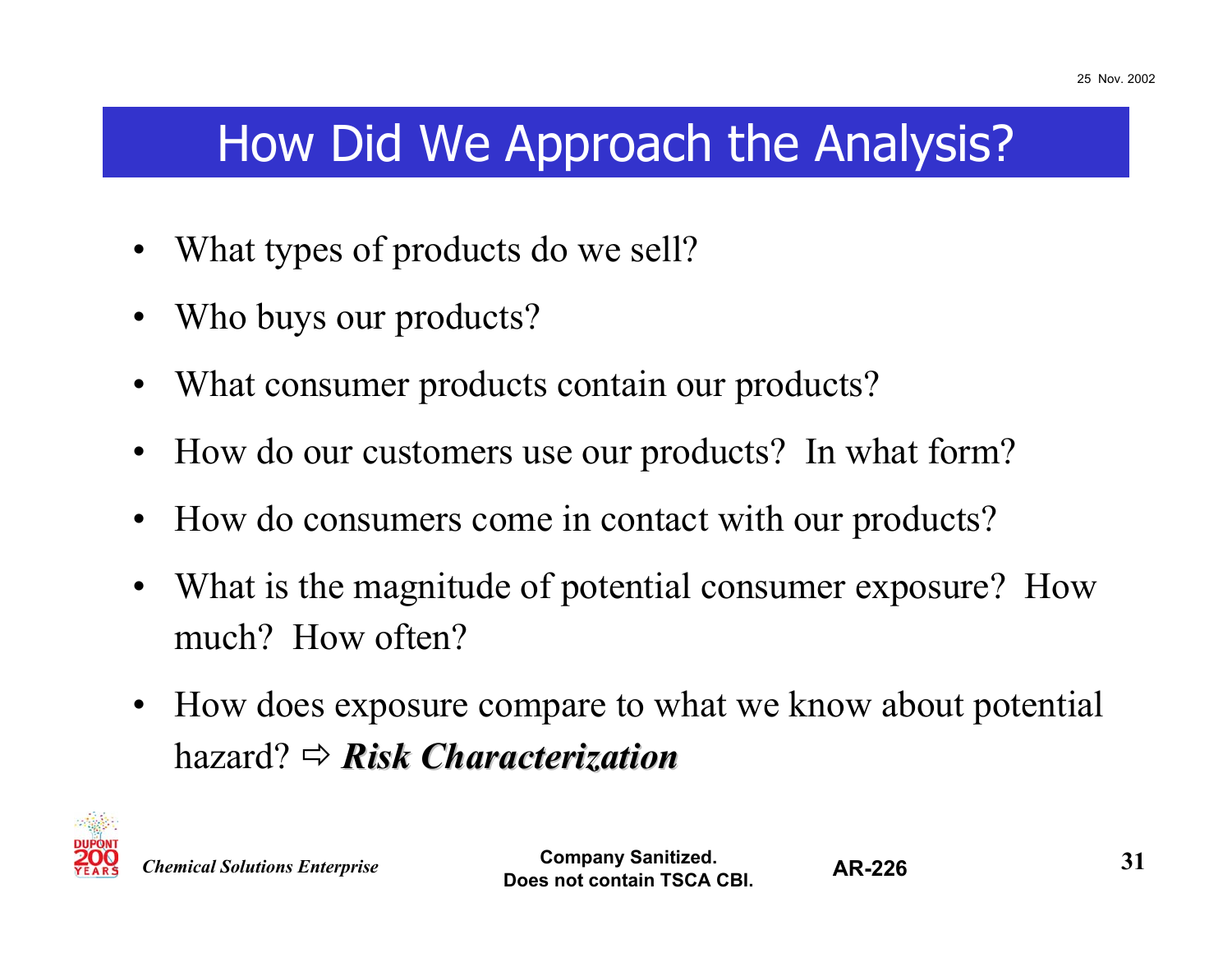## Exposure Assessment Overview

| <b>Potentially</b><br><b>Exposed</b><br><b>Subpopulation</b> | <b>Food</b><br><b>Wrap</b><br><b>Paper</b> | <b>Carpets</b>                                      | <b>Apparel</b> |
|--------------------------------------------------------------|--------------------------------------------|-----------------------------------------------------|----------------|
| <b>Consumer</b>                                              | * Ingestion                                | * Dermal<br><b>Indirect</b><br>$\star$<br>Ingestion | * Dermal       |

| <b>Potentially</b>      | <b>Medical</b> | <b>Paints</b>         | <b>Cleaning</b> |
|-------------------------|----------------|-----------------------|-----------------|
| <b>Exposed</b>          | <b>Fabric</b>  |                       | <b>Products</b> |
| <b>Subpopulation</b>    |                |                       |                 |
| <b>Occupational</b>     |                |                       |                 |
| <b>Medical Worker</b>   | Dermal         |                       |                 |
| <b>Garment Worker</b>   | * Dermal       |                       |                 |
| Painter                 |                | Dermal                |                 |
|                         |                | Inhalation<br>$\star$ |                 |
| <b>Custodial Worker</b> |                |                       | Dermal          |



**Company Sanitized. 32Does not contain TSCA CBI.**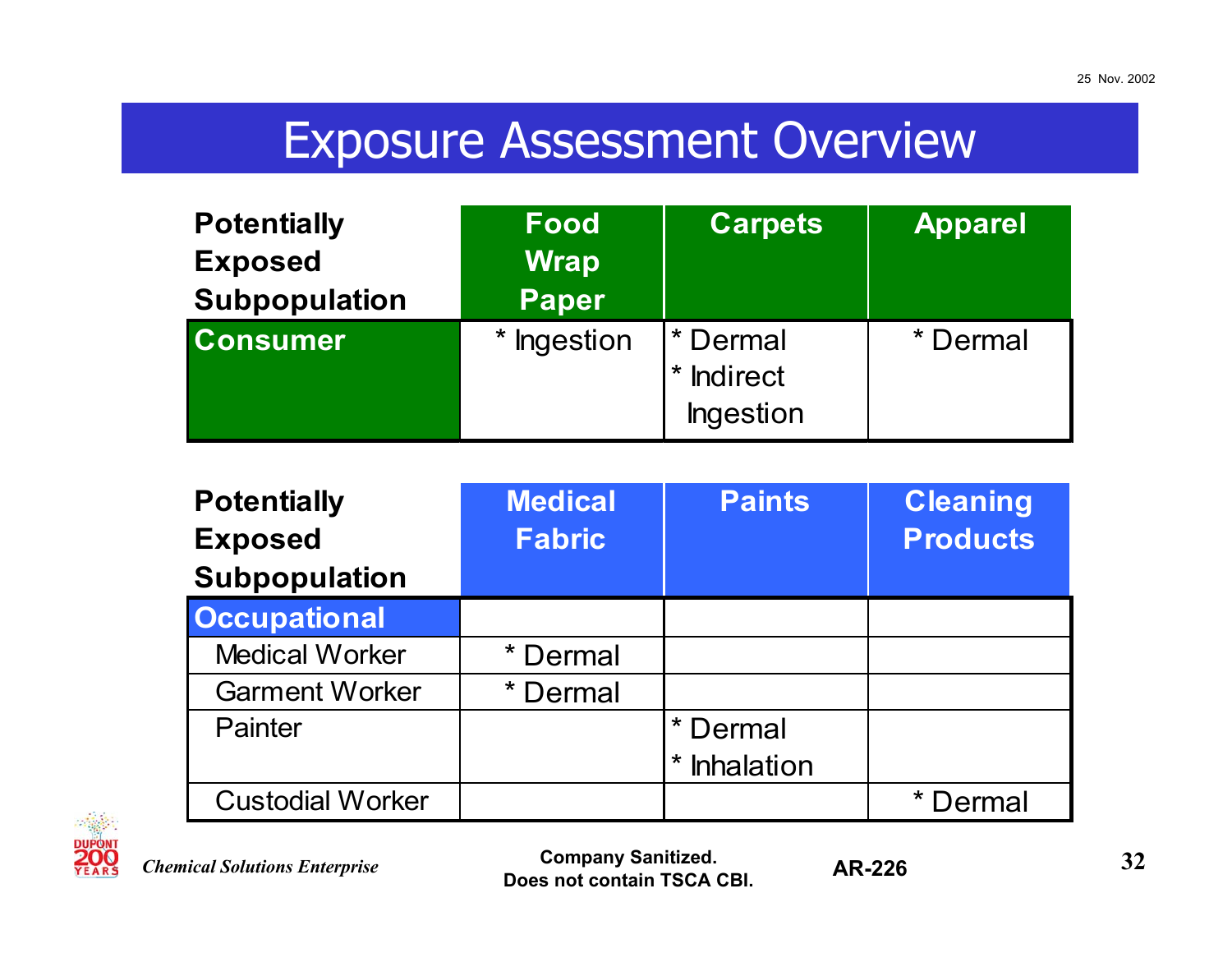#### CBI Information has been redacted

#### CBI Information has been redacted



*Chemical Solutions Enterprise*

Company Sanitized. **AR-226 33 Does not contain TSCA CBI.**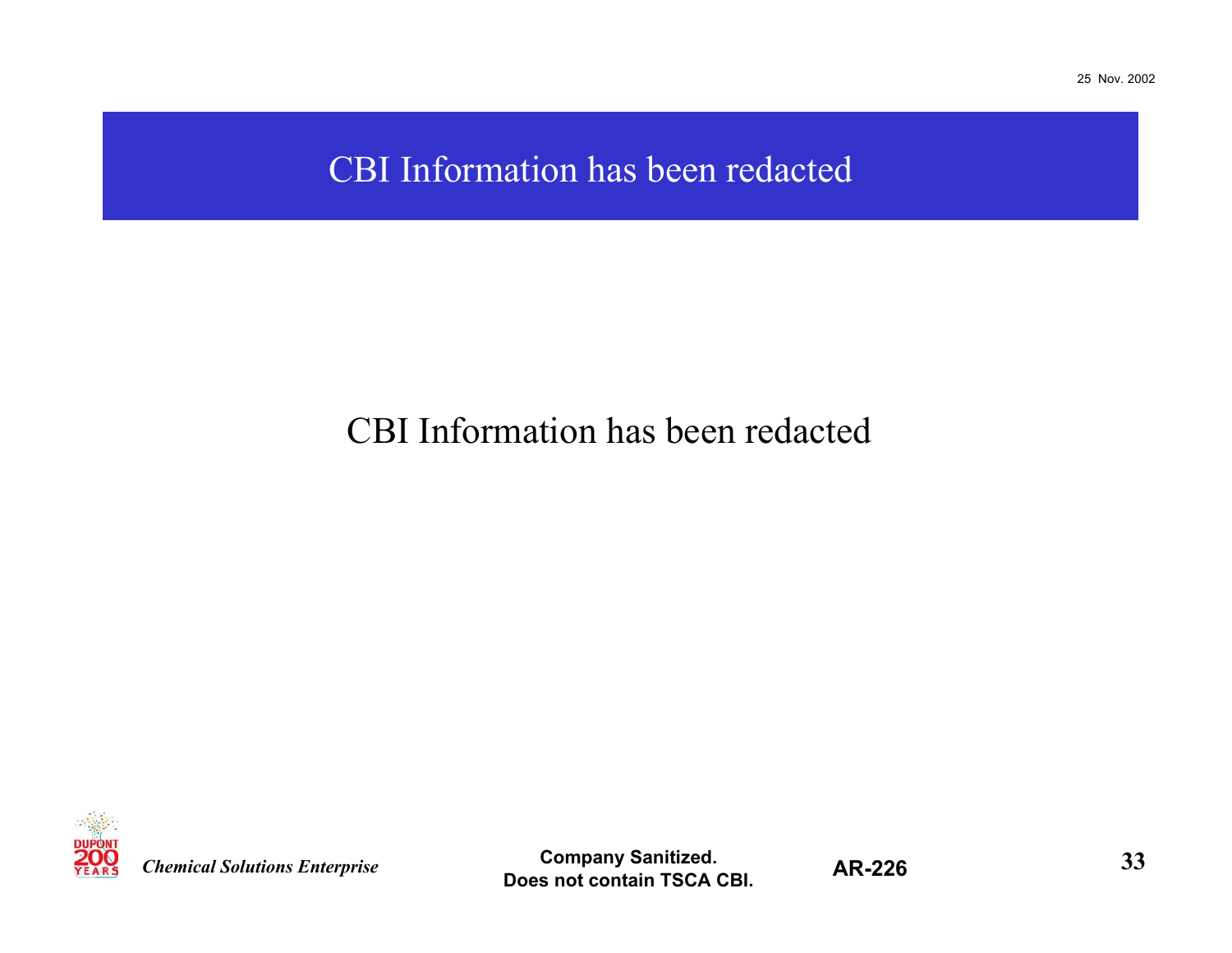#### CBI Information has been redacted

#### CBI Information has been redacted



*Chemical Solutions Enterprise*

**Company Sanitized. 34 Does not contain TSCA CBI.**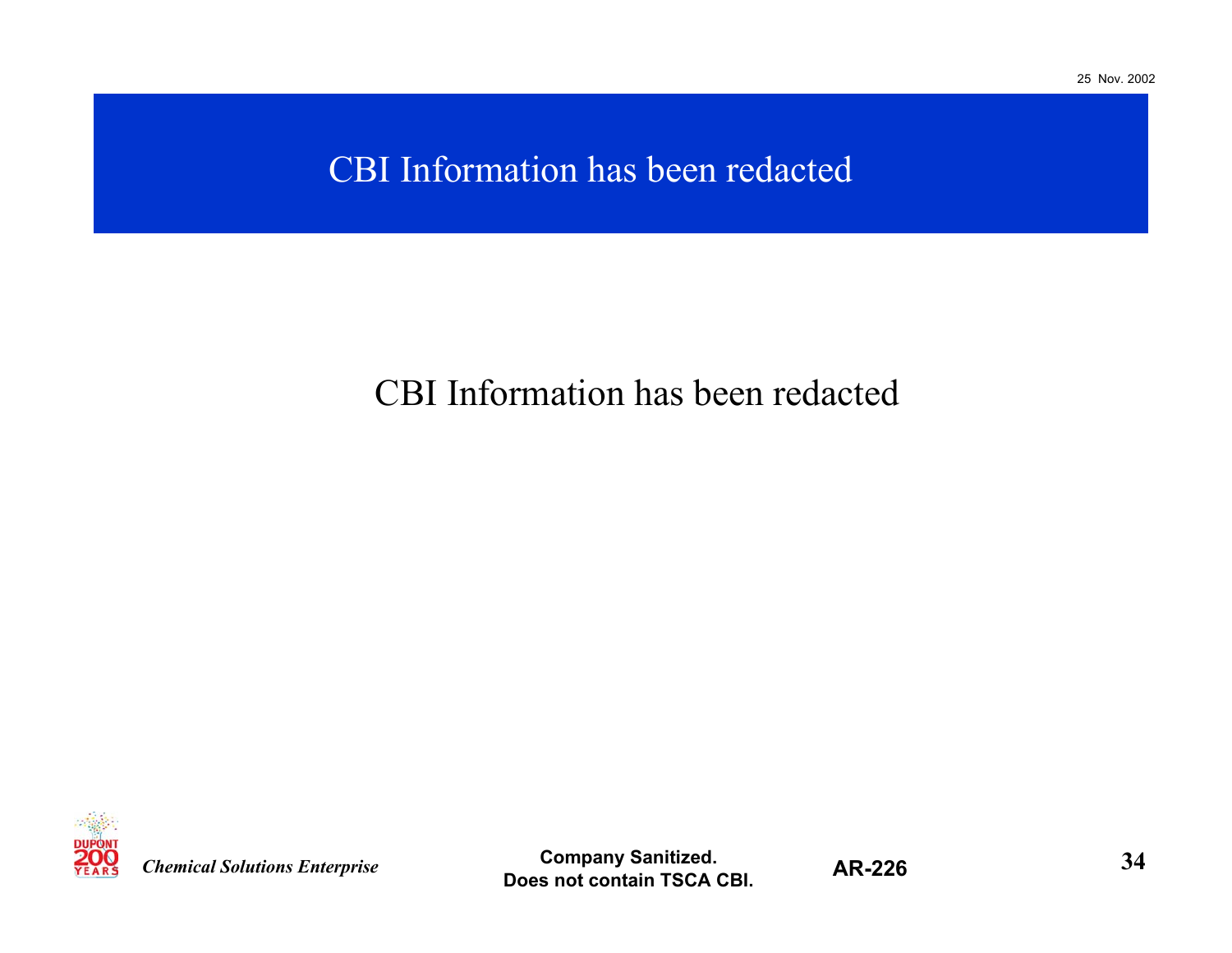# Critical Exposure Variables

CBI Information has been redacted

- $\bullet$  Developed point estimates for all necessary variables:
	- –(1) Concentration of telomer urethane
	- (2) Loss of polymer over time
	- (3) Exposure period
	- –(4) Skin surface area
	- –(5) Dermal transfer coefficient
	- –(6) Body weight
	- –(7) Food surface area
	- (8) Bioavailability of the telomer urethane
- $\bullet$ Also developed probabilistic inputs for key parameters in the analysis:











*Chemical Solutions Enterprise*

**Company Sanitized. 35Does not contain TSCA CBI.**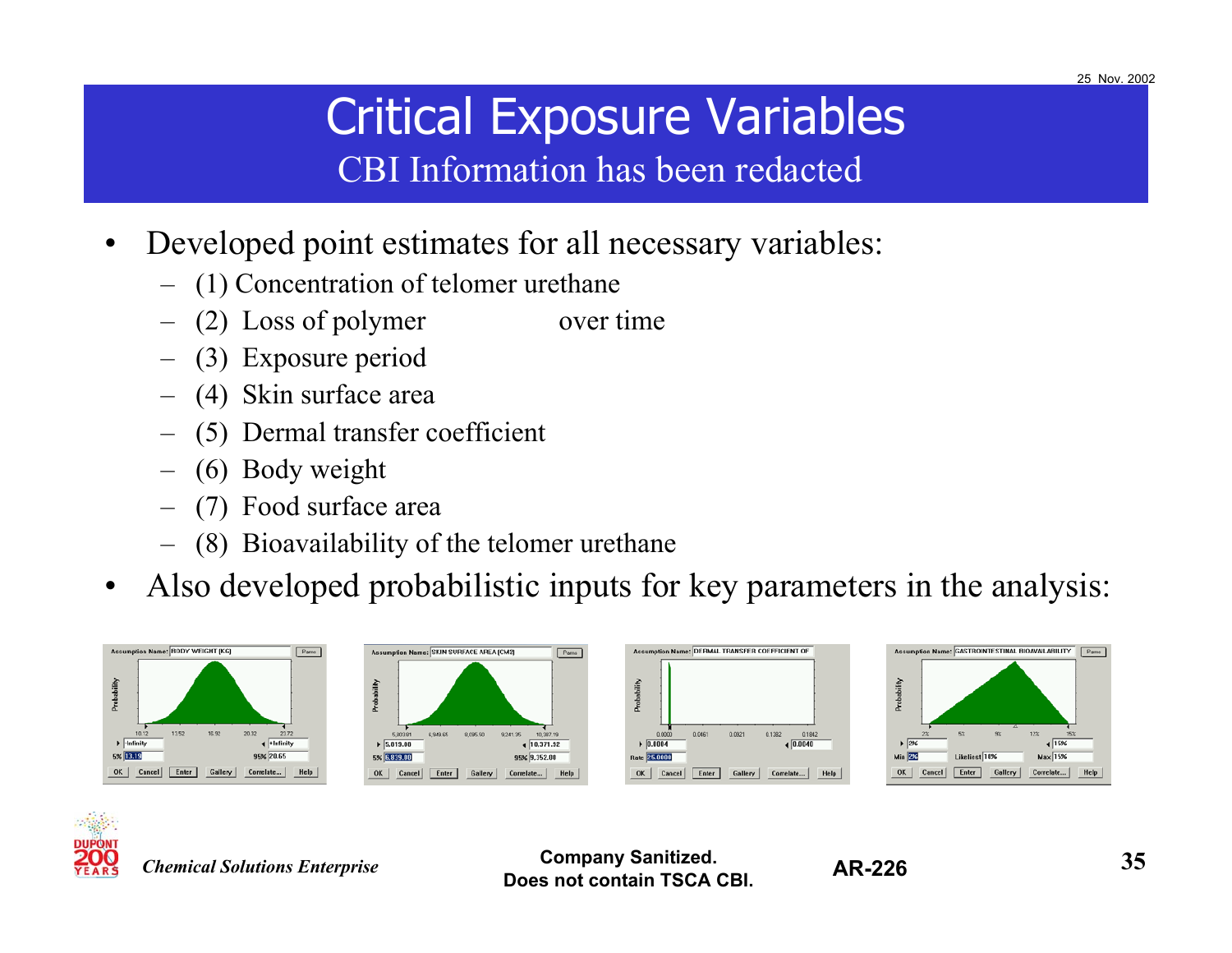#### CBI Information has been redacted

#### CBI Information has been redacted



*Chemical Solutions Enterprise*

**Company Sanitized. AR-226 36 Does not contain TSCA CBI.**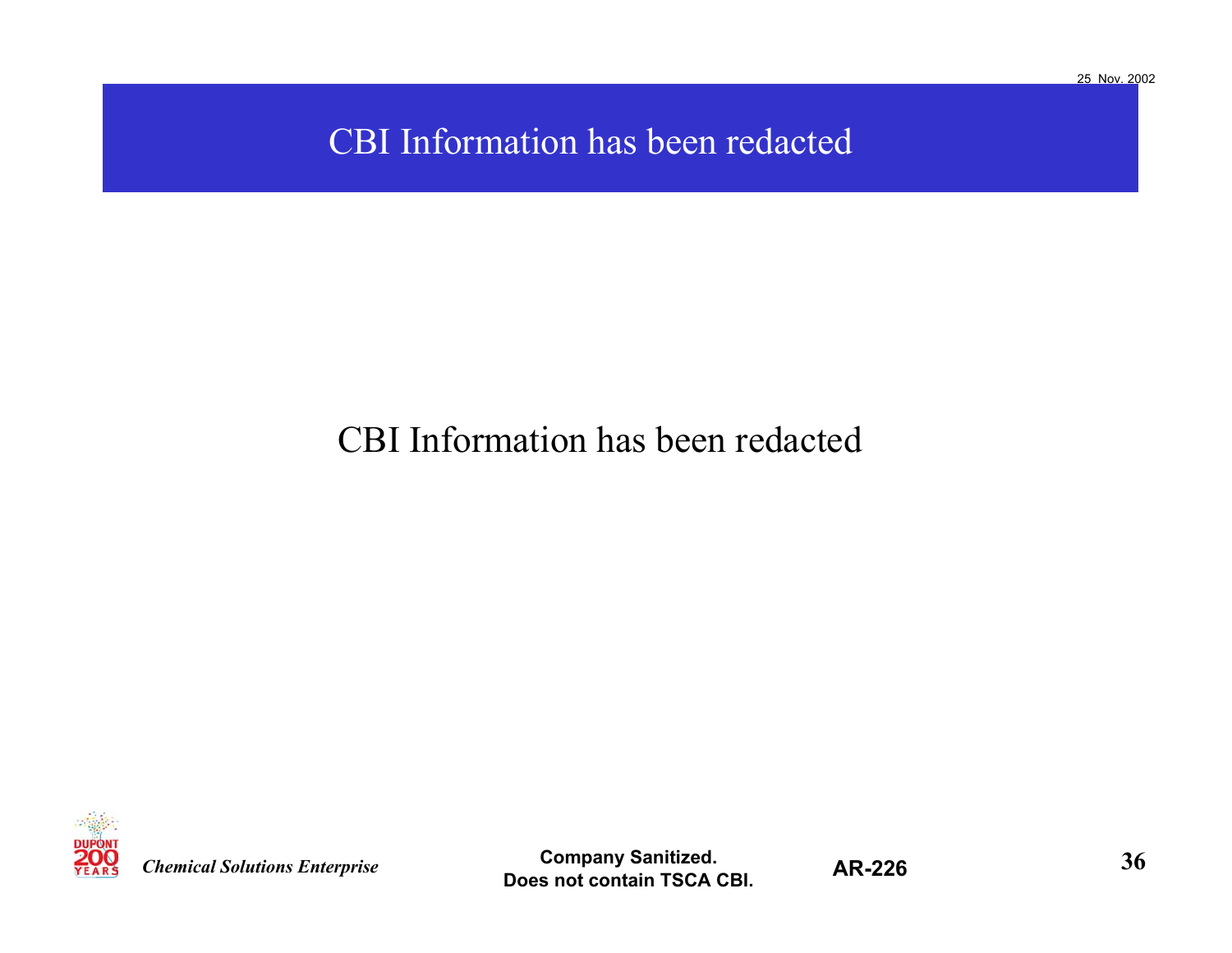#### CBI Information has been redacted

#### CBI Information has been redacted



*Chemical Solutions Enterprise*

**Company Sanitized. 37Does not contain TSCA CBI.**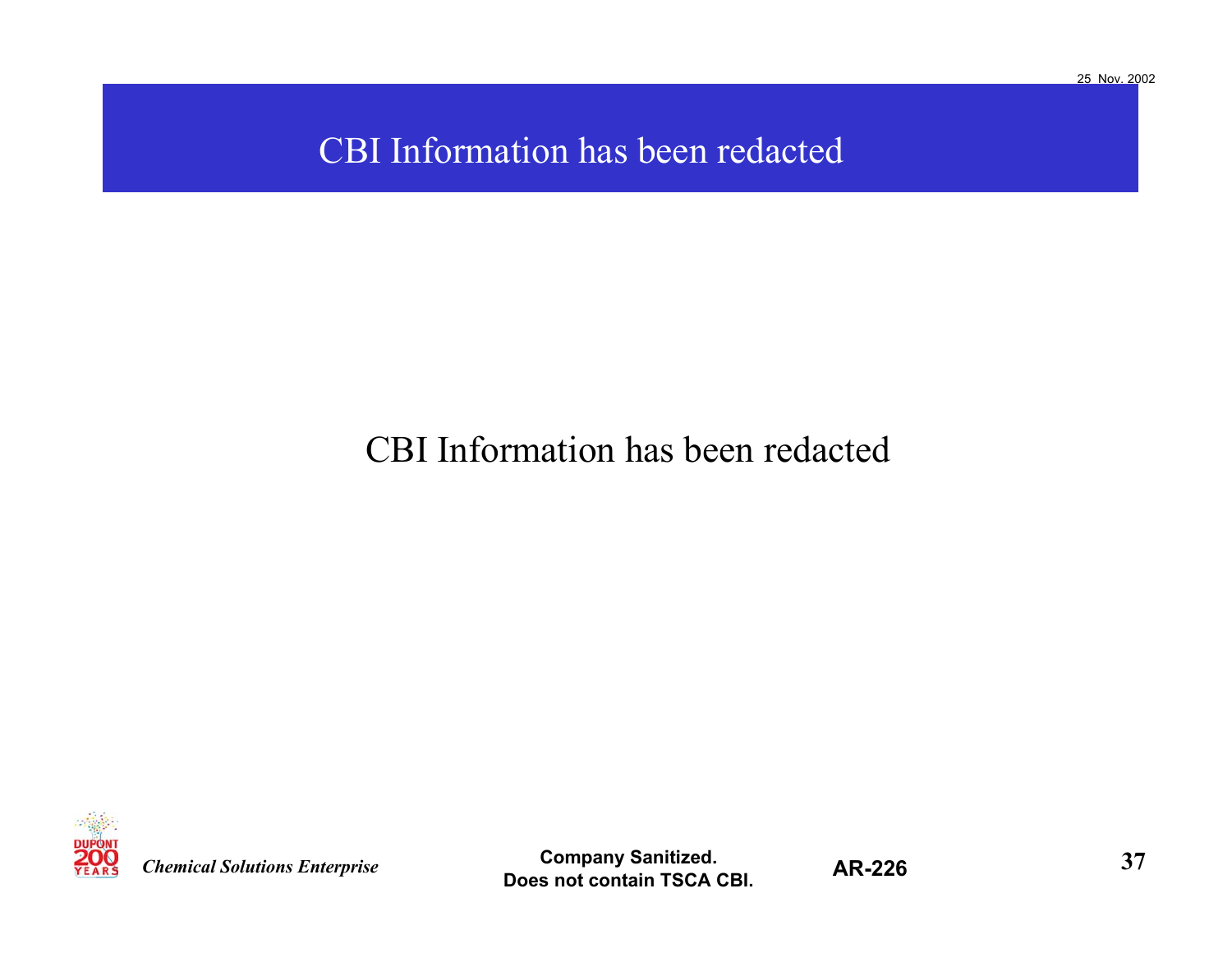#### CBI Information has been redacted

#### CBI Information has been redacted



*Chemical Solutions Enterprise*

**Company Sanitized. 38Does not contain TSCA CBI.**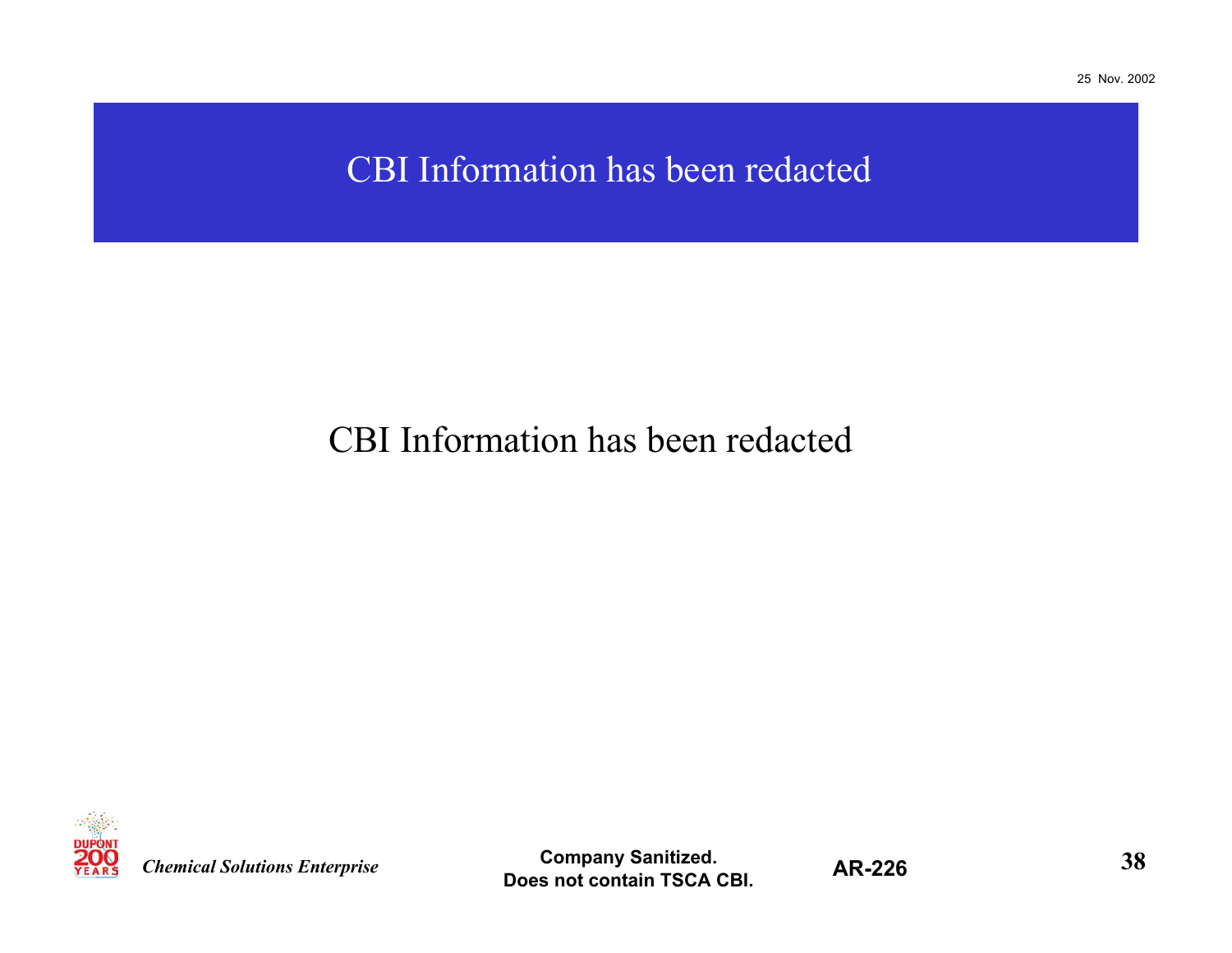#### CBI Information has been redacted

#### CBI Information has been redacted



*Chemical Solutions Enterprise*

Company Sanitized. **AR-226 39 Does not contain TSCA CBI.**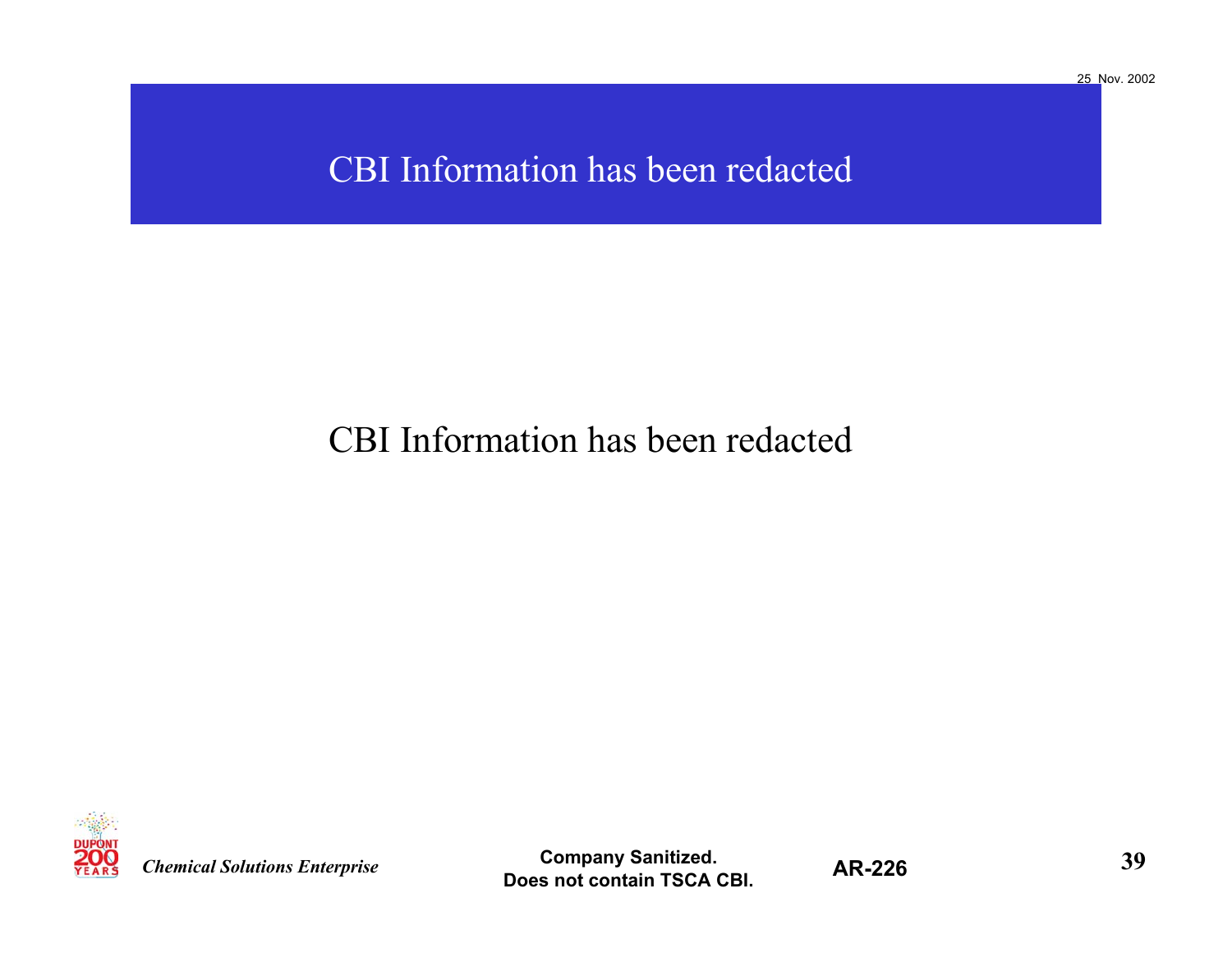#### CBI Information has been redacted

#### CBI Information has been redacted



*Chemical Solutions Enterprise*

**Company Sanitized. AD 226 10 40 Does not contain TSCA CBI.**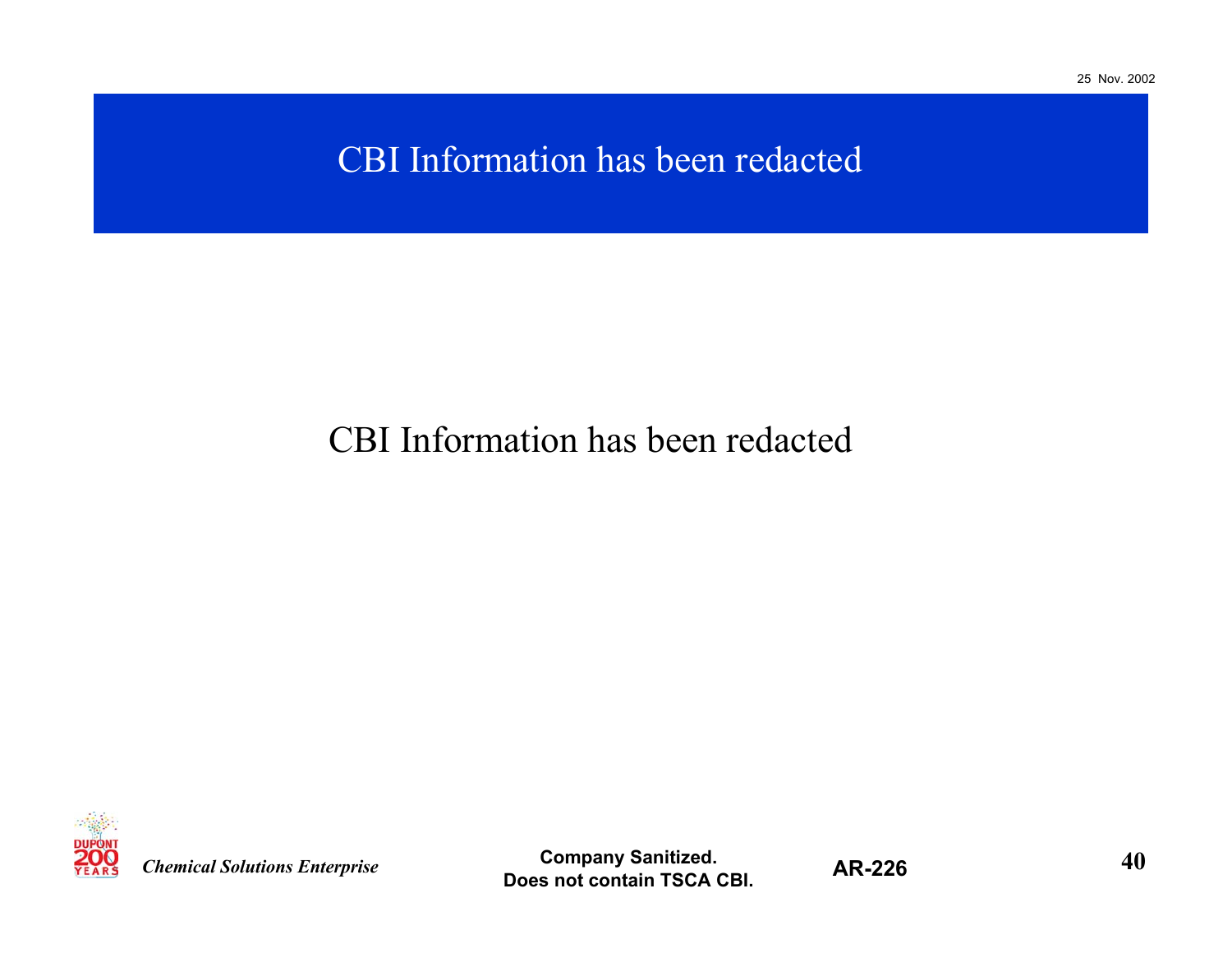#### CBI Information has been redacted

#### CBI Information has been redacted



*Chemical Solutions Enterprise*

**Company Sanitized. 41 Does not contain TSCA CBI.**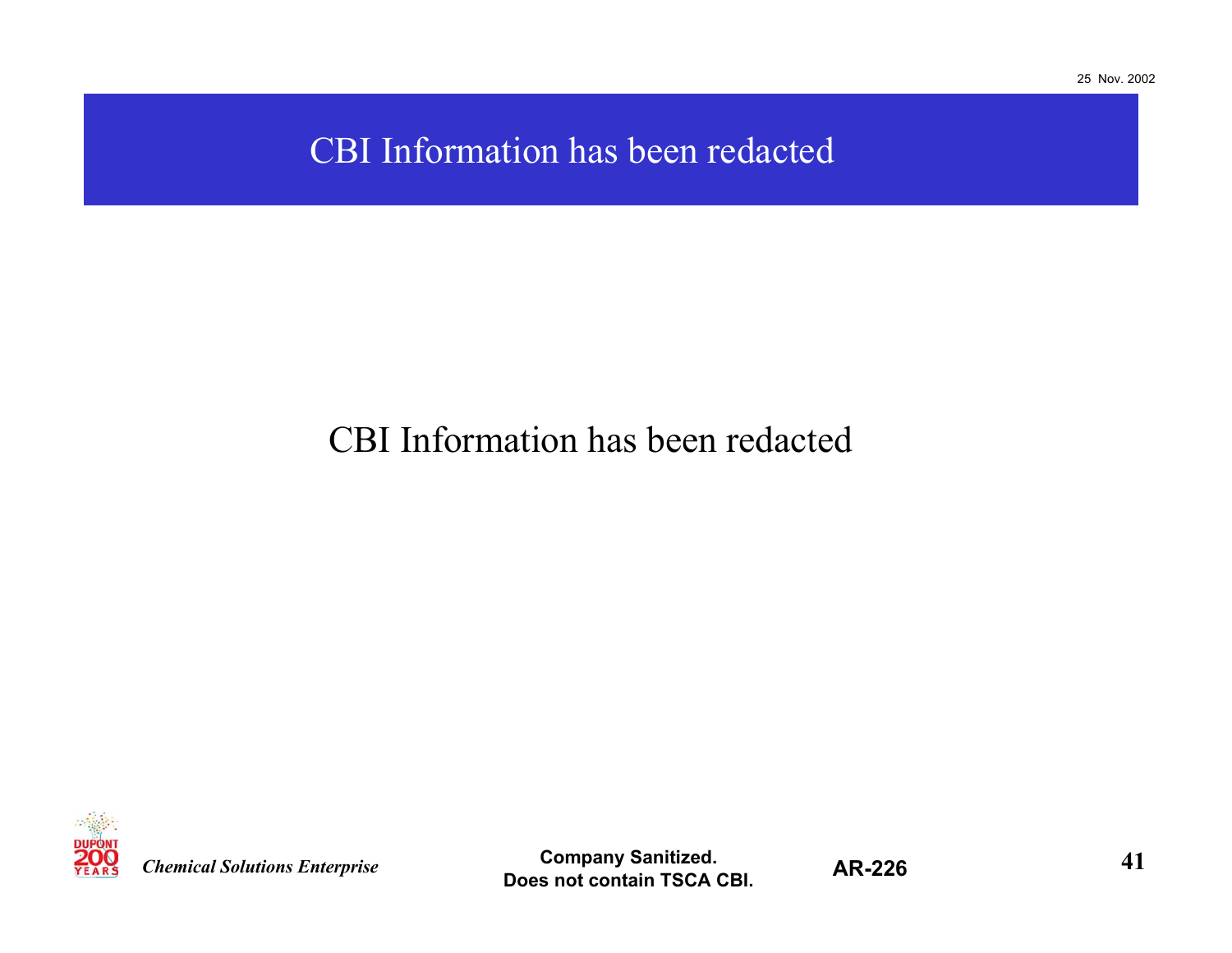CBI Information has been redacted

#### CBI Information has been redacted



*Chemical Solutions Enterprise*

**Company Sanitized. 42 Does not contain TSCA CBI.**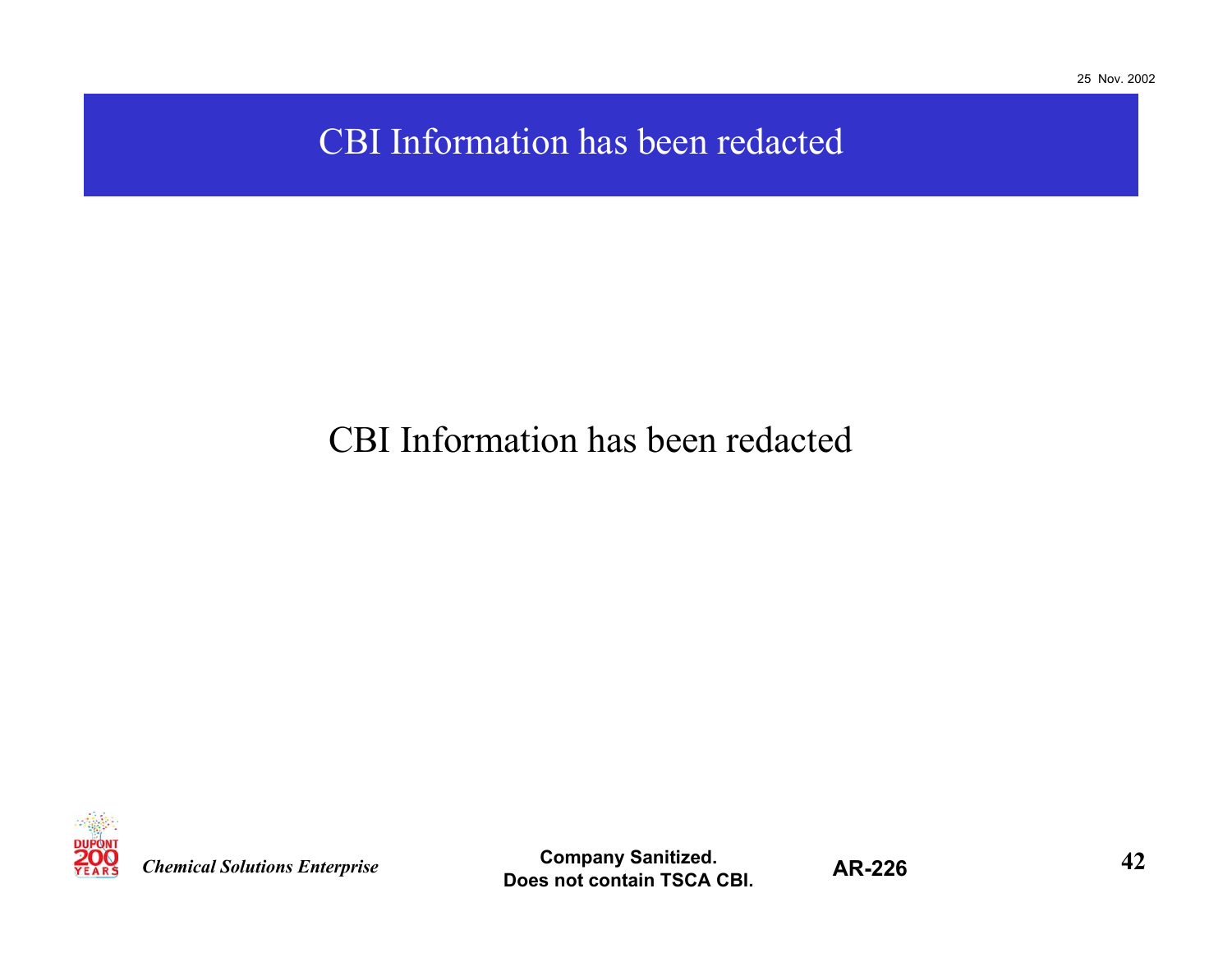## Exposure Assessment Summary

- • We have a great deal of confidence in this assessment and the process we are using.
- We believe that this information supports our belief that our products are safe for their intended uses.
- We are working to develop information with regard to community, ecological and integrated exposure
- We are using this process to identify data needs and to focus our research efforts
- We welcome your feedback on our initial efforts and your support in helping us to move forward



**Company Sanitized. 43Does not contain TSCA CBI.**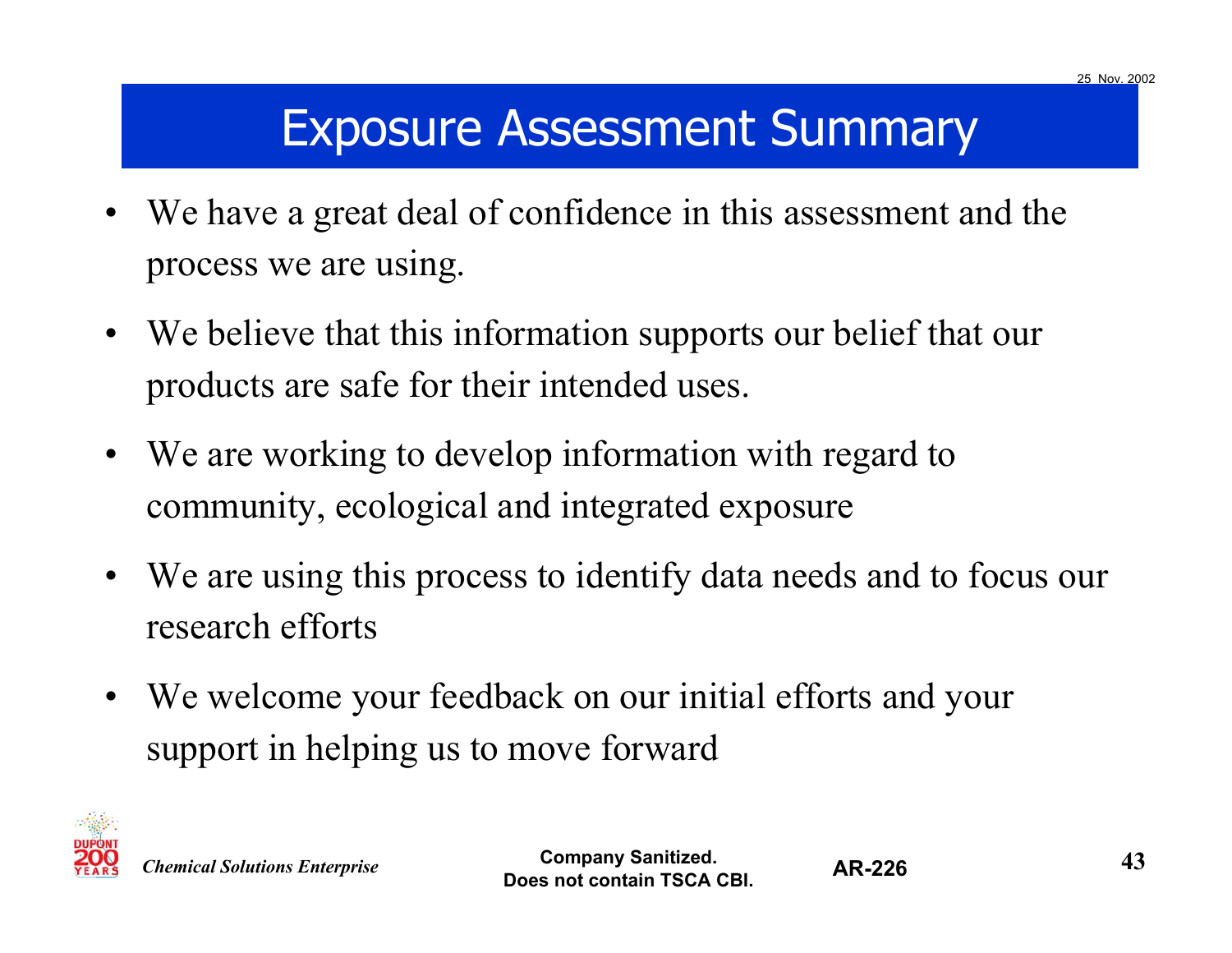### **DuPont**

## Environmental Fate & Effects Work Plan

- $\bullet$  We began with Physical-Chemical Property characterization for Telomer B and Telomer B Alcohol Intermediates
- $\bullet$  Methods development progress now enables us to begin fate work on products
- • Environmental Fate & Effects Study Plans : Product Focus
	- Physical- Chemical Properties
	- Environmental Effects :
		- Acute Data, BCF Screen, Chromic Fish ELS
	- Environmental Fate
		- Intermediate
		- Surfactants
		- Polymers



*Chemical Solutions Enterprise*

**Company Sanitized. 44Does not contain TSCA CBI.**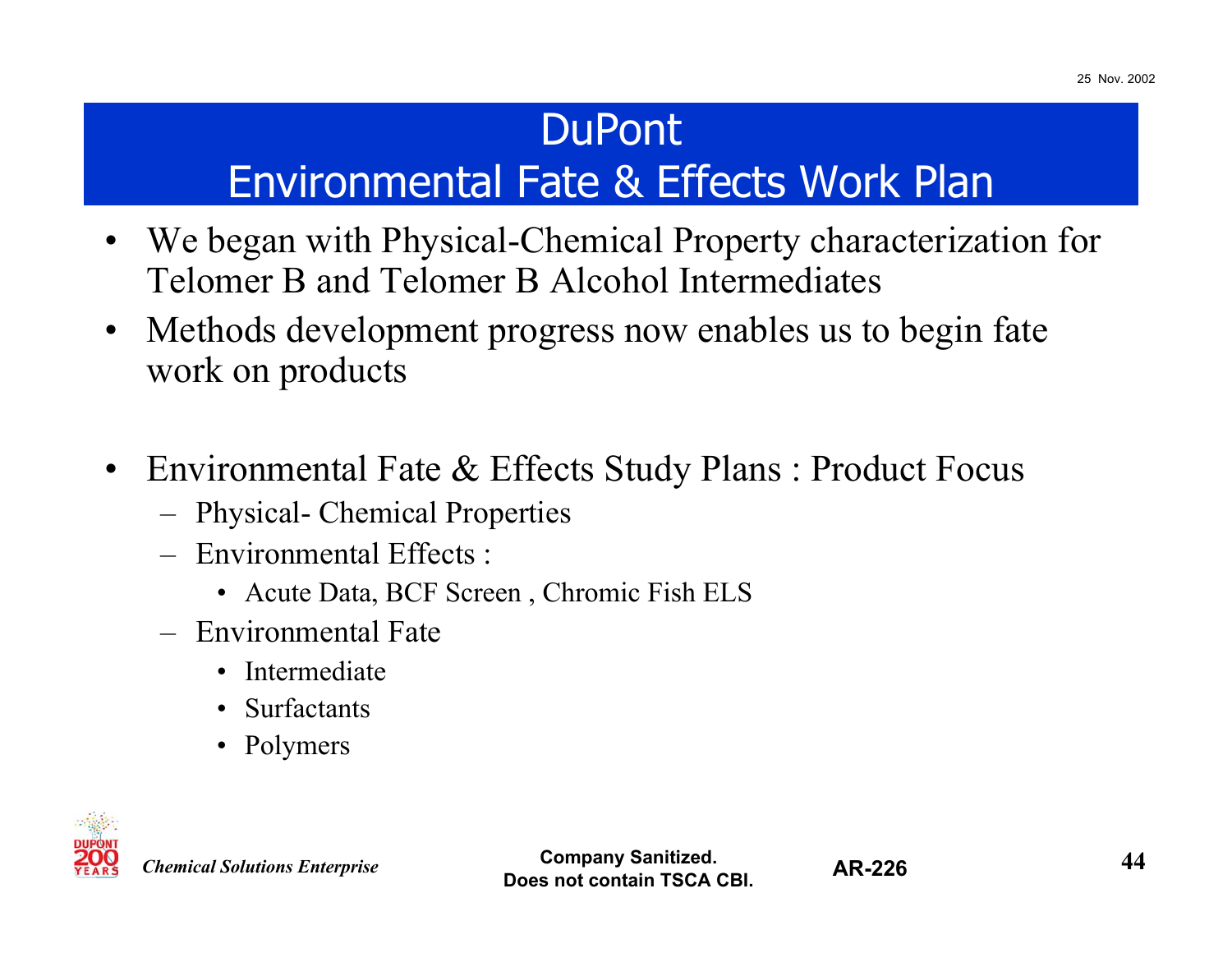### Physical - Chemical Properties : Water Solubility 6-2, 8-2 Telomer B Alcohols & Iodides

|                        |             | <b>Solubility</b> |                                                         |                  |  |  |
|------------------------|-------------|-------------------|---------------------------------------------------------|------------------|--|--|
|                        | <u>12°C</u> | $25^{\circ}$ C    | $37^{\circ}$ C                                          | $60^{\circ}$ C   |  |  |
| $ C_6F_{13}CH_2CH_2OH$ | 12 ppm      |                   |                                                         | 17 ppm           |  |  |
| $ C_8F_{17}CH_2CH_2OH$ |             |                   | 130 $\pm$ 30 ppb   140 $\pm$ 50 ppb   318 $\pm$ 176 ppb | $225 + 50$ ppb   |  |  |
| $ C_6F_{13}CH_2CH_2 $  | 9 ppb       |                   |                                                         |                  |  |  |
| $ C_8F_{17}CH_2CH_2 $  |             |                   |                                                         | $<$ 10 ppb (LOQ) |  |  |

- pH 3, 7, 9; T = 12, 25, 37, 60 $^{\circ}$ C in deionized water
- see no differences in solubility versus pH
- Telomer Iodide water solubility very low; have decided not to pursue further testing and focus on products



**Company Sanitized. 45 Does not contain TSCA CBI.**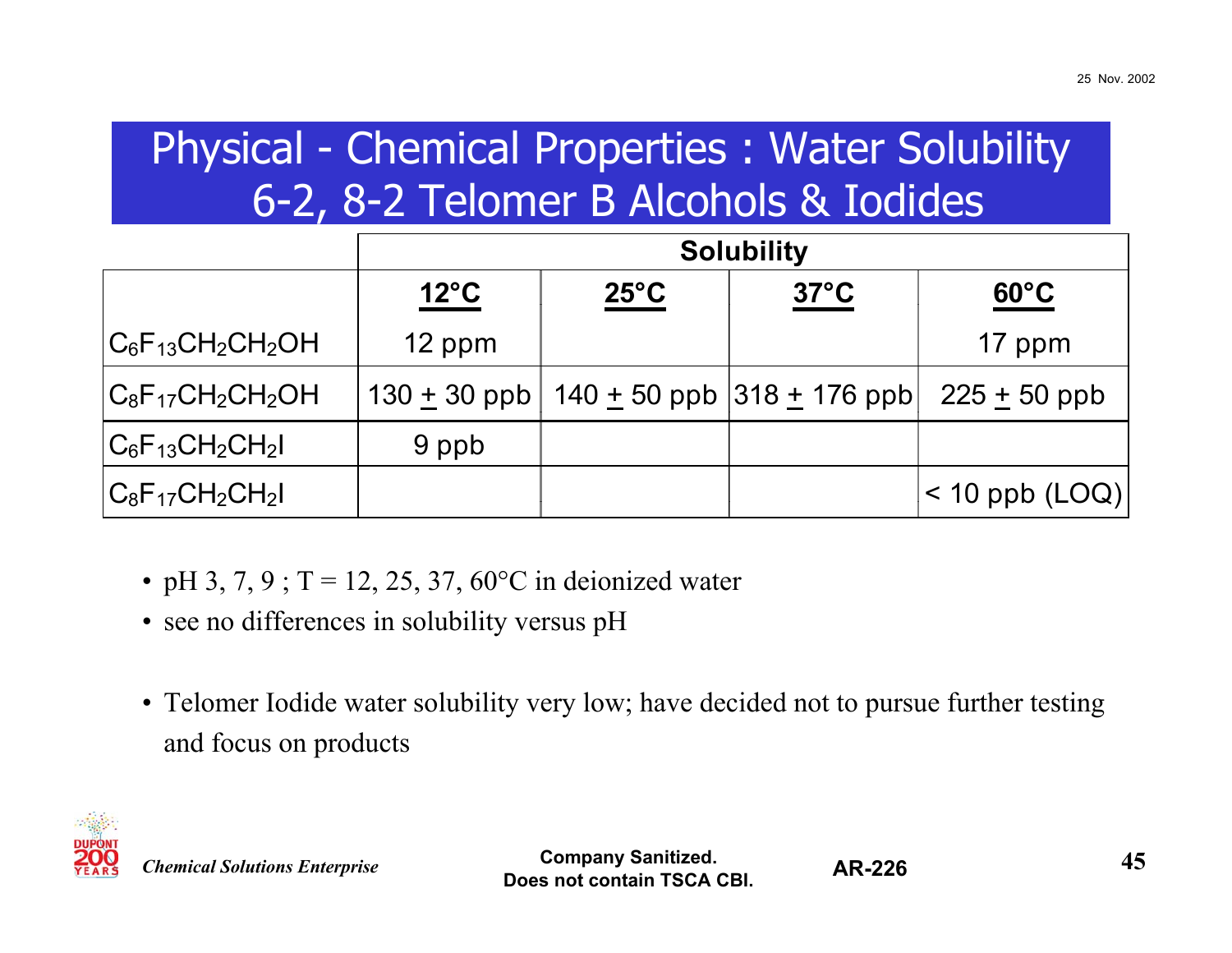### Release, Fate and Effects Compartments





*Chemical Solutions Enterprise*

**Company Sanitized. AD 226 16 46 Does not contain TSCA CBI.**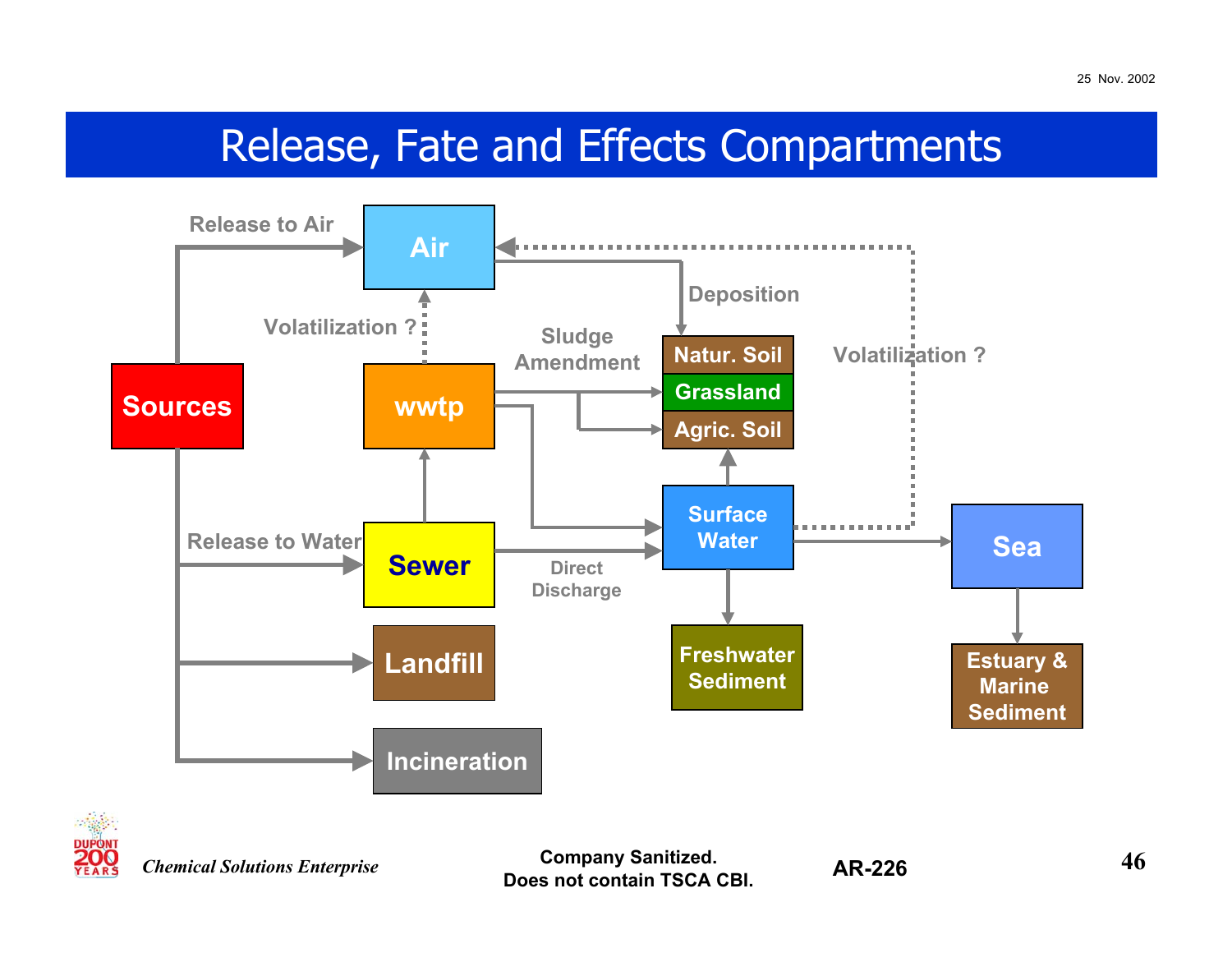### Potential Environmental Routes of Entry

|                 | <b>Intermediates</b>                                              | <b>Surfactants</b>                                                | <b>Polymers</b>                           |
|-----------------|-------------------------------------------------------------------|-------------------------------------------------------------------|-------------------------------------------|
| Air             | Particle adsorbed or<br>vapor phase?                              | <b>Fugitive emissions</b><br>from WWTP?                           |                                           |
| <b>Soil</b>     | <b>Air Deposition</b><br>Soil - Landfill<br>Land applied sludge   | <b>Landfill</b><br><b>Land applied sludge</b>                     | Landfill<br><b>Land applied sludge</b>    |
| <b>Sediment</b> | <b>WWTP</b><br><b>Air Deposition</b><br>direct discharge          | <b>WWTP</b><br>direct discharge                                   | Direct discharge - point<br><b>source</b> |
| <b>Water</b>    | <b>WWTP &amp; Septic</b><br>direct discharge<br>surface presence? | <b>WWTP &amp; Septic</b><br>direct discharge<br>surface presence? | <b>WWTP &amp; Septic</b>                  |



**Company Sanitized. 47 Does not contain TSCA CBI.**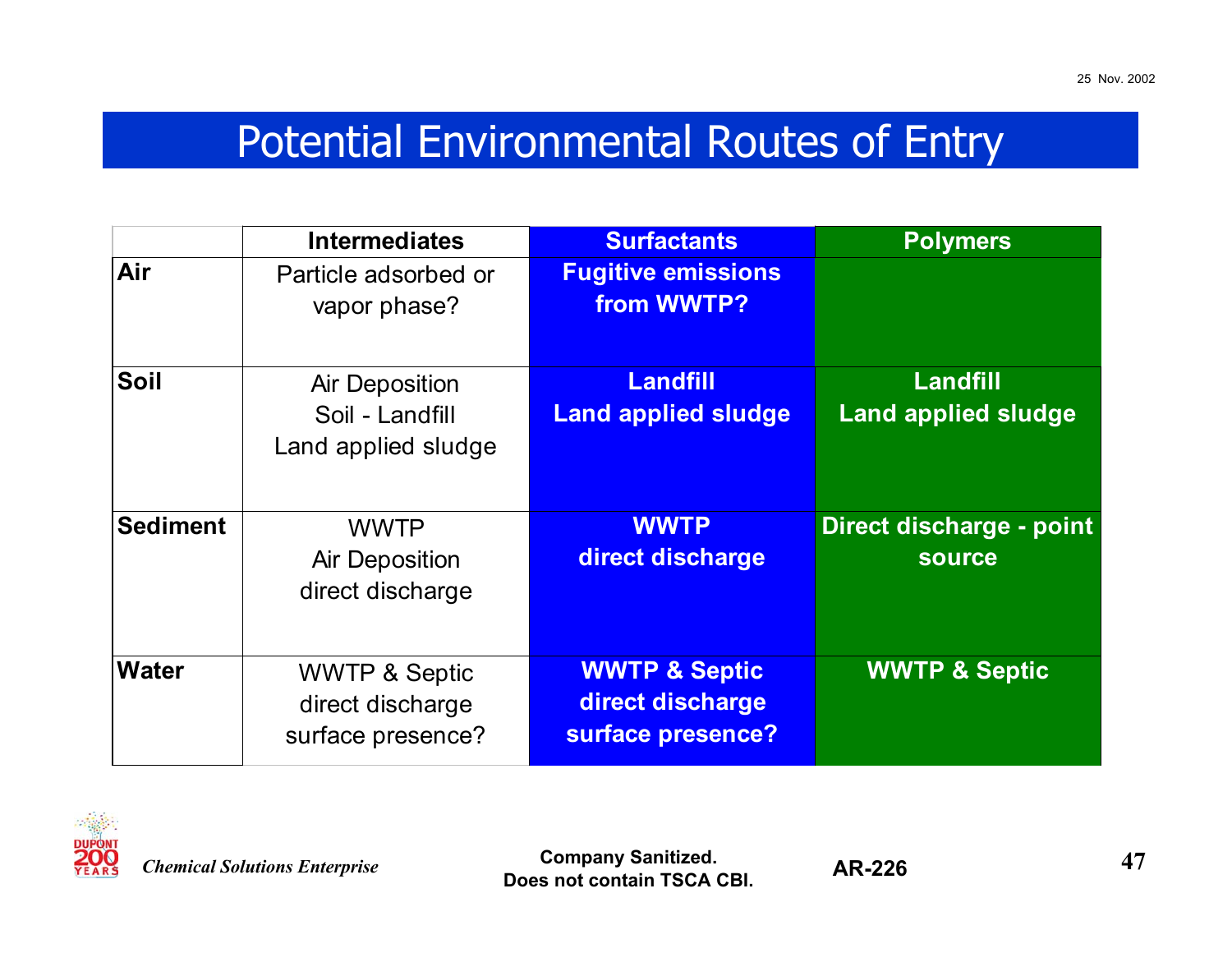### DuPont : Acute Environmental Effects Data Summary

|                           | <b>Acute</b><br><b>Fish</b>     | <b>Acute</b><br><b>Daphnid</b> | <b>Acute</b><br><b>Algae</b> |
|---------------------------|---------------------------------|--------------------------------|------------------------------|
|                           | mg/L                            | mg/L                           | mg/L                         |
| <b>Telomer Alcohol</b>    | 96Hr $LC_{50}$ = 316            | 48Hr $EC_{50}$ = 965           | 72Hr $EC_{50} = 1,000$       |
| Intermediate              | fathead minnow                  |                                |                              |
| <b>Telomer Phosphate</b>  | 96Hr $LC_{50}$ > 1,000          | 48Hr $EC_{50}$ > 1,000         | 1Q2003                       |
| <b>Surfactant</b>         | rainbow trout                   |                                |                              |
| <b>Telomer Ethoxylate</b> | 96Hr TL <sub>50</sub> = 100-140 | 48Hr $EC_{50} = 72$            | 1Q2003                       |
| <b>Surfactant</b>         | rainbow trout                   |                                |                              |
| Telomer Urethane*         | 96Hr $LC_{50}$ > 4,000          | 48Hr $EC_{50}$ = 500-5,000     | $72Hr$ EC50 = 870            |
| <b>Polymer</b>            | fathead minnow                  |                                |                              |
| <b>Telomer Acrylate*</b>  | 96Hr $LC_{50}$ = 181            | 48Hr $EC50 = 234$              | $72Hr$ EC50 = 36.2           |
| <b>Polymer</b>            | fathead minnow                  |                                |                              |

**\* tested as sales product including hydrocarbon surfactants**



**Company Sanitized. 48Does not contain TSCA CBI.**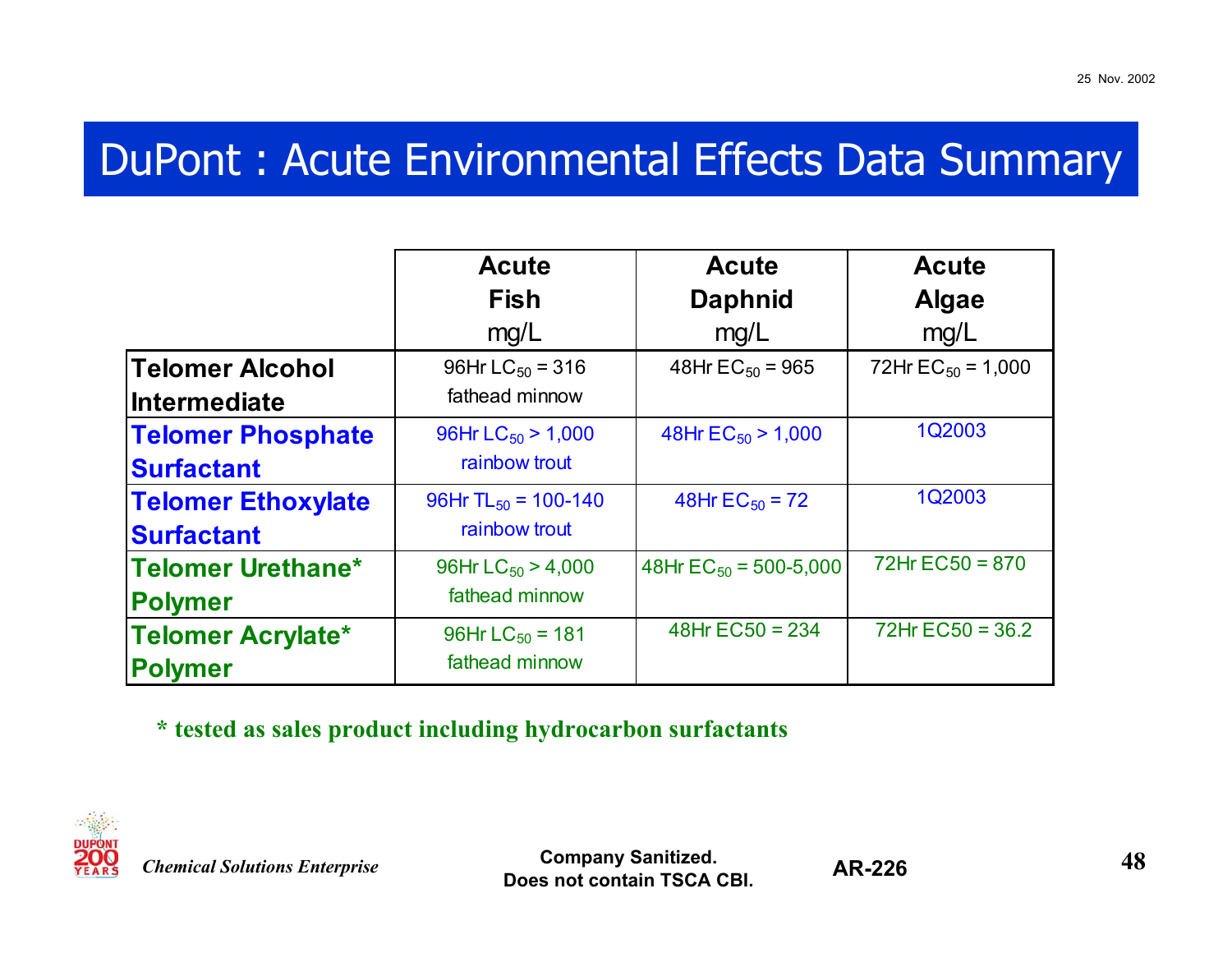### Aquatic Bioconcentration Screening Study

Objective: To conduct *screening* studies evaluating the bioconcentration potential fluorotelomer-based products in fish

Methods:

- Juvenile fathead minnows, flow-through design
- Test Substances (consistent F concentration)
	- Negative Control
	- Positive control : PFOS
	- Surfactants : Telomer Phosphate; Telomer Ethoxylate
	- Intermediate : Telomer Alcohol
	- Polymer : Telomer Urethane
- Stock concentrations and tissue residues analysis (total Fluorine)
	- Uptake phase days 0, 2, 5, 7, 9, 12, 14
	- Depuration phase days 16, 19, 21, 23, 26 28
- •In-life complete, data evaluation on-going (complete 1Q2003)

*Chemical Solutions Enterprise*

**Company Sanitized. 49 Does not contain TSCA CBI.**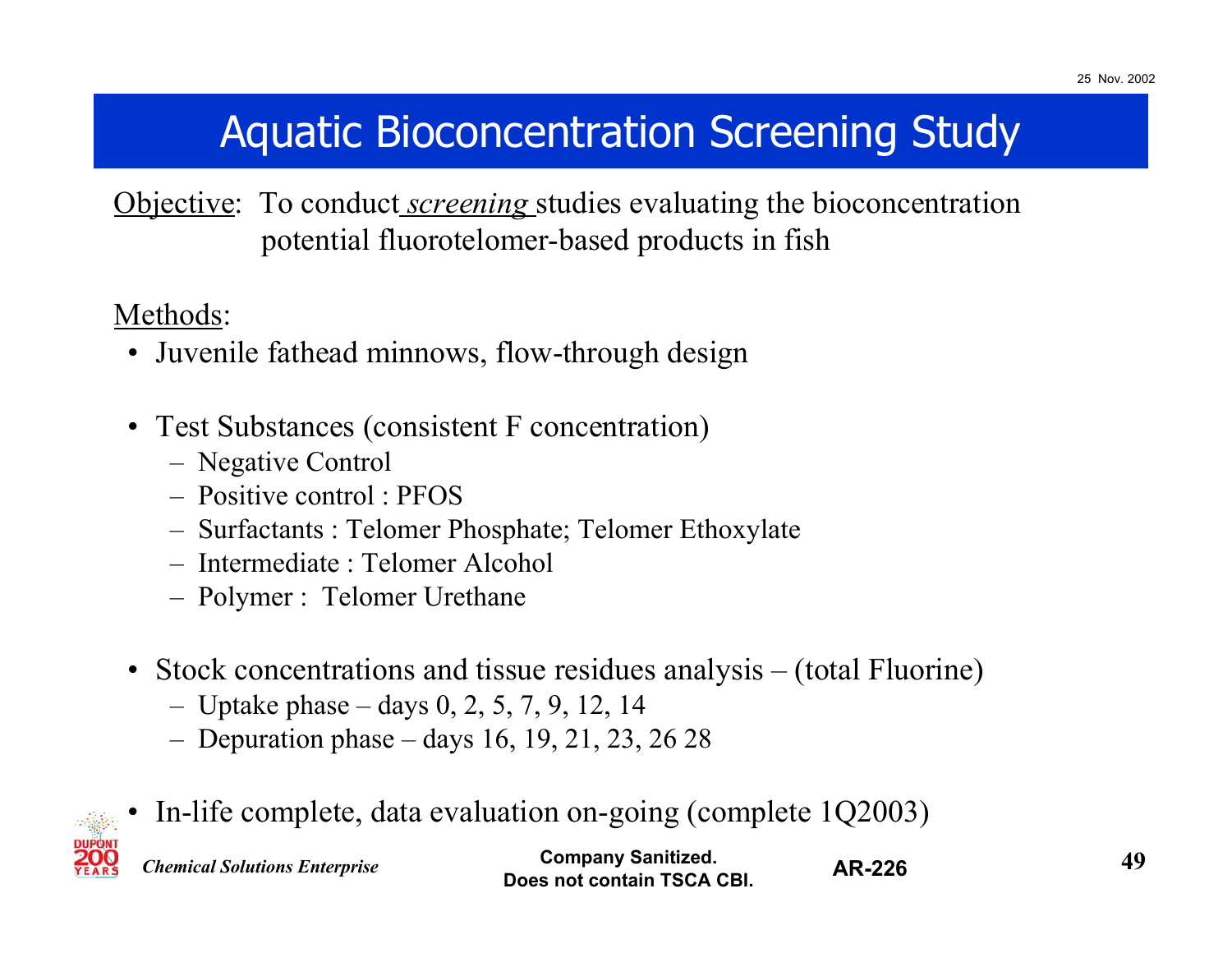### *Telomer Phosphate* Aquatic Chronic Fish (ELS) Toxicity Test

Objective: To determine a chronic LOEC (lowest observed effect concentration) and a chronic NOEC (no observed effect concentration).

Methods:

- OECD TG 210, OPPTS 850.1400, (90-d trout ELS)
- Dose response dilution water and solvent (IPA) controls, 0.63, 1.25, 2.5, 5, and 10 mg/L Telomer Phosphate (a complex mixture)
- Analytical confirmation of test concentrations
- Analysis by LC/MS

Start Date : 8 November 2002Est. Completion Date (in-life): 8 February 2003



*Chemical Solutions Enterprise*

**Company Sanitized. 50**<br>**AD 226**<br>**50 Does not contain TSCA CBI.**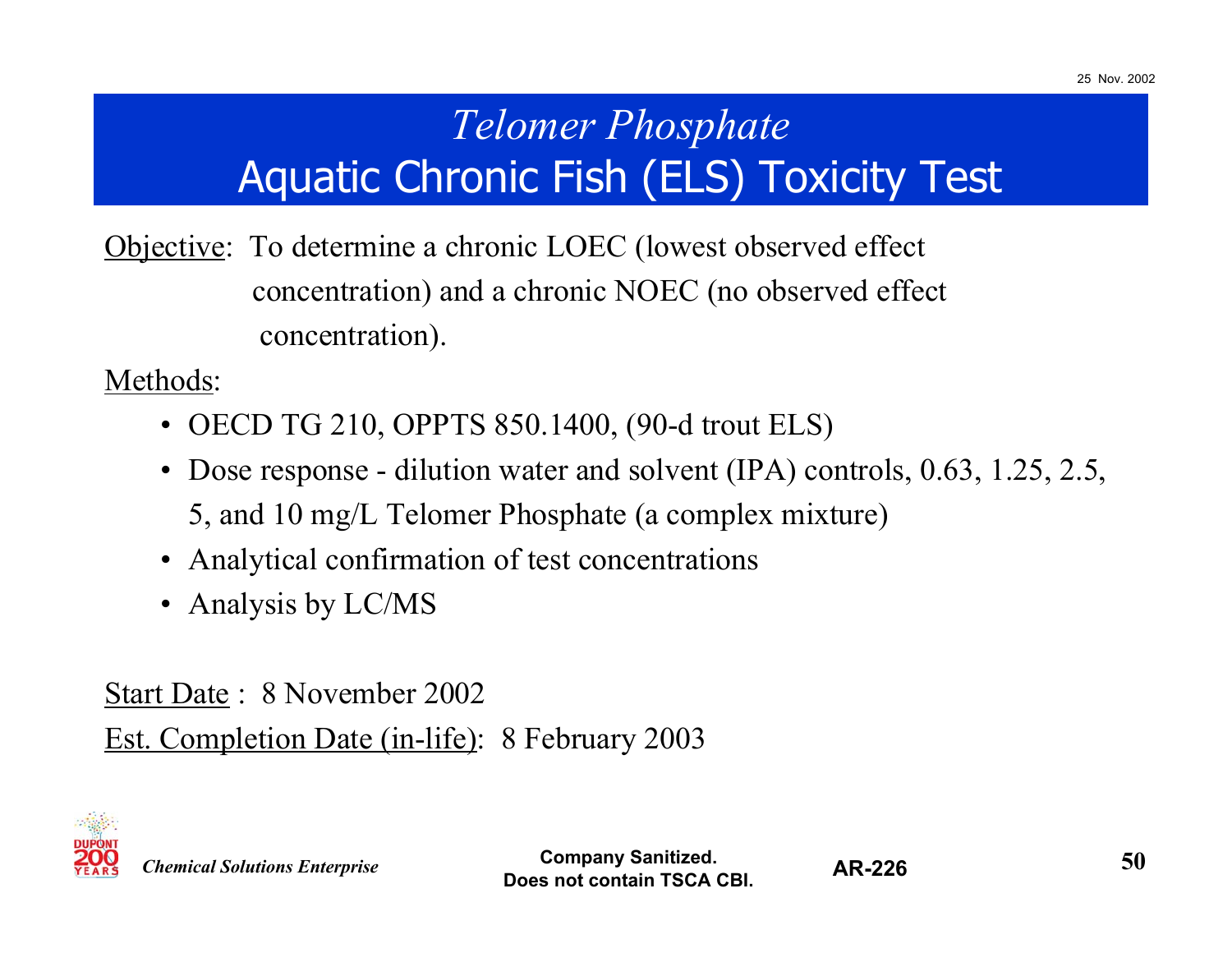### *DuPont Fluorotelomer-based Products* Environmental Effects Studies Timeline\*

|                                                                      |                                                                          |                      | 2002                    |  |  |                     | 2003 |  |  |  |
|----------------------------------------------------------------------|--------------------------------------------------------------------------|----------------------|-------------------------|--|--|---------------------|------|--|--|--|
| <b>Test Materials</b>                                                | <b>Work</b>                                                              |                      | 1Q 2Q 3Q 4Q 1Q 2Q 3Q 4Q |  |  |                     |      |  |  |  |
| 8-2& 6-2 B, BA                                                       | <b>Physical Properties</b>                                               |                      |                         |  |  |                     |      |  |  |  |
| <b>Multiple Compounds</b><br>Intermediate, Surfactant and<br>Polymer | <b>Bioconcentration Factor (BCF)</b><br><b>Screen</b> (Fathead Minnow) I |                      |                         |  |  |                     |      |  |  |  |
| <b>Phosphate Surfactant</b>                                          | 90 Day Fish ELS (GLP)<br>72Hr Algae (GLP)                                |                      |                         |  |  |                     |      |  |  |  |
| <b>Ethoxylate Surfactant</b>                                         | 90 Day Fish ELS (GLP)<br>72Hr Algae (GLP)                                |                      |                         |  |  |                     |      |  |  |  |
| <b>Acrylate Polymer</b>                                              | <b>Acute Aquatic Study Set</b>                                           |                      |                         |  |  |                     |      |  |  |  |
|                                                                      | <b>Work Complete</b>                                                     | <b>Work Underway</b> |                         |  |  | <b>Work Planned</b> |      |  |  |  |

\* This is a proposed timeline and subject to change.



**Company Sanitized. 51Does not contain TSCA CBI.**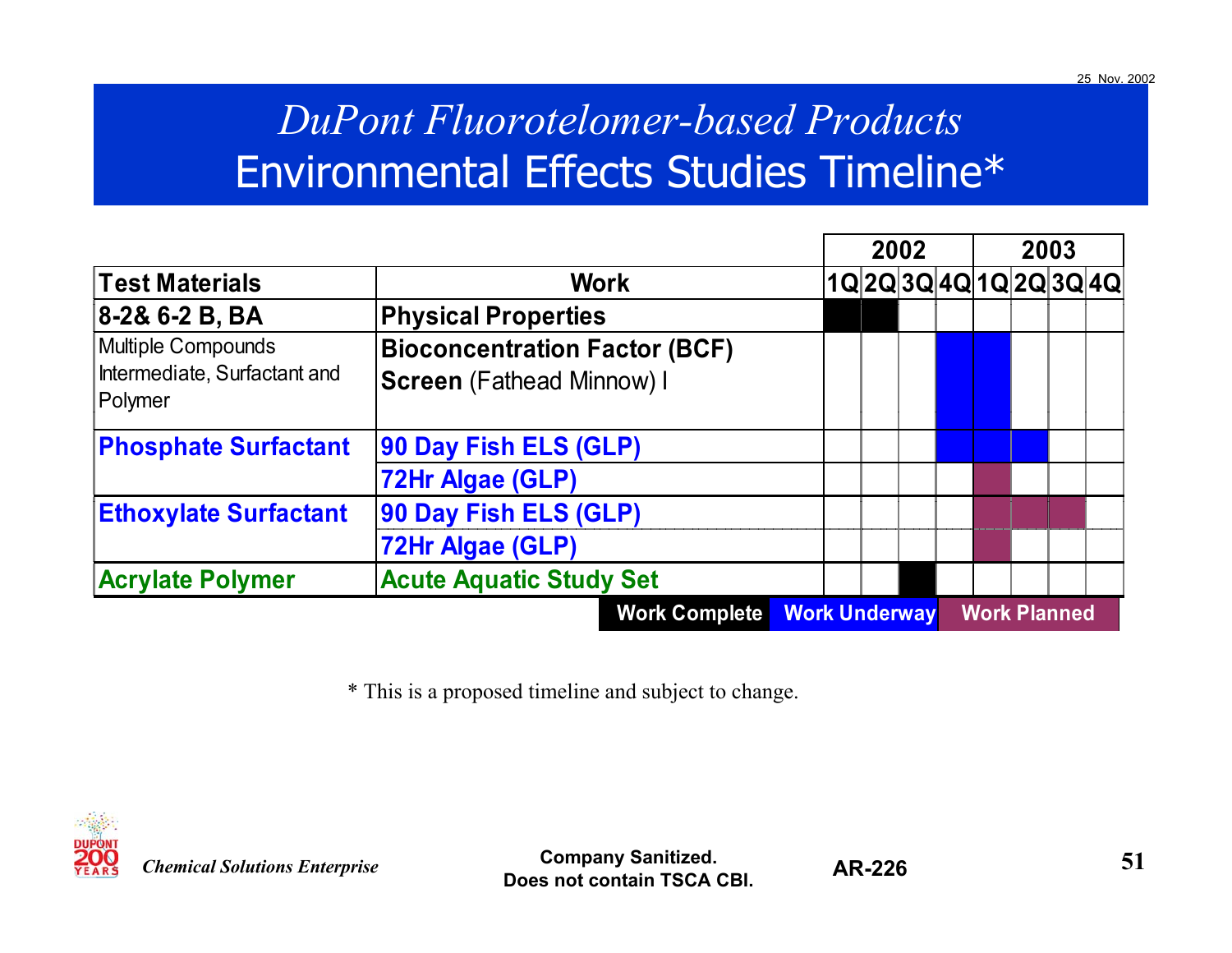## E-Fate Studies Approach

|                | <b>Intermediates</b>            | <b>Surfactants</b>                         | <b>Polymers</b>                 |
|----------------|---------------------------------|--------------------------------------------|---------------------------------|
| <b>Abiotic</b> | Photolysis - Air                | <b>Hydrolytic Stability</b>                | • Hydrolytic Stability          |
|                | Photolysis - Water              | <b>Adsorption-Desorption</b>               |                                 |
|                | <b>Hydrolysis</b><br>$\bullet$  | <b>Aging / Sequestration</b>               |                                 |
|                | Adsorption-Desorption (Kd)      |                                            |                                 |
|                | Aging / Sequestration           |                                            |                                 |
|                |                                 |                                            |                                 |
| <b>Biotic</b>  | Aerobic: Ready, Inherent        | <b>Respiration Inhibition</b><br>$\bullet$ | • Respiration Inhibition        |
|                | Anaerobic<br>$\bullet$          | <b>Aerobic: Ready, Inherent</b>            | • Aerobic: Ready, Inherent      |
|                |                                 |                                            | • Anaerobic?                    |
|                |                                 |                                            |                                 |
|                | <b>Telomer Research Program</b> |                                            | <b>DuPont Focus on Products</b> |
|                | 8-2 Telomer B Alcohol           |                                            |                                 |



**Company Sanitized. 52Does not contain TSCA CBI.**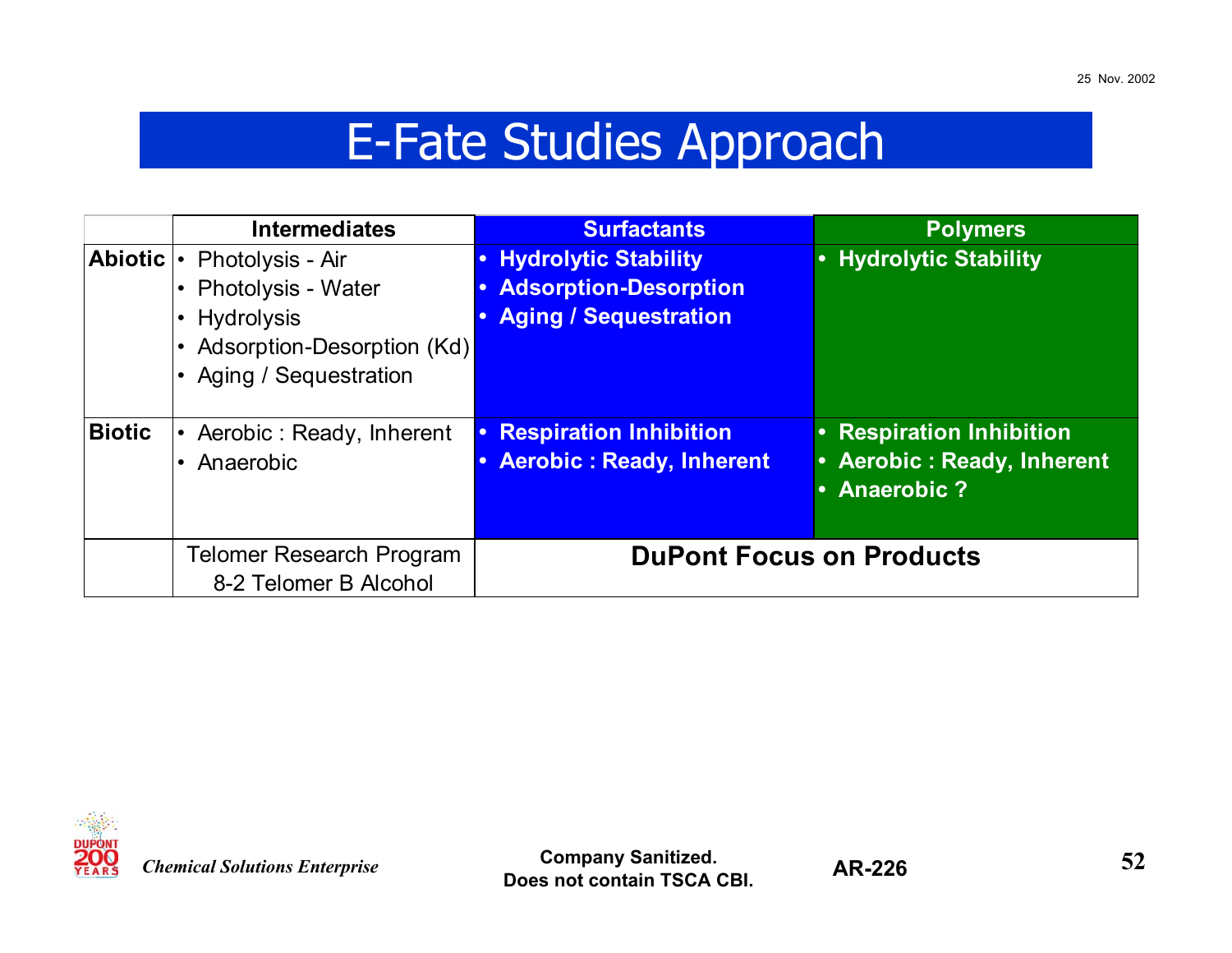## *Telomer-Based Surfactants & Polymers* Abiotic Transformation : Hydrolytic Stability

| <b>Surfactants</b>    | Polymers           |
|-----------------------|--------------------|
| Phosphate, Ethoxylate | Urethane, Acrylate |

- Reactions in water are one of the most common means of nonbiological degradation of substances in the environment.
- Aqueous stability tests should be performed at environmentally and biologically relevant pH's and temperatures.
	- –pH 4, 7, 9  $@$  50°C
	- –pH 1.2 @ 37ºC
- Four replicates at 0 and 5 Days



*Chemical Solutions Enterprise*

**Company Sanitized. 53Does not contain TSCA CBI.**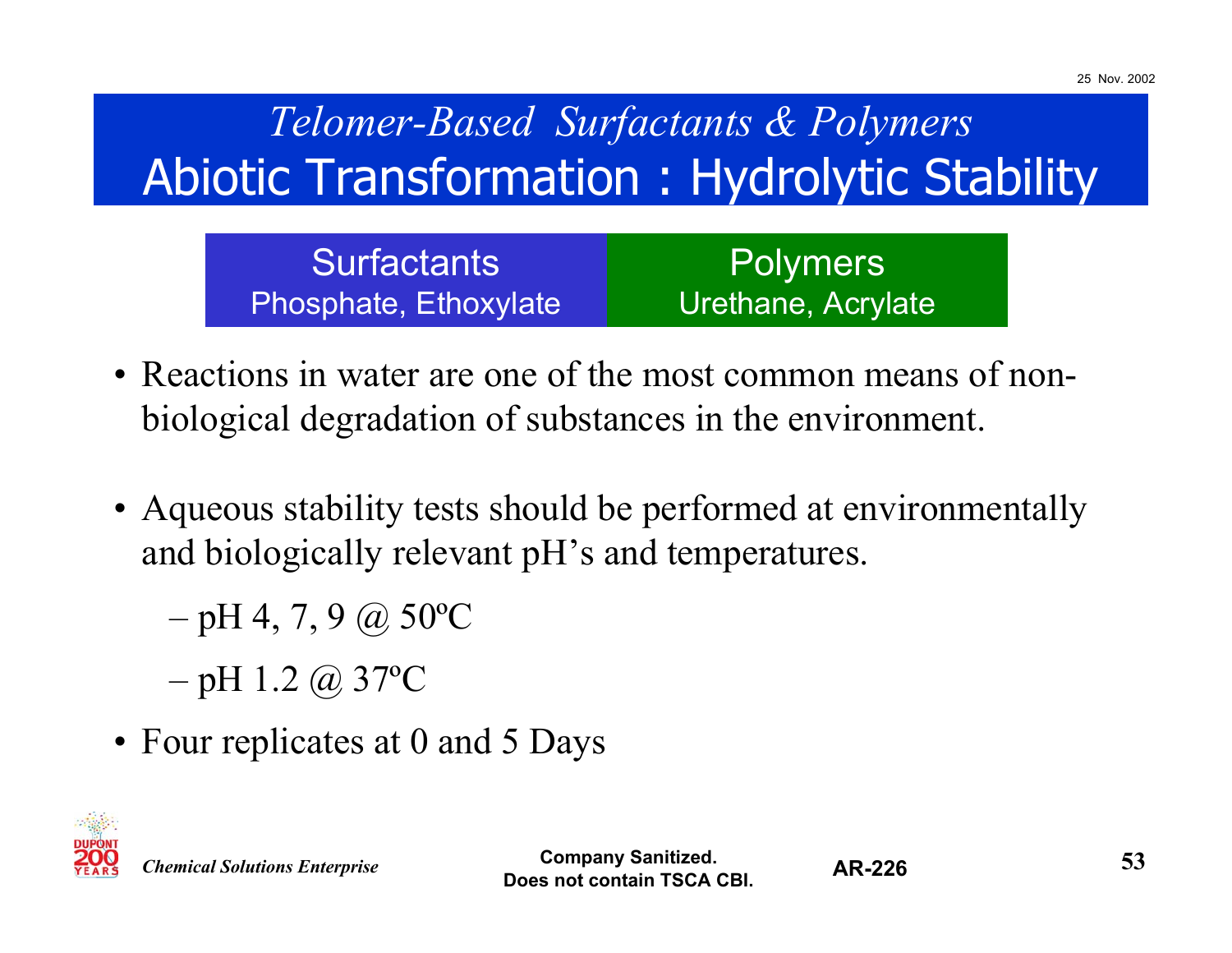## *8-2 Telomer B Alcohol* Biodegradation Studies

- "Ready" Biodegradability Screening
- "Inherent" Accelerated Biodegradability Screening
- "Cold" Study material
- •Qualitative Identification & Analysis
- Enable method development

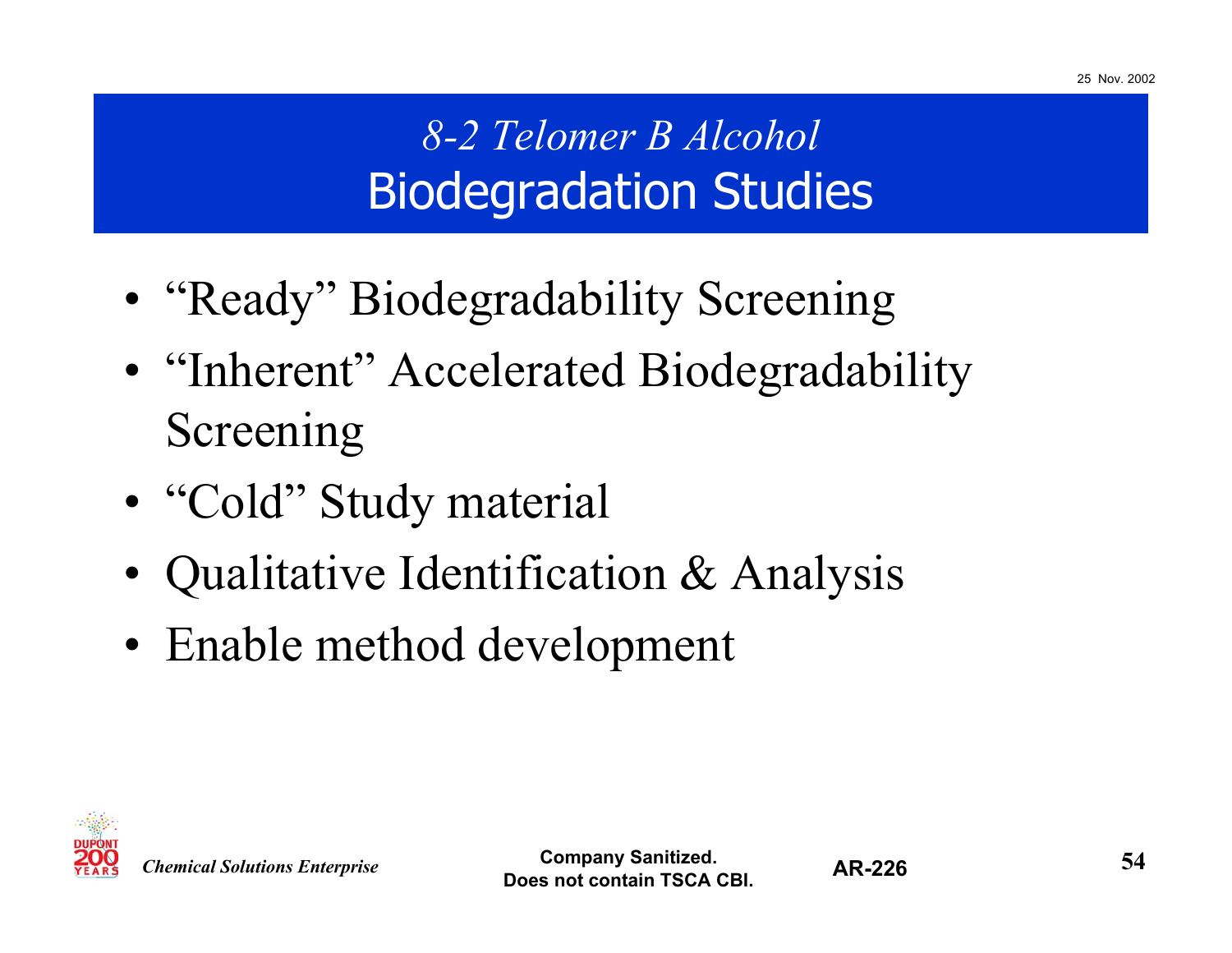### CATABOL Biodegradation Prediction  $C_8F_{17}CH_2CH_2OH$



- The sum of the  $\%$  values = 100
- The model *predicts* this will be the distribution of transformation products



*Chemical Solutions Enterprise*

**Company Sanitized. 55Does not contain TSCA CBI.**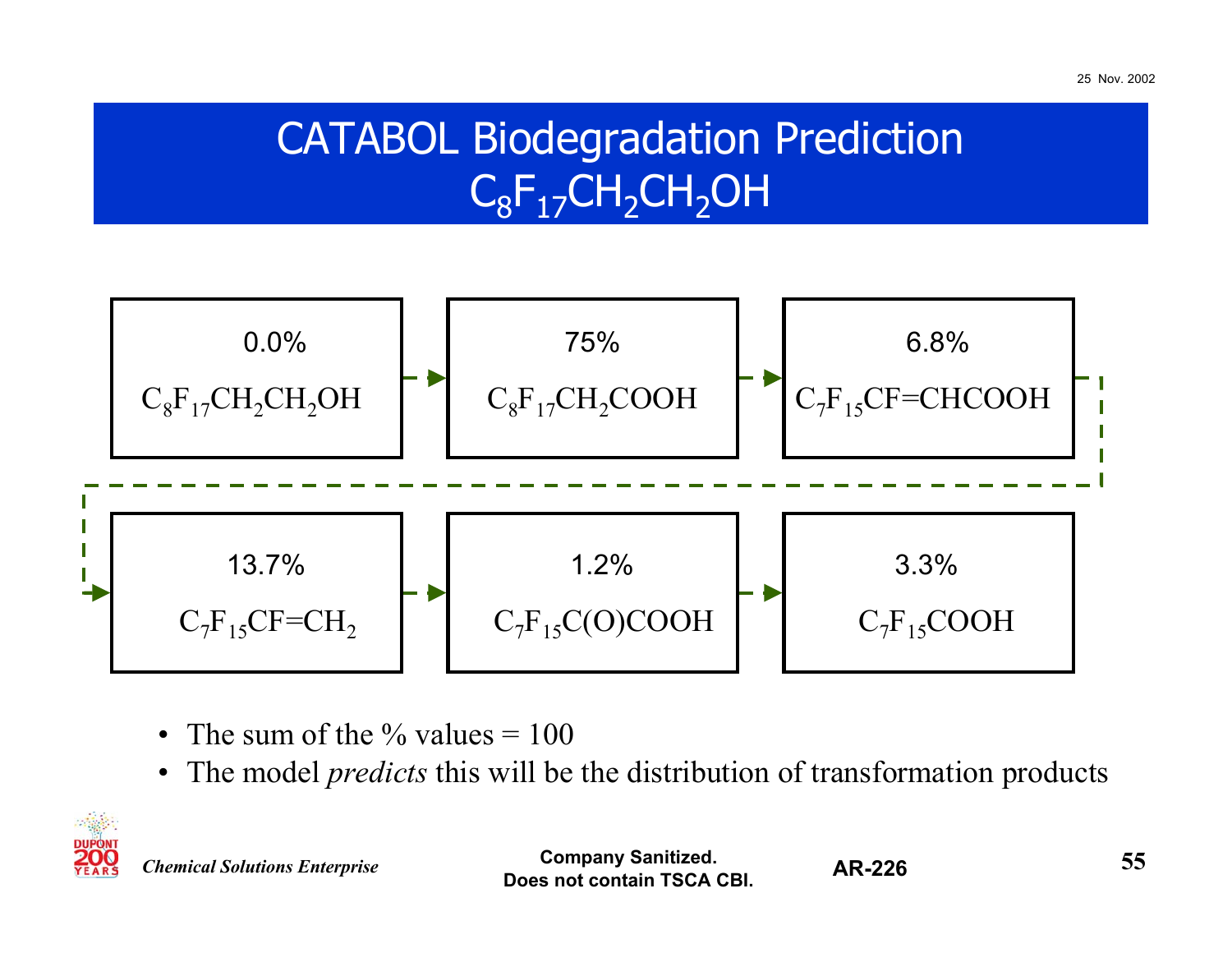### Accelerated Biodegradation Screening Acclimated Municipal Sludge : C<sub>8</sub>F<sub>17</sub>CH<sub>2</sub>CH<sub>2</sub>OH (8-2TBA)

#### **Growth Medium**:

E2-BSMYE buffer andminerals plus 20 g/L yeast extract as organic nutrient. Incubated at room

temperature (21-25°C)

#### **Inoculum source**:

Municipal POTW

(Incubated for 3 days)

#### **Conclusion**

• Test material istransformed with adapted sludge





*Chemical Solutions Enterprise*

**Company Sanitized. 56 Does not contain TSCA CBI.**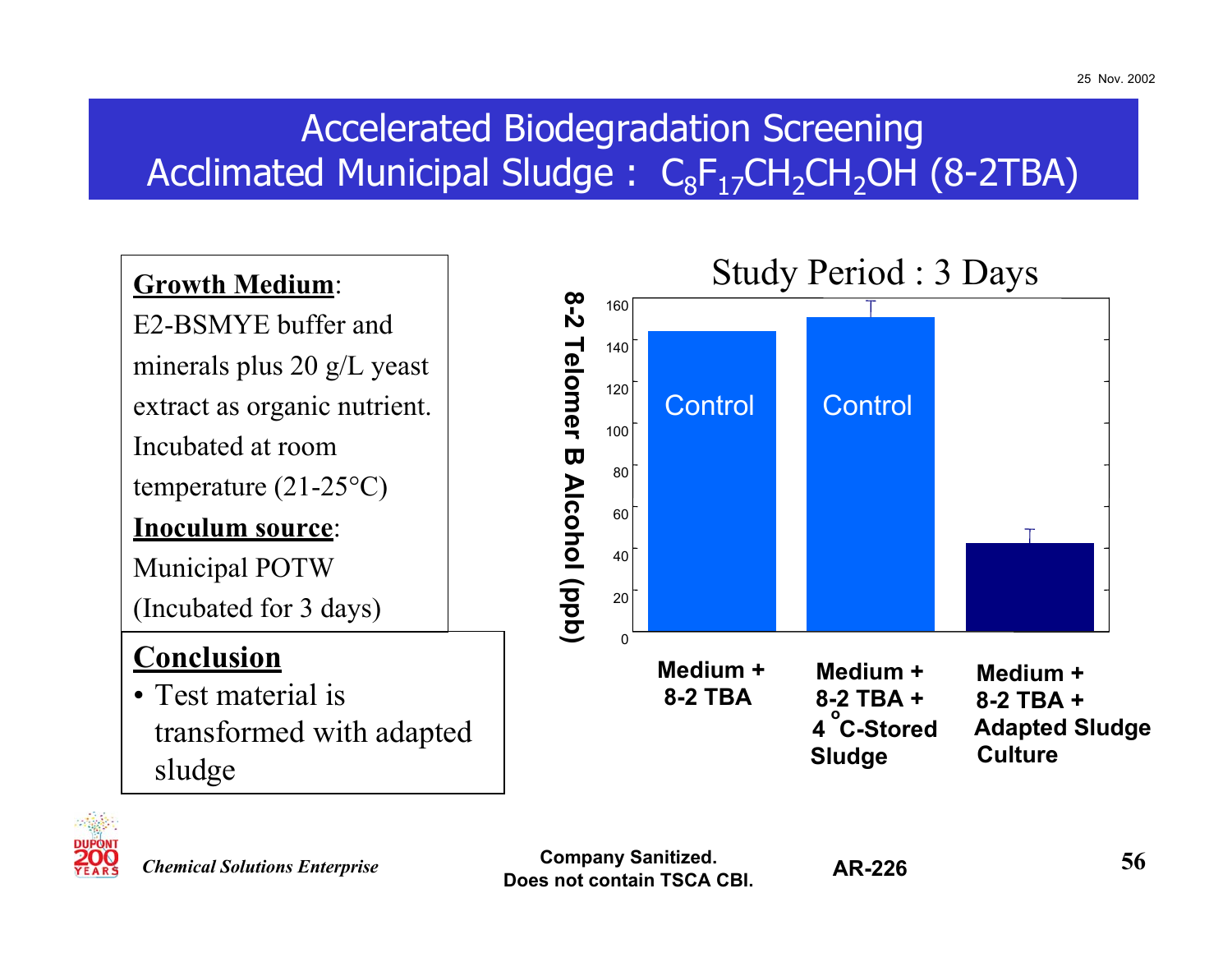### Modified "Ready" Aerobic Biodegradation Screening with Non-acclimated Municipal Sludge :  $C_8F_{17}CH_2CH_2OH$







*Chemical Solutions Enterprise*

**Company Sanitized. 57Does not contain TSCA CBI.**

**AR-226**

25 Nov. 2002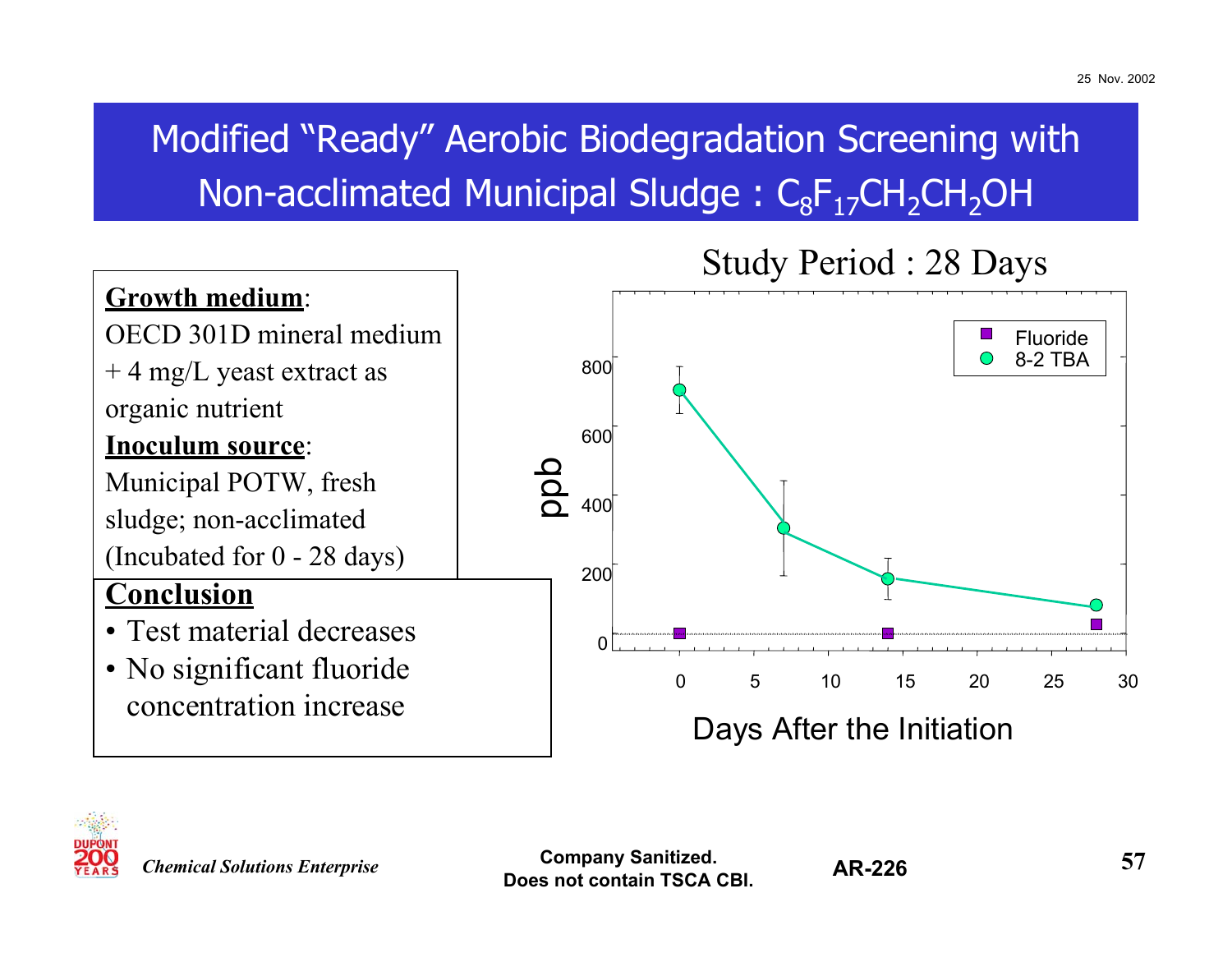#### Accelerated Aerobic/Anaerobic Biodegradation Screening Acclimated Industrial Sludge :  $\textsf{C}_8\textsf{F}_{17}\textsf{CH}_2\textsf{CH}_2\textsf{OH}$



**Does not contain TSCA CBI.**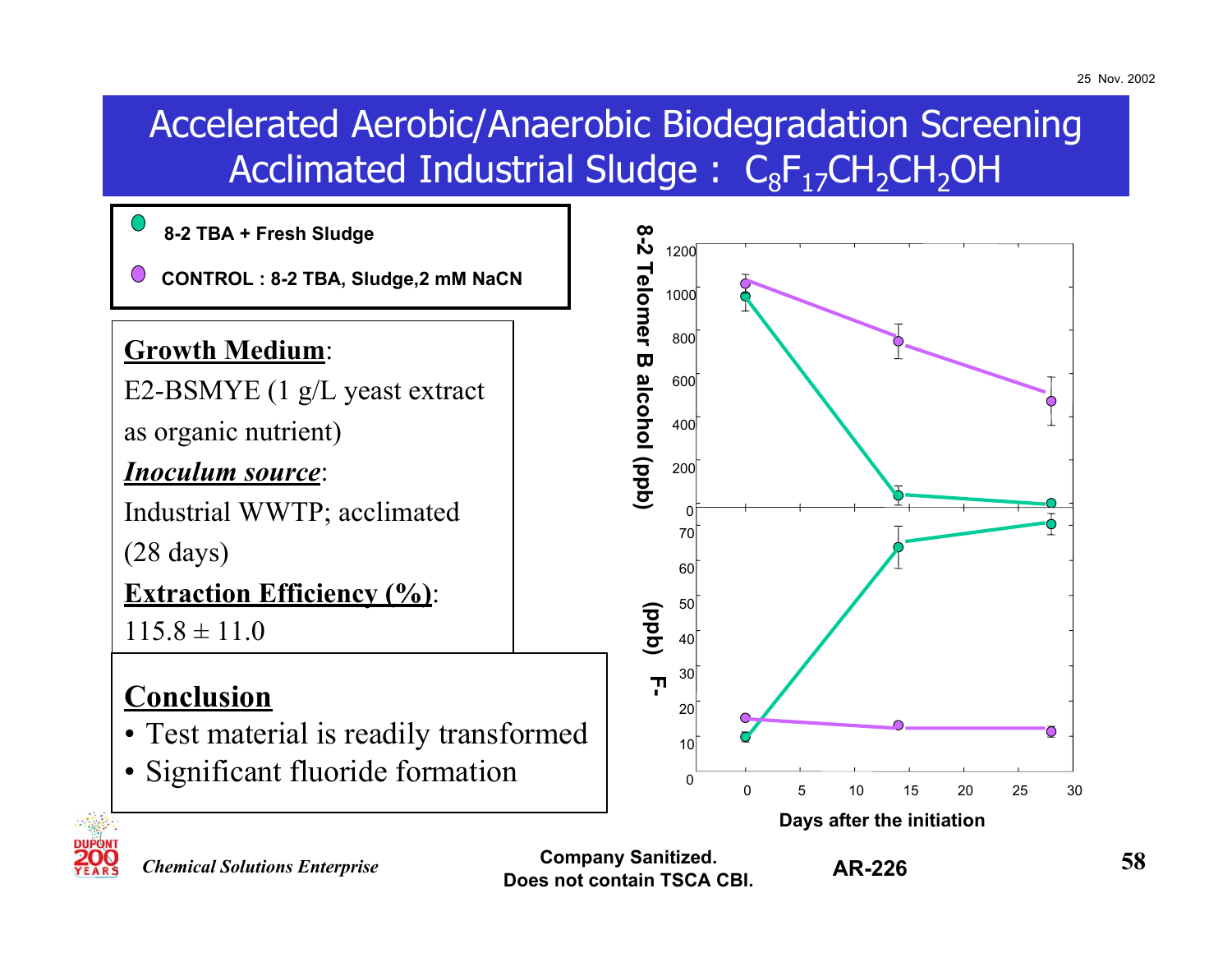### *8-2 Telomer B Alcohol Biodegradation Screening Studies* **Summary**

- $\bullet$  Under modified "ready biodegradability" conditions, little defluorination occurred and  $C_8F_{17}CH_2COOH$  appears to be the primary metabolite.
- $\bullet$  Under modified accelerated conditions, transformation is rapid
	- Primary transformation products observed are :
		- $\cdot \ \text{C}_{8}\text{F}_{17}\text{CH}_{2}\text{COOH}$
		- $\mathrm{C_{7}F_{15}CF=CHCOOH}$
		- Mass balance <50%; Other products/losses?
- *Chemical Solutions Enterprise* **Company Sanitized. 59 Does not contain TSCA CBI. AR-226** • On-going studies to understand controls, incomplete recoveries, and other transformation products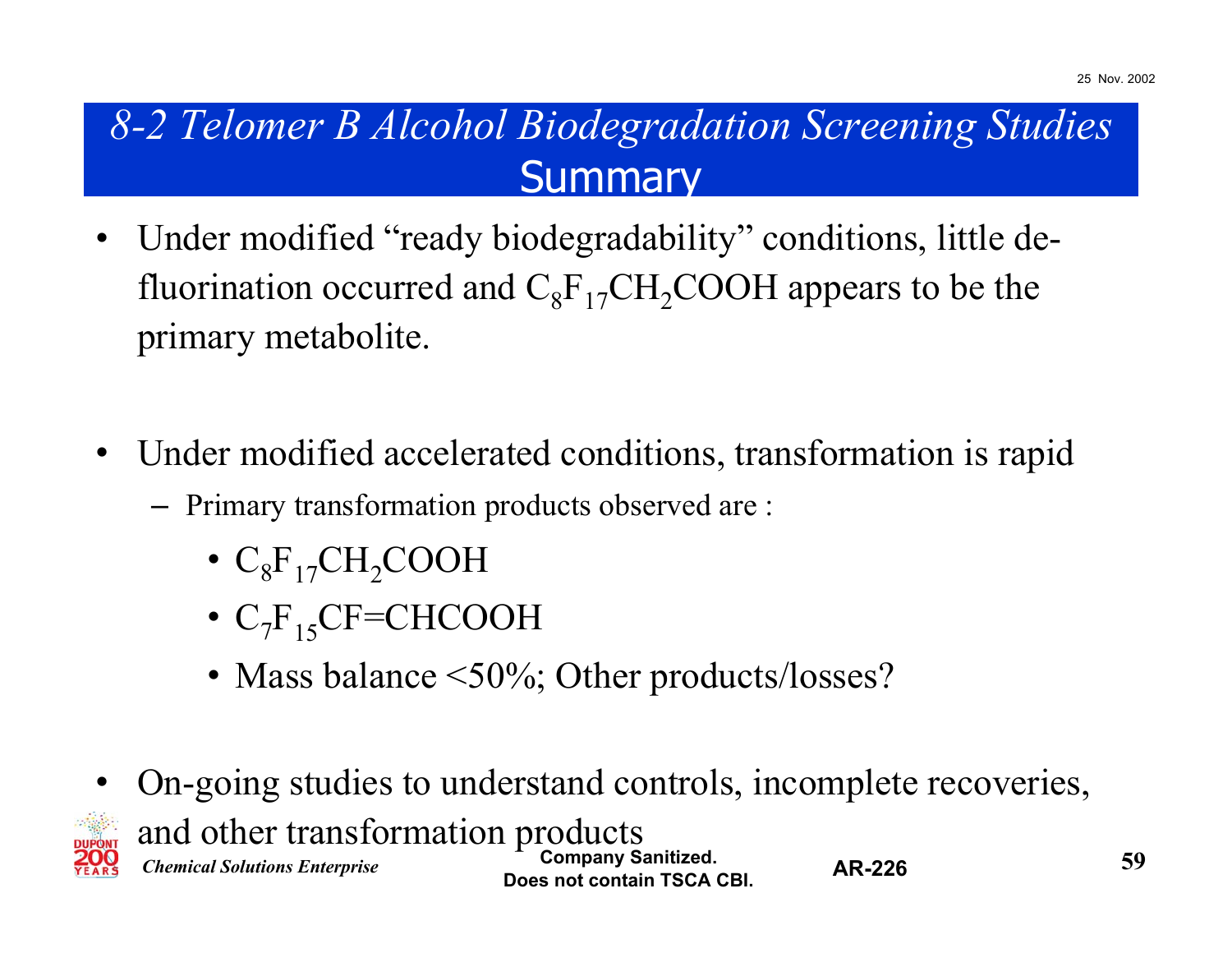## Telomer-based Surfactants & Polymers Biodegradation Studies

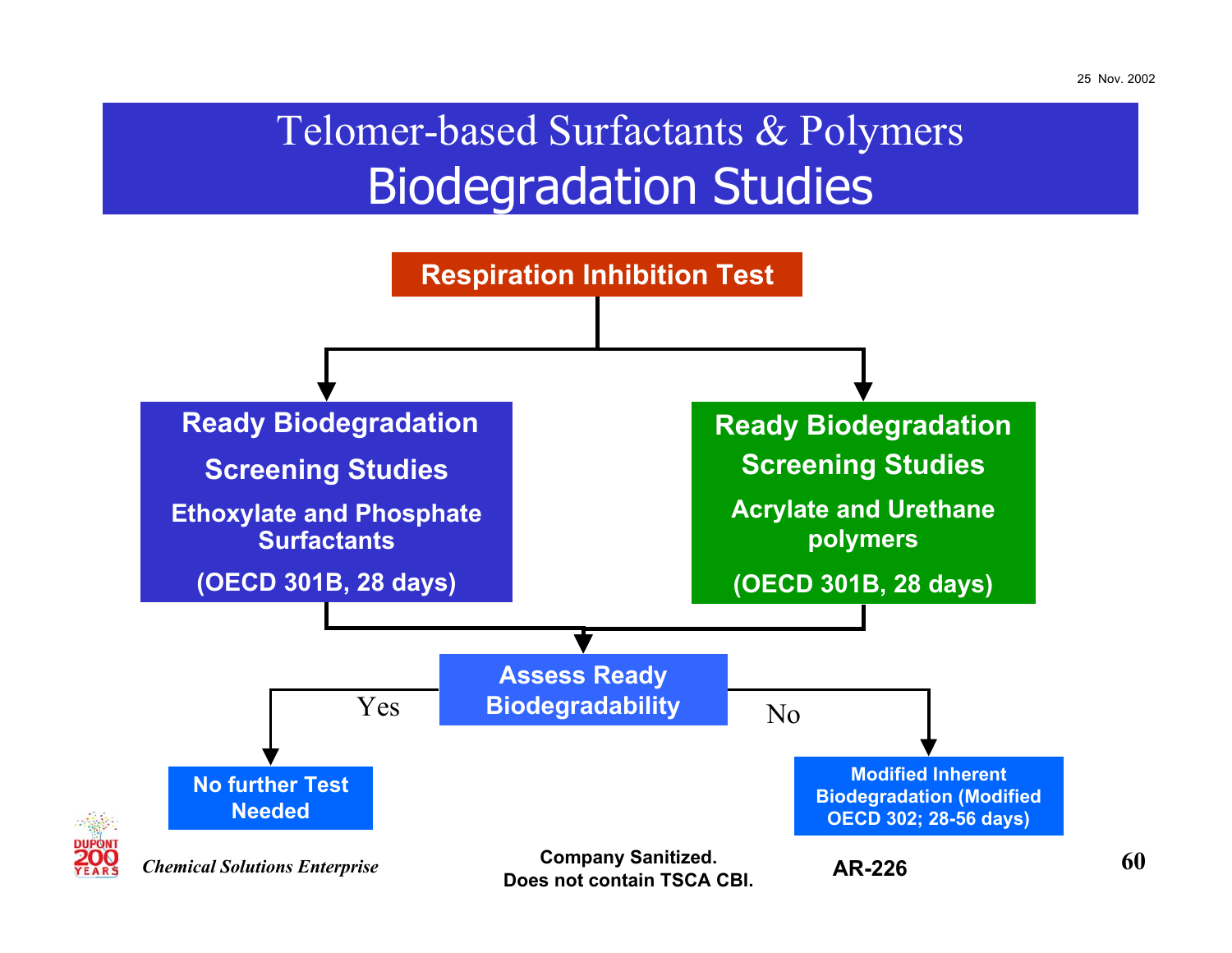## *Telomer-based Surfactants & Polymers* Aerobic "Ready" Biodegradation

#### *Measured End Points:*

- •Time course of  $CO<sub>2</sub>$  evolution rate
- •Time course of [F–] increase
- •Total fluorine at the beginning and the end of the experiment
- •Dissolved Organic Carbon (DOC) at zero (0) and 28 days
- $\bullet$  Prework:
	- –Total Organic Carbon (TOC) determination on test substance



*Chemical Solutions Enterprise*

**Company Sanitized. 61 Does not contain TSCA CBI.**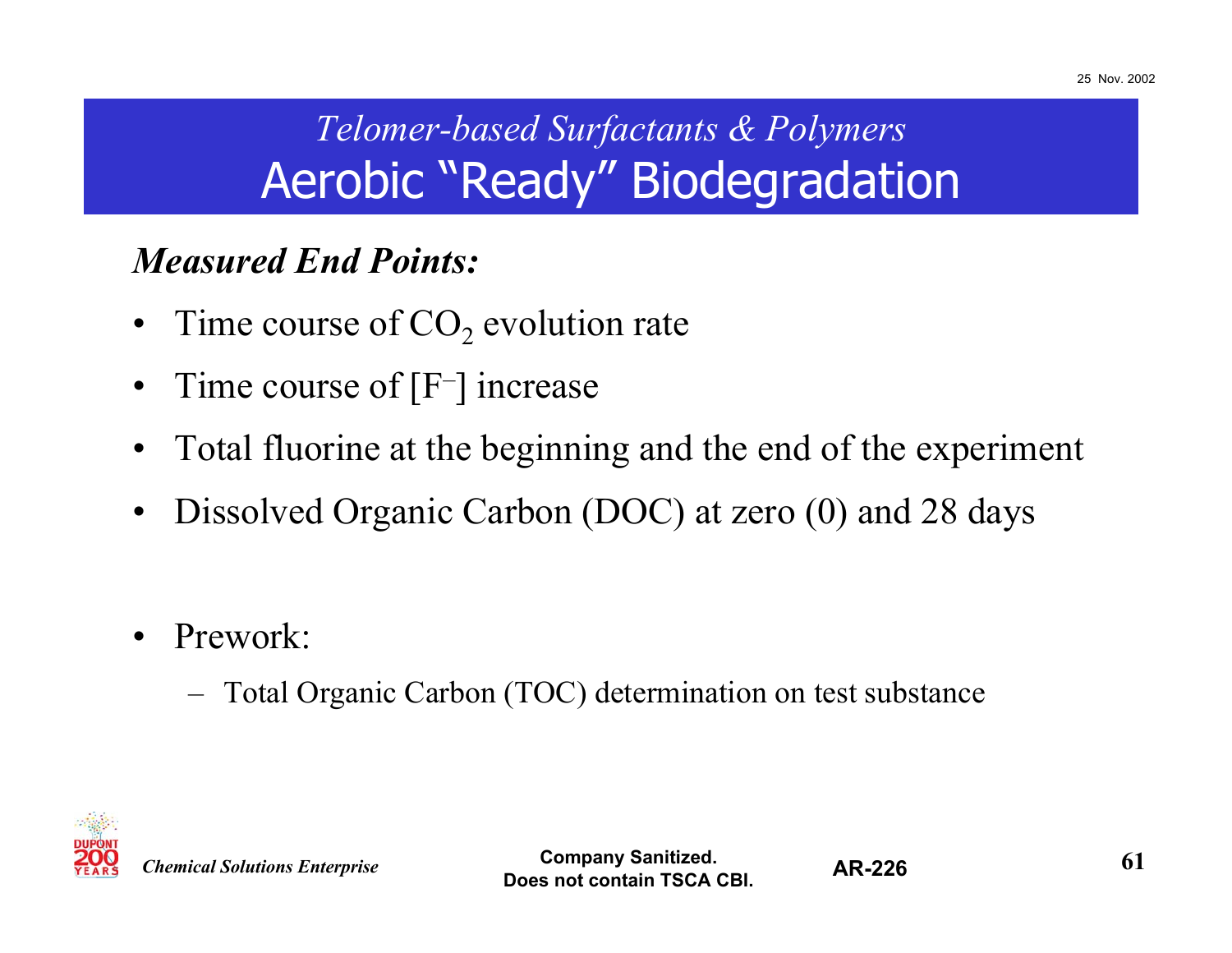### *DuPont Fluorotelomer-based Products* Environmental Fate Studies Timeline\*

|                              |                                     |  | 2002 |  |  | 2003 |  |                  |  |
|------------------------------|-------------------------------------|--|------|--|--|------|--|------------------|--|
| <b>Test Materials</b>        | <b>Work</b>                         |  |      |  |  |      |  | 1Q2Q3Q4Q1Q2Q3Q4Q |  |
| $C_8F_{17}CH_2CH_2OH$        | <b>Respiration Inhibition</b>       |  |      |  |  |      |  |                  |  |
|                              | "Ready" Biodegradation Screening    |  |      |  |  |      |  |                  |  |
|                              | "Inherent" Biodegradation Screening |  |      |  |  |      |  |                  |  |
| <b>Telomer</b>               | <b>Hydrolytic Stability</b>         |  |      |  |  |      |  |                  |  |
| <b>Phosphate Surfactant</b>  | <b>Respiration Inhibition</b>       |  |      |  |  |      |  |                  |  |
|                              | <b>Biodegradation Screening</b>     |  |      |  |  |      |  |                  |  |
| <b>Telomer</b>               | <b>Hydrolytic Stability</b>         |  |      |  |  |      |  |                  |  |
| <b>Ethoxylate Surfactant</b> | <b>Respiration Inhibition</b>       |  |      |  |  |      |  |                  |  |
|                              | <b>Biodegradation Screening</b>     |  |      |  |  |      |  |                  |  |
| <b>Telomer Urethane</b>      | <b>Hydrolytic Stability</b>         |  |      |  |  |      |  |                  |  |
| <b>Polymer</b>               | <b>Respiration Inhibition</b>       |  |      |  |  |      |  |                  |  |
|                              | <b>Biodegradation Screening</b>     |  |      |  |  |      |  |                  |  |
| <b>Telomer Acrylate</b>      | <b>Hydrolytic Stability</b>         |  |      |  |  |      |  |                  |  |
| <b>Polymer</b>               | <b>Respiration Inhibition</b>       |  |      |  |  |      |  |                  |  |
|                              | <b>Biodegradation Screening</b>     |  |      |  |  |      |  |                  |  |



*Chemical Solutions Enterprise*

**Company Sanitized. 62 Does not contain TSCA CBI.**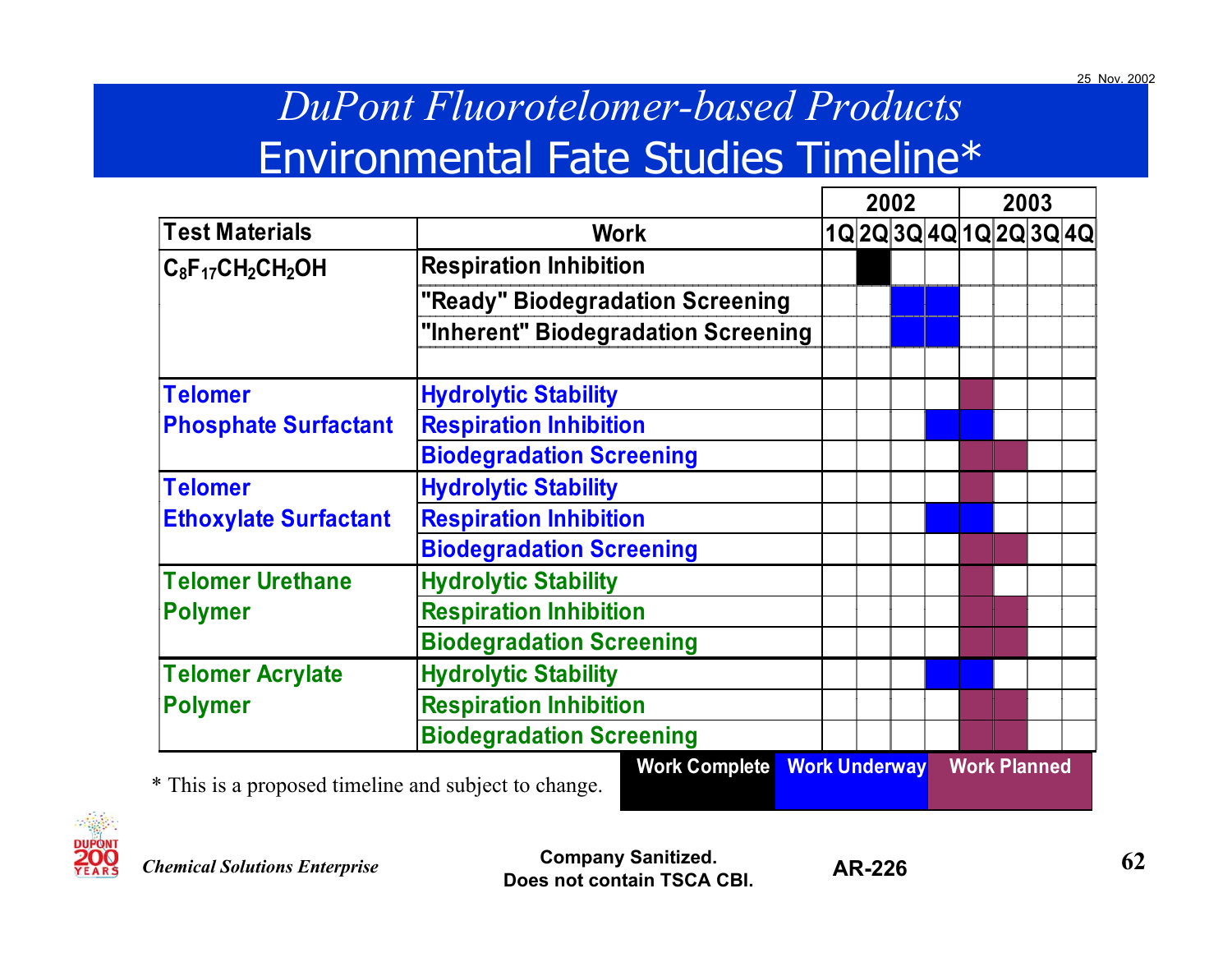## Chemical Standards

- •To achieve quantitative precision in transformation studies
- $\bullet$  **Isotopically - Labeled Standards**
	- – $M+5$ :  $C_7F_{15}{}^{13}CF_2CD_2CD_2OH$  (internal standard)
	- – $\rm M+2: C_6F_{13}^{13}CF_2^{13}COOH$
- $\bullet$  **"Cold" Standards**
	- – $\rm{C_8F_{17}CH_2COOH}$
	- – $\rm{C_7F_{15}CF=CHCOOH}$



*Chemical Solutions Enterprise*

**Company Sanitized. 63 Does not contain TSCA CBI.**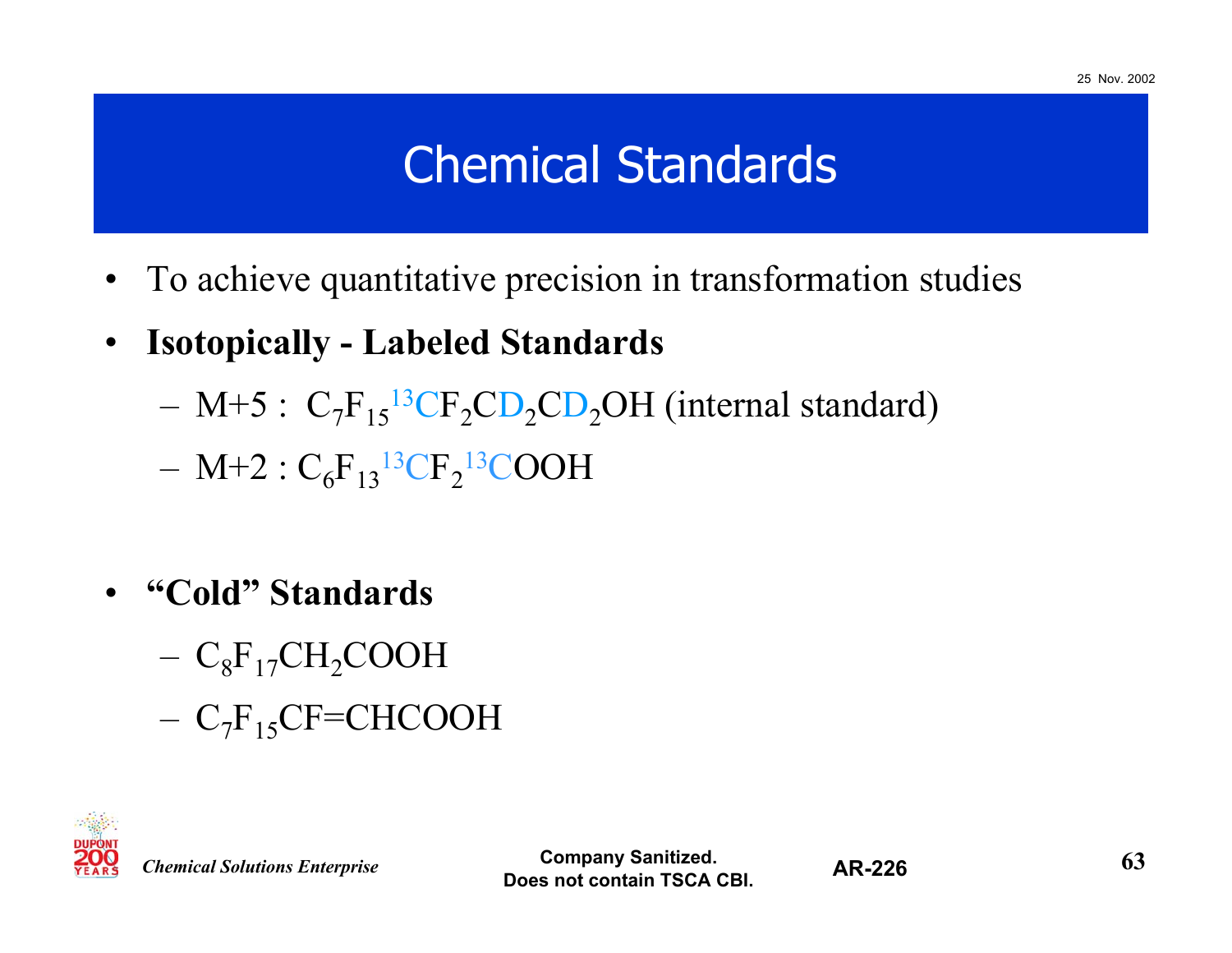### DuPont Fluorotelomer-Based Products Product Stewardship Summary

- $\bullet$  *We have been proactive and diligent* in meeting our commitments to better understand toxicity, environmental fate & effects and exposure.
- $\bullet$  *We are taking a comprehensive approach* to understanding exposure.
- $\bullet$  *We are confident* that our products are safe for their intended uses.
- $\bullet$  *We have programs in place* to learn more about our products: Toxicology, Environmental Fate & Effect, Exposure
- *We will continue to have an open & frequent dialogue* with Regulators, Customers, and Employees



*Chemical Solutions Enterprise*

**Company Sanitized. 64 Does not contain TSCA CBI.**